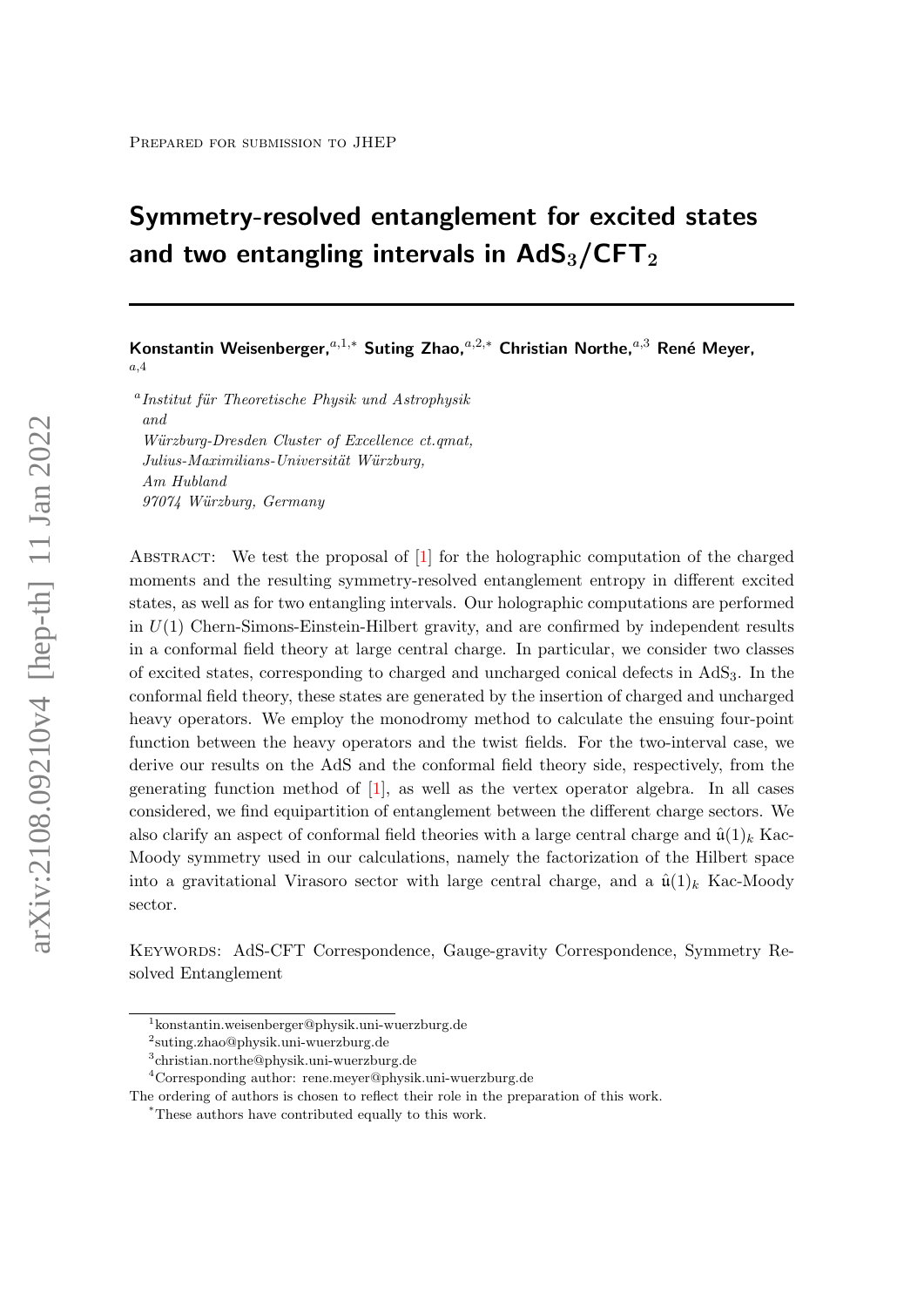## Contents

| $\mathbf{1}$ | Introduction                                                           |                                                                   | 1              |  |
|--------------|------------------------------------------------------------------------|-------------------------------------------------------------------|----------------|--|
| $\mathbf{2}$ | Symmetry resolved entanglement in $AdS_3$                              |                                                                   | 3              |  |
|              | 2.1                                                                    | Symmetry resolved entanglement and the generating function method | 3              |  |
|              | 2.2                                                                    | Holographic charged moments                                       | 6              |  |
|              | 2.3                                                                    | Symmetry resolved entanglement for a single interval              | $\overline{7}$ |  |
|              | 2.4                                                                    | Symmetry resolved entanglement for two disjoint intervals         | 10             |  |
| 3            | Symmetry resolved entanglement in $CFT_2$                              |                                                                   | 12             |  |
|              | 3.1                                                                    | Factorization of the Hilbert space                                | 12             |  |
|              | $3.2\,$                                                                | Uncharged excited state                                           | 15             |  |
|              | 3.3                                                                    | Charged excited state                                             | 17             |  |
|              | 3.4                                                                    | Two disjoint intervals                                            | 19             |  |
| 4            | Discussion and Outlook                                                 |                                                                   | 20             |  |
|              | A Kac-Moody current and Knizhnik-Zamolodchikov equation on the replica |                                                                   |                |  |

 $2-$ fold  $23$ 

# <span id="page-1-0"></span>1 Introduction

The past decade has witnessed a fruitful interplay between quantum information theory and gravity, and in particular the physics of black holes, via the AdS/CFT correspondence [\[2\]](#page-27-1). The AdS/CFT correspondence is a duality between strongly coupled gauge theories in d space-time dimensions (the CFT side) and weakly coupled gravitational theories in  $d+1$ dimensional Anti de Sitter space-times (the AdS side of the correspondence). A bridge between quantum information theory and gravity is laid by the Ryu-Takayanagi prescription for the holographic computation of entanglement entropy in terms of the length of a minimal geodesic in the gravitational theory [\[3\]](#page-27-2). This triggered an avalanche of advances further translating quantum information theoretic concepts into geometric objects on the gravity side of the correspondence, for a review, c.f. [\[4\]](#page-28-0). Important examples include relative entropy  $[5, 6]$  $[5, 6]$  $[5, 6]$ , quantum computational complexity  $[7-9]$  $[7-9]$ , tensor networks  $[10, 11]$  $[10, 11]$  $[10, 11]$ , and quantum error correction [\[12,](#page-28-7) [13\]](#page-28-8), entwinement [\[14\]](#page-28-9), entanglement entropy at genus one [\[15\]](#page-28-10) and entanglement measures probing the entanglement shadow [\[16\]](#page-28-11). All these examples treat CFTs at large central charge.

Most examples of quantum systems carry global symmetries.<sup>[1](#page-1-1)</sup> Therefore it is interesting to investigate the entanglement associated with charged sectors in the space of states.

<span id="page-1-1"></span><sup>&</sup>lt;sup>1</sup>Conservative systems have at least one global symmetry - time translation invariance.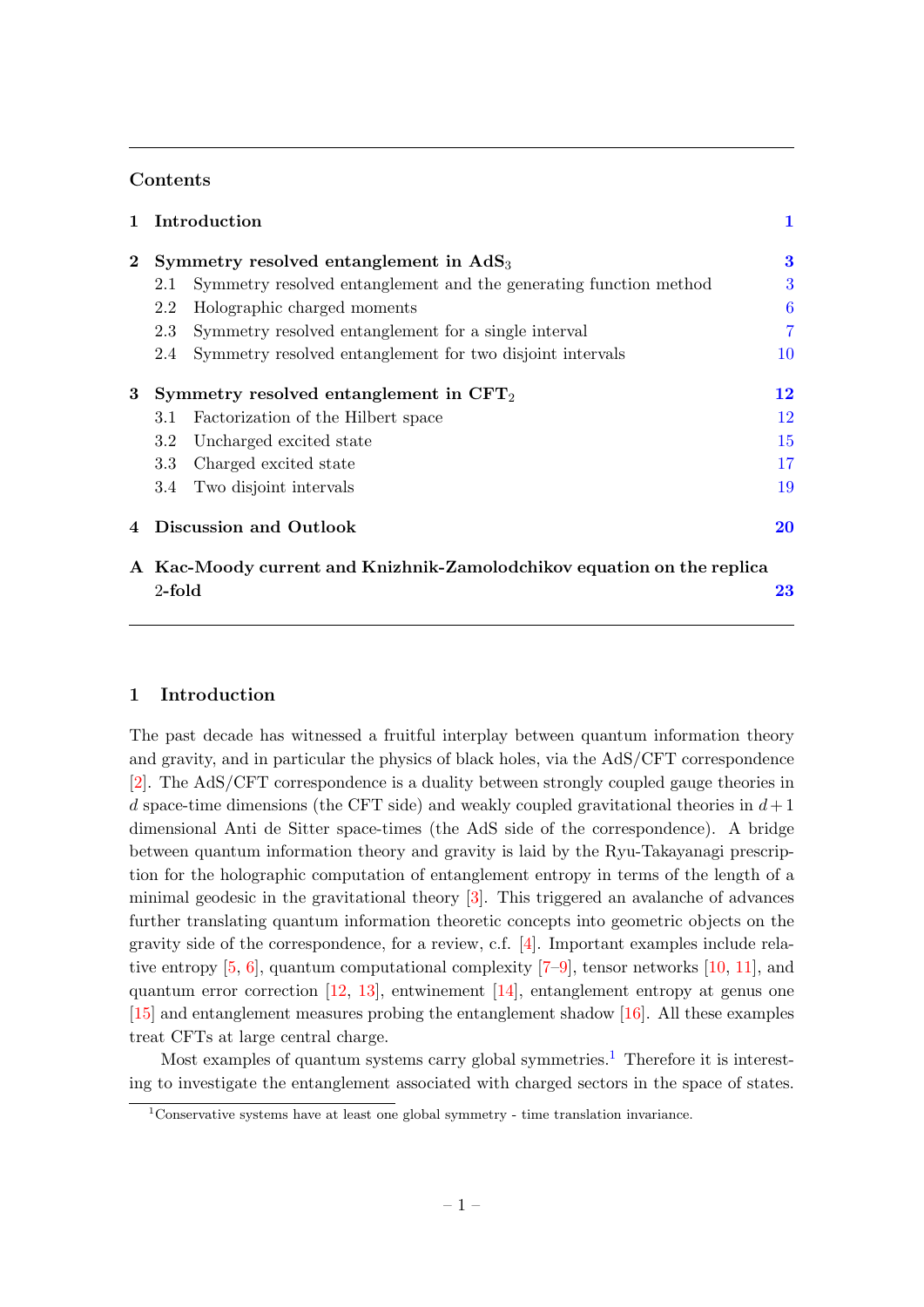In [\[17\]](#page-28-12) this question was addressed by introducing the notion of symmetry-resolved entanglement entropy. It organizes the Hilbert space of a sub-interval  $A$  into sectors of fixed charge and quantifies the entanglement for one such sectors between  $A$  and its complement  $\overline{\mathcal{A}}$ . Since then, this line of research has been expanded in a variety of examples including free quantum field theories [\[18–](#page-28-13)[20\]](#page-28-14), via dimensional reduction [\[21\]](#page-28-15), excited states [\[22\]](#page-28-16), symmetry-resolved relative entropy [\[23\]](#page-29-0), the conformal bootstrap [\[24,](#page-29-1) [25\]](#page-29-2), entanglement negativity [\[26\]](#page-29-3), sine-Gordon theory [\[27\]](#page-29-4), quenches in free fermion chains [\[28\]](#page-29-5) and Wess-Zumino-Witten models [\[29\]](#page-29-6).

In this work we discuss the holographic realization of symmetry-resolved entanglement presented in [\[1\]](#page-27-0) in charged and uncharged excited states, as well as for the case of two entangling intervals. Two main results were obtained in [\[1\]](#page-27-0): The first was to establish a new method based on a generating function approach to determine the symmetry-resolved entanglement entropy directly from the expectation value of the sub-region charge operator  $Q_{\mathcal{A}}$ . This proved to be particularly efficient in the holographic calculation of symmetryresolved entanglement entropy.

The second result of [\[1\]](#page-27-0) was the proposal of a geometric dual for symmetry-resolved entanglement entropy on the gravity side of the AdS/CFT correspondence. In [\[1\]](#page-27-0), we studied Einstein-Hilbert gravity in  $AdS_3$  coupled to  $U(1)$  Chern-Simons gauge theory, or  $U(1)$  Chern-Simons-Einstein-Hilbert gravity in short. Investigating the ground state of this theory, we identified bulk Wilson lines as the natural candidates to resolve the entanglement entropy on charge sectors. The bulk Wilson line needs to align with the Ryu-Takayanagi geodesic, as required to sustain the replica symmetry of the R´enyi entropy. Using our generating function method, we holographically derived the charged moments[2](#page-2-0) and the symmetry-resolved entanglement entropy for a CFT with  $\hat{u}(1)_k$  Kac-Moody symmetry. The concrete examples studied were the case of a single entangling interval in the ground state both on the gravity and CFT side, as well as conical defect solutions on the gravity side. Since our holographic theory carries a large central charge, we checked our holographic result against a CFT calculation at large central charge with  $U(1)$  symmetry. The key observation in [\[1\]](#page-27-0) was that the bulk Wilson line is dual to a charge defect in the CFT, which is naturally described by a pair of  $U(1)$  vertex operators inserted at the endpoints of the entangling region.

While our previous work [\[1\]](#page-27-0) focused mostly on the ground state, it is the aim of this work to test our Wilson line proposal in various excited states of the gravitational theory, and confirm each result with the corresponding CFT calculation at large central charge. As argued in [\[1\]](#page-27-0), the leading order contribution in entanglement is entirely fixed by replica symmetry and conformal symmetry. The examples studied in the present paper corroborate the efficiency of our generating function approach, circumventing the potentially laborious computation of the charged moments. Moreover, we compute the symmetry-resolved entanglement entropy for the case of two disconnected entanglement intervals in the ground state. While examples of the symmetry-resolved entanglement entropy for excited states

<span id="page-2-0"></span><sup>&</sup>lt;sup>2</sup>In the holographic setup, the charged moments were also discussed in  $[30]$  where, for the vacuum state, they were related to a charged topological black hole by a conformal transformation.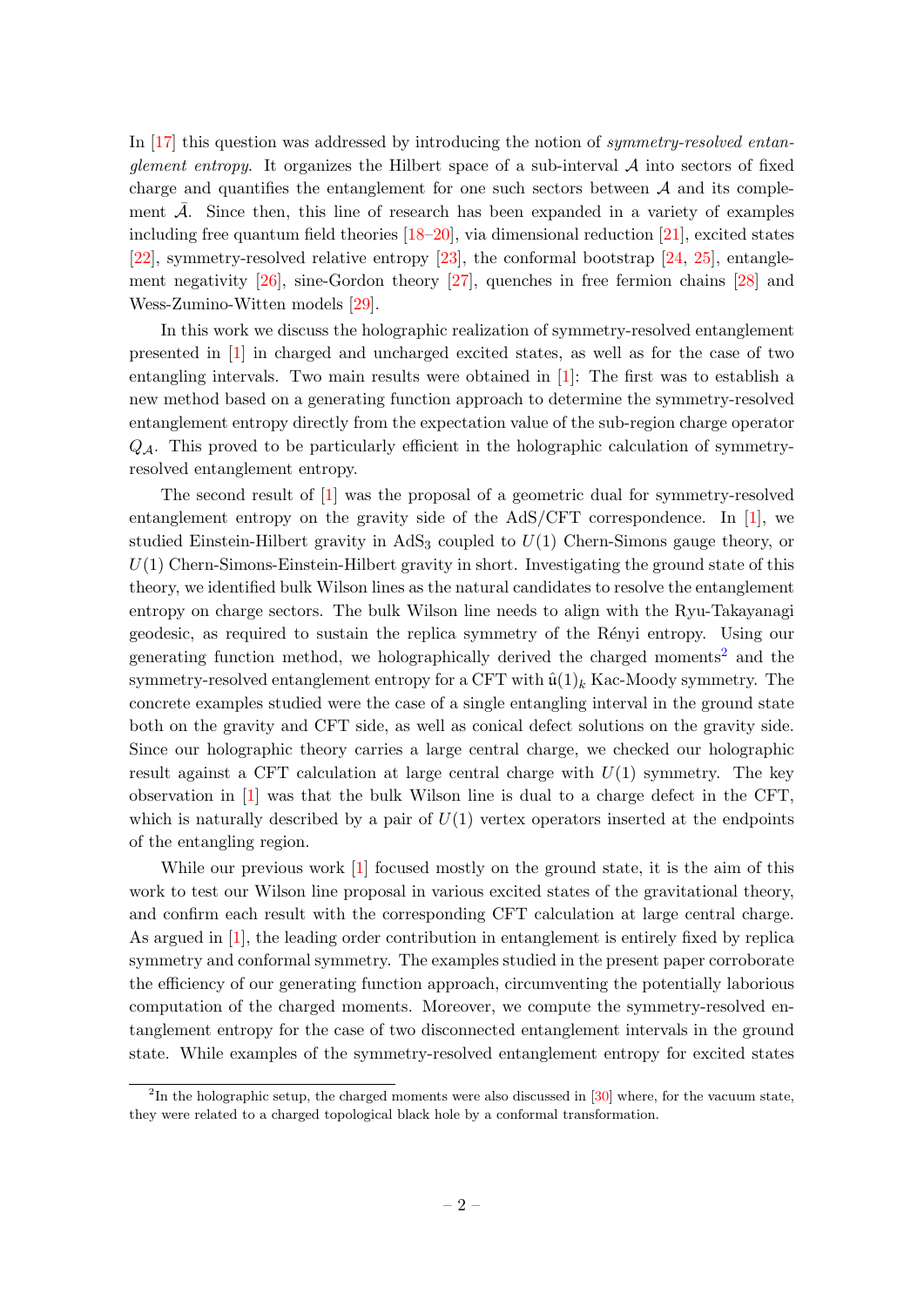can already be found in the literature for systems with small central charge, see for instance [\[22\]](#page-28-16), the case of holographic CFTs has only recently drawn attention [\[1\]](#page-27-0). The case of two entangling intervals is, to the best of our knowledge, completely unexplored so far.

Our paper is structured as follows: Section [2](#page-3-0) is devoted to the  $AdS<sub>3</sub>$  side of the duality: In Section [2.1,](#page-3-1) we first review the symmetry-resolved entanglement entropy along the lines of  $[17]$ , as well as the generating functional method of  $[1]$ . We focus on the main points of the calculation of the holographic charged moments in section [2.2.](#page-6-0) In section [2.3](#page-7-0) we summarize the results of [\[1\]](#page-27-0) for the symmetry-resolved entanglement entropy in the single interval case, and present a new result for an  $AdS<sub>3</sub>$  background with a nonvanishing charge generated by the insertion of a pair of charged vertex operators. In section  $2.4$ , we present the  $AdS_3$ calculation for the case of two disjoint intervals. In section [3,](#page-12-0) we present our CFT results. In section [3.1,](#page-12-1) we present arguments for the factorization of the Hilbert space of  $U(1)$ Chern-Simons-Einstein-Hilbert gravity in a gravitational and a Kac-Moody sector, as well as the corresponding statement on the CFT side. In section [3.2,](#page-15-0) we use this factorization property to rederive the charged moments and symmetry-resolved entanglement entropy for an uncharged excited state. In section [3.3,](#page-17-0) we derive corresponding results for the CFT vacuum with a background charge. In section [3.4,](#page-19-0) we finally calculate the symmetryresolved entanglement entropy for two disjoint intervals. We conclude and give an outlook in section [4.](#page-20-0) Details on an alternative derivation for the case of two intervals and of the  $n = 2$  Rényi entropy using the Knizhnik-Zamolodchikov equation and the  $U(1)$  Ward identity are presented in appendix [A.](#page-23-0)

## <span id="page-3-0"></span>2 Symmetry resolved entanglement in  $AdS_3$

Given any theory with global symmetry  $G$ , its Hilbert space of states decomposes into irreducible representations, each corresponding to a sector of fixed charge. Then it is possible to investigate the entanglement associated with single charge sectors, i.e. the symmetry-resolved entanglement entropy. In this section, we the review previous results on the symmetry-resolved entanglement entropy of [\[1\]](#page-27-0) and extend them to more general cases.

#### <span id="page-3-1"></span>2.1 Symmetry resolved entanglement and the generating function method

We consider a system with an internal  $U(1)$  symmetry and a bipartition of its Hilbert space  $\mathcal{H} = \mathcal{H}_{\mathcal{A}} \otimes \mathcal{H}_{\mathcal{B}}$ , associated with constant time spatial region  $\mathcal{A}$  and its complement B. We assume that the charge operator generating the  $U(1)$  symmetry splits diagonally,  $Q = Q_{\mathcal{A}} \oplus Q_{\mathcal{B}}$ . Moreover, we restrict to eigenstates of Q with density matrix  $\rho$ , i.e.  $[\rho, Q] = 0$ , implying that, after tracing out B, we have  $[\rho_A, Q_A] = 0$ . Therefore  $\rho_A$  is block-diagonal, with each block corresponding to an eigenvalue  $q$  of the sub-region charge operator  $Q_{\mathcal{A}}$ ,

<span id="page-3-2"></span>
$$
\rho_{\mathcal{A}} = \bigoplus_{q} \rho_{\mathcal{A}}(q) \tag{2.1}
$$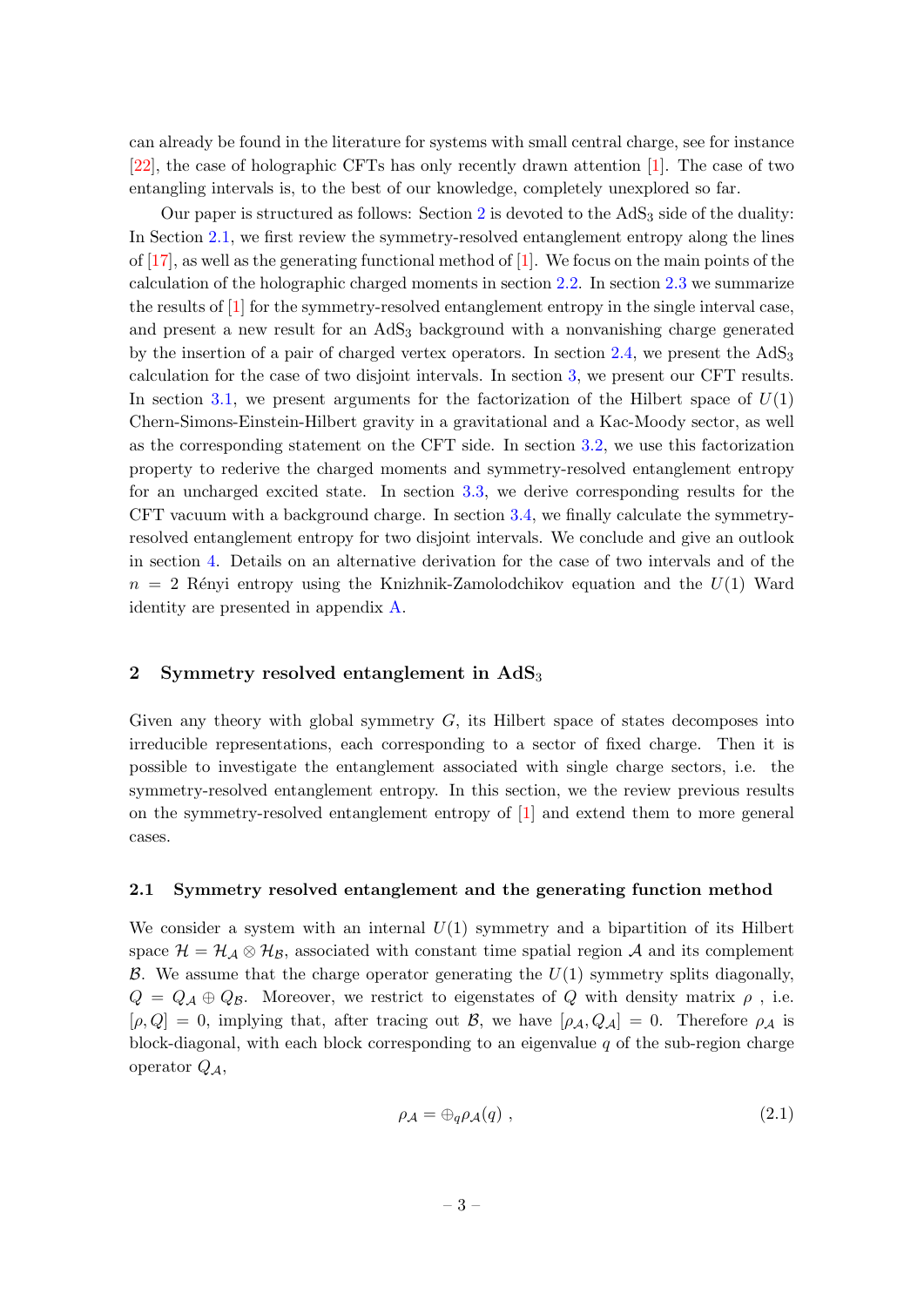A block  $\rho_{\mathcal{A}}(q)$  is singled out by the projector  $\Pi_q$  onto the eigenspace of  $Q_{\mathcal{A}}$  with fixed eigenvalue q,

$$
\rho_{\mathcal{A}}(q) = \rho_{\mathcal{A}} \Pi_q \tag{2.2}
$$

Each eigenvalue  $q$  is measured with probability

$$
P_{\mathcal{A}}(q) = \frac{\text{Tr}\rho_{\mathcal{A}}(q)}{\text{Tr}\rho_{\mathcal{A}}} = \text{Tr}\rho_{\mathcal{A}}(q)
$$
\n(2.3)

to appear in a measurement of  $Q_{\mathcal{A}}$ , since  $\rho_{\mathcal{A}}$  is normalized,  $\text{Tr}\rho_{\mathcal{A}}=1$ . The block-diagonal structure of  $\rho_{\mathcal{A}}$  enforces a block decomposition of  $\rho_{\mathcal{A}}^n$ ,

<span id="page-4-0"></span>
$$
\rho_{\mathcal{A}}^n = \bigoplus_{q} \rho_{\mathcal{A}}(q)^n \quad \text{with} \quad \rho_{\mathcal{A}}(q)^n = (\rho_{\mathcal{A}} \Pi_q)^n = \rho_{\mathcal{A}}^n \Pi_q \,, \tag{2.4}
$$

and the probability distribution of a charge block in  $\rho_A^n$  is given by

<span id="page-4-6"></span>
$$
P_{\mathcal{A},n}(q) = \frac{\text{Tr}\rho_{\mathcal{A}}(q)^n}{\text{Tr}\rho_{\mathcal{A}}^n} \,. \tag{2.5}
$$

The decompositions  $(2.1)$  and  $(2.4)$  can be used to define the *symmetry-resolved Rényi* entropy,

<span id="page-4-1"></span>
$$
S_n(q) = \frac{1}{1-n} \log \text{Tr} \left( \frac{\rho_{\mathcal{A}}(q)}{P_{\mathcal{A}}(q)} \right)^n = \frac{1}{1-n} \log \frac{\mathcal{Z}_n(q)}{\mathcal{Z}_1(q)^n} , \qquad (2.6)
$$

where we denote

<span id="page-4-4"></span>
$$
\mathcal{Z}_n(q) = \text{Tr}\rho_{\mathcal{A}}(q)^n = \text{Tr}\left[\rho_{\mathcal{A}}^n \Pi_q\right] \,,\tag{2.7}
$$

The entropies  $(2.6)$  are measures of the amount of entanglement between the subsystems  $\mathcal A$  and  $\mathcal B$  in each charged block.

The symmetry-resolved entanglement entropy in the q-sector is given by the  $n \to 1$ limit of  $S_n(q)$ ,

<span id="page-4-2"></span>
$$
S_1(q) = \lim_{n \to 1} S_n(q) = -\text{Tr}\left[\frac{\rho_{\mathcal{A}}(q)}{P_{\mathcal{A}}(q)} \log \left(\frac{\rho_{\mathcal{A}}(q)}{P_{\mathcal{A}}(q)}\right)\right] \tag{2.8}
$$

From [\(2.1\)](#page-3-2) and [\(2.8\)](#page-4-2), the total entanglement entropy associated with  $\rho_A$  decomposes into

<span id="page-4-3"></span>
$$
S_1 = \sum_q P_{\mathcal{A}}(q) S_1(q) - \sum_q P_{\mathcal{A}}(q) \log P_{\mathcal{A}}(q) . \qquad (2.9)
$$

The two terms in [\(2.9\)](#page-4-3) are usually referred to as configurational and fluctuation entropy, respectively [\[31\]](#page-29-8), the former being related to the operationally accessible entanglement entropy [\[32](#page-29-9)[–34\]](#page-29-10).

As can be seen from [\(2.6\)](#page-4-1), calculating  $\mathcal{Z}_n(q)$  is necessary to obtain the symmetryresolved Rényi and entanglement entropies. However, this is generally very involved as it demands knowledge of the spectrum of the reduced density matrix  $\rho_A$  and its resolution in  $Q_{\mathcal{A}}$ . Therefore, the idea advocated in [\[17\]](#page-28-12) is rather to compute the *charged moments* 

<span id="page-4-5"></span>
$$
\mathcal{Z}_n(\mu) = \text{Tr}\left[\rho_A^n e^{i\mu Q_A}\right].\tag{2.10}
$$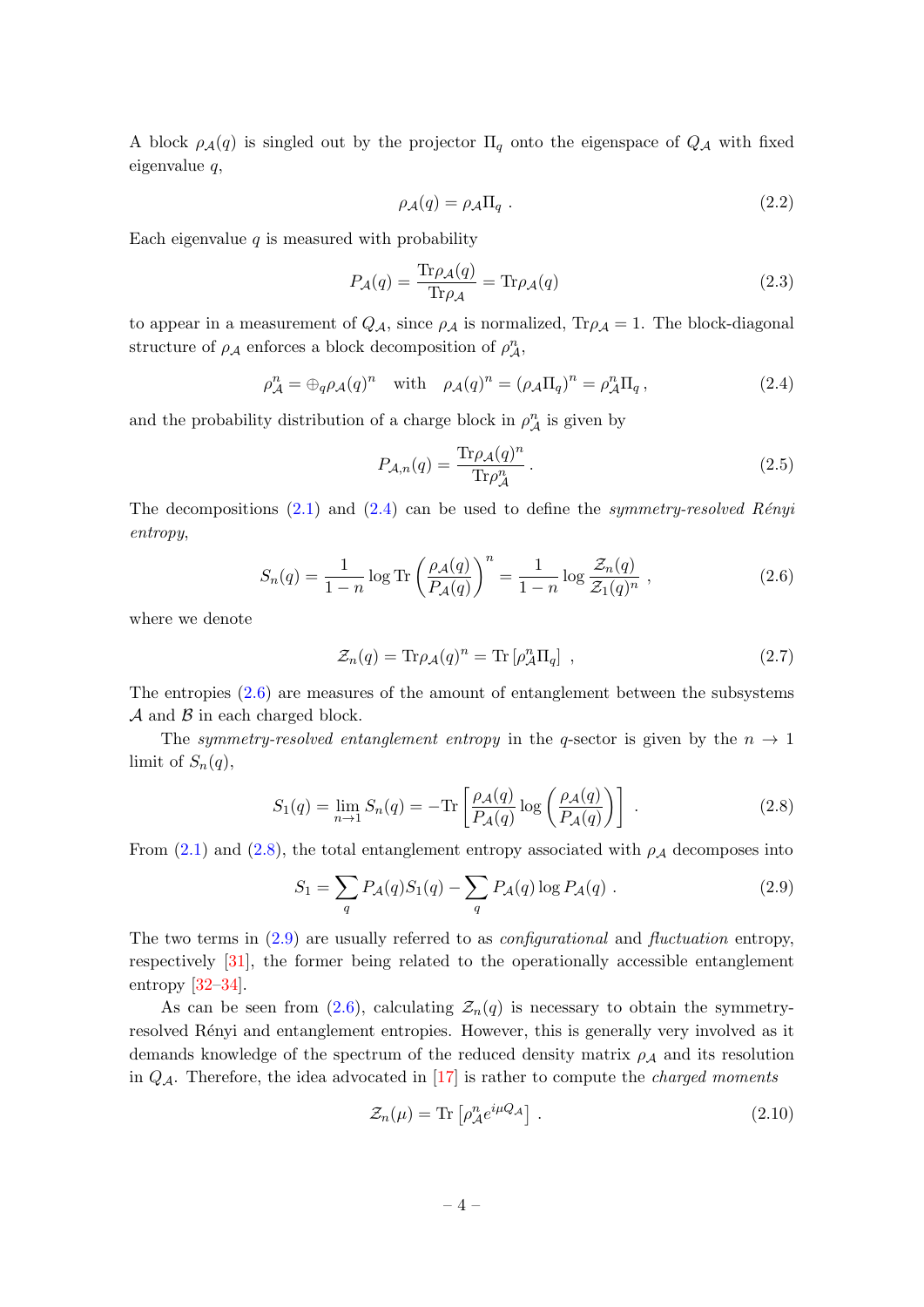These are related to [\(2.7\)](#page-4-4) by Fourier transformation,

<span id="page-5-0"></span>
$$
\mathcal{Z}_n(q) = \int_{-\infty}^{\infty} \frac{d\mu}{2\pi} e^{-i\mu q} \mathcal{Z}_n(\mu) , \qquad (2.11)
$$

for the case of  $q \in \mathbb{R}$ . For discrete eigenvalues, for example if  $\mathcal{Z}_n(\mu) = \mathcal{Z}_n(\mu + 2\pi)$ , the range of integration [\(2.11\)](#page-5-0) changes to  $[-\pi, \pi]$ .

While the charged moments [\(2.10\)](#page-4-5) provide a way to calculate the symmetry-resolved entropies, they are not easily computed for general excited states (c.f. [\[22,](#page-28-16) [35,](#page-29-11) [36\]](#page-29-12)). Based on a generating function, a new method which simplifies the calculation was introduced in [\[1\]](#page-27-0). It extracts the charged moments and hence the symmetry-resolved entanglement entropy directly from the expectation value of the sub-region charge operator  $Q_{\mathcal{A}}$ , which is generally easier to compute than the charged moments themselves. Here we recapitulate this method and in subsequent sections we provide examples corroborating its efficiency in the context of holography.

Define a normalized generating function associated with the charged moments  $\mathcal{Z}_n(\mu)$ as

<span id="page-5-4"></span>
$$
f_n(\mu) := \frac{\mathcal{Z}_n(\mu)}{\mathcal{Z}_n(0)} = \frac{\mathcal{Z}_n(\mu)}{\mathcal{Z}_n},\tag{2.12}
$$

fulfilling the initial condition

<span id="page-5-2"></span>
$$
f_n(0) = 1.
$$
\n(2.13)

The expectation value of  $Q_A$  is then expressed as

<span id="page-5-1"></span>
$$
\langle iQ_{\mathcal{A}} \rangle_{n,\mu} := \frac{\text{Tr}\left[iQ_{\mathcal{A}}\rho^{n}e^{i\mu Q_{\mathcal{A}}}\right]}{\text{Tr}\left[\rho^{n}e^{i\mu Q_{\mathcal{A}}}\right]} = \frac{\partial \ln \mathcal{Z}_{n}(\mu)}{\partial \mu} = \frac{\partial \ln f_{n}(\mu)}{\partial \mu}.
$$
 (2.14)

In order to evaluate  $f_n(\mu)$ , and hence  $Z_n(\mu)$ , it suffices to know the expectation value of the charge, and integrate  $(2.14)$  with initial condition  $(2.13)$ .

As evident from [\(2.5\)](#page-4-6), [\(2.7\)](#page-4-4) and [\(2.11\)](#page-5-0), the probability distribution  $P_{A,n}(q)$  can be recast in terms of the generating function by a Fourier transformation,

$$
P_{\mathcal{A},n}(q) = \frac{\mathcal{Z}_n(q)}{\mathcal{Z}_n} = \int_{-\infty}^{\infty} \frac{d\mu}{2\pi} e^{-i\mu q} f_n(\mu) , \qquad (2.15)
$$

As pointed out in  $[22]$ , the symmetry-resolved Rényi entropy,

$$
S_n(q) = S_n + \frac{1}{1 - n} \log \frac{P_{\mathcal{A},n}(q)}{P_{\mathcal{A}}(q)^n} \,, \tag{2.16}
$$

as well as the symmetry-resolved entanglement entropy

<span id="page-5-3"></span>
$$
S(q) = S + \lim_{n \to 1} \frac{1}{1 - n} \log \frac{P_{\mathcal{A},n}(q)}{P_{\mathcal{A}}(q)^n} ,
$$
\n(2.17)

split into two pieces. The first are their uncharged counterparts, the Rényi entropy  $S_n$ and the entanglement entropy  $S$ , while the charge information resides fully in the second contribution.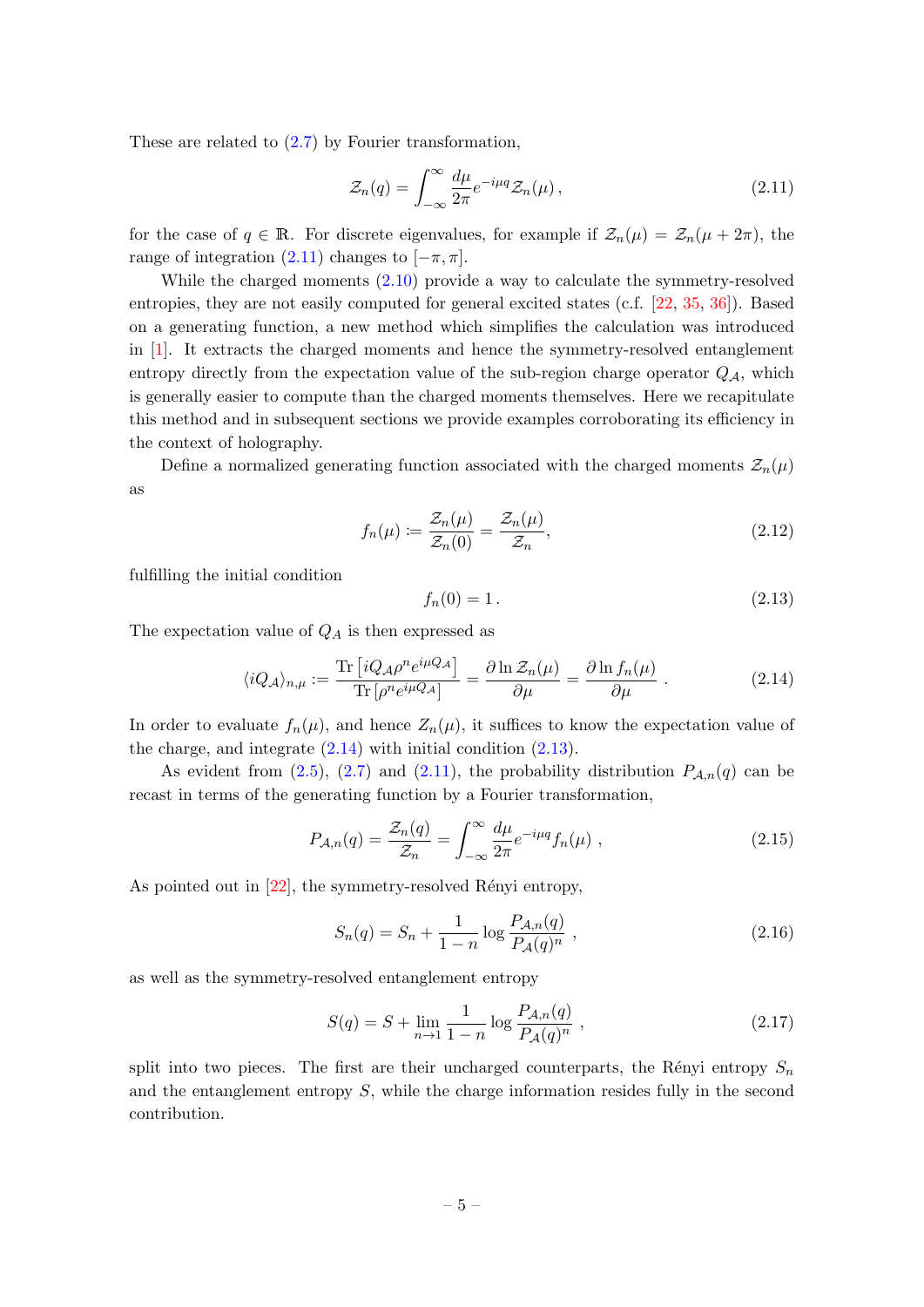## <span id="page-6-0"></span>2.2 Holographic charged moments

The holographic dual of charged moments in  $U(1)$  Chern-Simons-Einstein gravity was first discussed in [\[30\]](#page-29-7). Here we follow the Wilson line defect prescription of [\[1\]](#page-27-0), and briefly review the holographic interpretation of the charged moments.

In  $U(1)$  Chern-Simons-Einstein-Hilbert gravity, two additional chiral gauge fields are introduced on top of the gravitational sector. The asymptotic behavior of the left-moving gauge field takes the following form in Fefferman-Graham coordinates [\[37\]](#page-29-13),

$$
A = A^{(0)} + e^{-2\rho} A^{(2)} + \cdots \quad \text{as} \quad \rho \to \infty ,
$$
 (2.18)

where  $\rho$  is the radial coordinate in AdS and, for convenience, we have set the AdS radius  $l = 1$ . Under this asymptotic expansion and employing the boundary condition  $A_{\rho}^{(0)} = 0$ , the variation of the action with respect to  $A$  yields [\[37\]](#page-29-13)

$$
\delta I_A = \frac{i}{2\pi} \int_{\partial \mathcal{M}} d^2 x \sqrt{g^{(0)}} J^a \delta A_a^{(0)} \,. \tag{2.19}
$$

Here,  $J^a$  is identified as the boundary  $U(1)$  current whose components in complex coordinates read

$$
J_w = \frac{1}{2} J^{\bar{w}} = \frac{ik}{2} A_w^{(0)} , \quad J_{\bar{w}} = 0 , \qquad (2.20)
$$

Since  $J_{\bar{w}}$  always vanishes, the corresponding source term is  $A_{\bar{w}}^{(0)}$  $\frac{w}{w}$ . By the AdS/CFT correspondence, in the presence of a source term, the CFT action is deformed as  $[37, 38]$  $[37, 38]$  $[37, 38]$ 

$$
I_{CFT} \to I_{CFT} + \frac{i}{2\pi} \int_{\partial \mathcal{M}} d^2 w J^{\bar{w}} A_{\bar{w}}^{(0)} . \tag{2.21}
$$

The left-moving sub-region charge on  $A$  is defined as

<span id="page-6-2"></span><span id="page-6-1"></span>
$$
q_{\mathcal{A}} = \int_{\mathcal{A}} \frac{dw}{2\pi i} J_w \tag{2.22}
$$

The idea relating the charged moments with the deformation of the CFT action sets out by rewriting the sub-region charge [\(2.22\)](#page-6-1) as a two-dimensional integral over the boundary Riemann surface  $\partial M$ . For instance, considering A to be a single interval and denoting the endpoints of the interval A as  $w = z_1$  and  $w = z_2$ , one can rewrite [\(2.22\)](#page-6-1) as

$$
q_{\mathcal{A}} = \int_{z_2}^{z_1} \frac{dw}{2\pi i} J_w = \int_{\partial \mathcal{M}} \frac{d^2 w}{2\pi i} \left( G(\bar{w}, \bar{z}_1) - G(\bar{w}, \bar{z}_2) \right) J_w , \qquad (2.23)
$$

where  $G(\bar{w}, \bar{z})$  is the Green kernel of the ∂ operator defined on the boundary Riemann surface. Therefore, the additional operator in the charged moments can be thought of as introducing an additional source term coupled to the  $U(1)$  current, where the additional source reads

<span id="page-6-3"></span>
$$
\delta A_{\bar{w}}^{(0)} = i\mu \left( G(\bar{w}, \bar{z}_1) - G(\bar{w}, \bar{z}_2) \right) \tag{2.24}
$$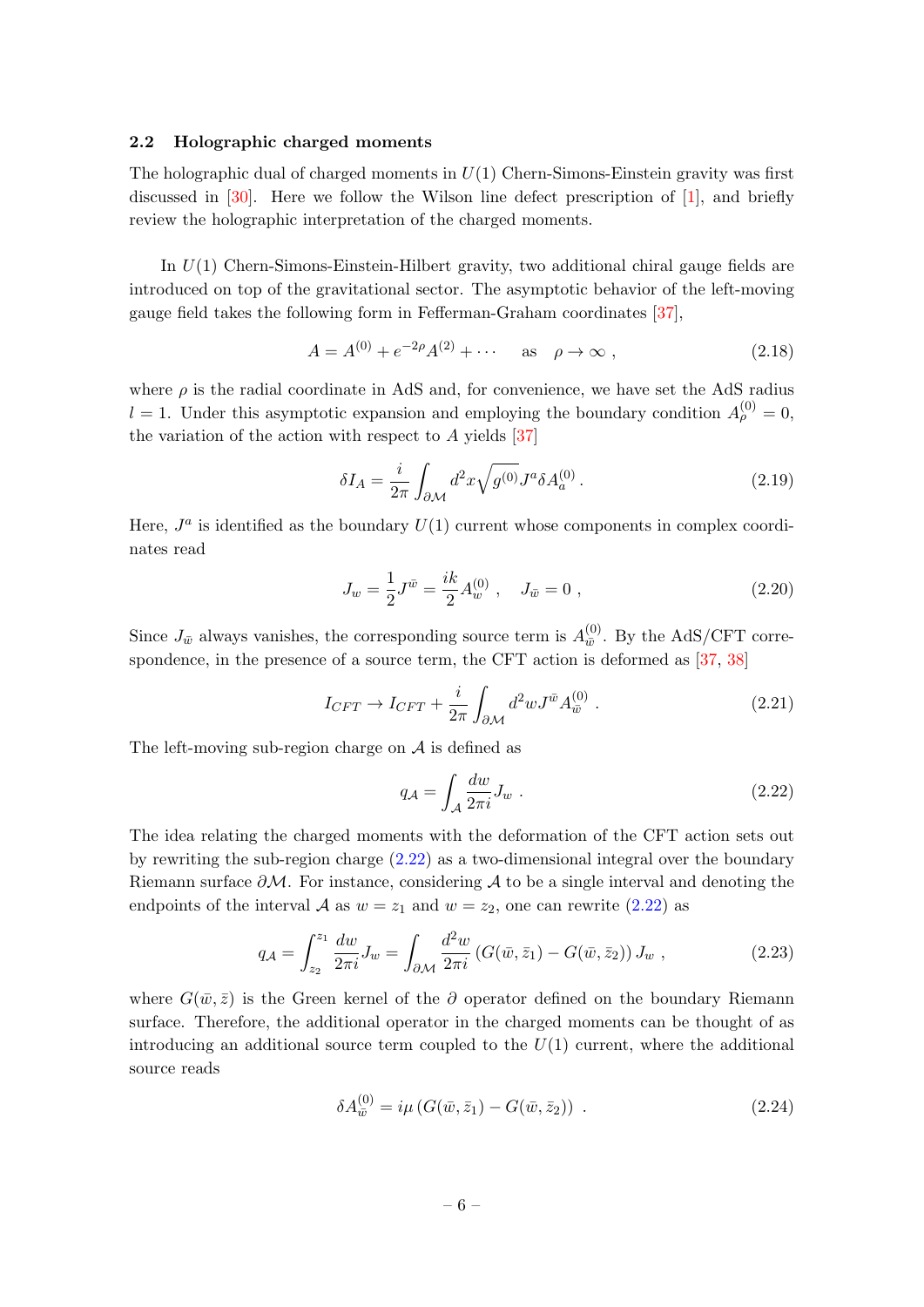As shown in [\[1\]](#page-27-0), this kind of source is realized in the bulk by introducing a  $U(1)$  Wilson line defect action

<span id="page-7-2"></span>
$$
I_d = -\frac{ik\mu}{2\pi} \int_{\mathcal{C}} A \,, \tag{2.25}
$$

where the curve  $\mathcal C$  is anchored at the endpoints of the boundary interval  $\mathcal A$  and is required to be orthogonal to the boundary when approaching spatial infinity. Observe that the  $U(1)$ defect action is actually topological in the bulk.

In principal, different choices of the curve  $\mathcal C$  result in different gauge field configurations in the bulk. As argued in [\[1\]](#page-27-0) a natural choice of the curve  $\mathcal C$  is the geodesic anchored at the endpoints of  $\mathcal A$ . It was shown in [\[1\]](#page-27-0) that approaching spatial infinity, independent of the shape of the Wilson line, the field strength always takes the form

$$
\lim_{\rho \to \infty} F = F_{w\bar{w}} dw \wedge d\bar{w}
$$
  
=  $2\mu \left( \delta^{(2)}(w - z_1, \bar{w} - \bar{z}_1) - \delta^{(2)}(w - z_2, \bar{w} - \bar{z}_2) \right) dw \wedge d\bar{w}.$  (2.26)

Hence, the leading order in the asymptotic expansion of the gauge field  $A$  is fixed as

<span id="page-7-3"></span>
$$
A_w^{(0)} = a(w) - i\mu (G(w, z_1) - G(w, z_2)),
$$
  
\n
$$
A_{\bar{w}}^{(0)} = \bar{a}(\bar{w}) + i\mu (G(\bar{w}, \bar{z}_1) - G(\bar{w}, \bar{z}_2)).
$$
\n(2.27)

Here,  $a(w)$  and  $\bar{a}(\bar{w})$  denote general background connections. From this the current [\(2.20\)](#page-6-2) is read out and the sub-region charge as well as the generating function  $f_n(\mu)$  can be computed.

## <span id="page-7-0"></span>2.3 Symmetry resolved entanglement for a single interval

In this section we holographically derive the symmetry-resolved entanglement entropy for excited states and a single entangling interval. The contribution from the Wilson line defect to the charged moments and the generating function  $f_n(\mu)$  is determined by the complex structure of the boundary replica n-fold, without being affected by the details of the bulk geometry. Furthermore, we show that the probability distributions  $P_{A,n}(q)$  are the Gaussian distributions of the charge fluctuations in the general case. This demonstrates that the symmetry-resolved entanglement entropy is independent of the sub-region charge in all these cases for holographic  $U(1)$  Chern-Simons theory.

For Poincaré  $AdS_3$ , we denote the boundary complex coordinates as z and  $\bar{z}$ . Without loss of generality, we consider a background gauge field A with general asymptotic expansion

<span id="page-7-1"></span>
$$
A_z = a(z) + \cdots, \qquad A_{\bar{z}} = \bar{a}(\bar{z}) + \cdots \quad \text{as} \quad \rho \to \infty \tag{2.28}
$$

where the leading order terms in  $(2.28)$  imply a non-vanishing background  $U(1)$  current. For a single boundary interval with endpoints located at  $z = z_1$  and  $z = z_2$ , the charged moments  $\mathcal{Z}_n(\mu)$  are constructed by inserting the Wilson line defect  $(2.25)$  in the bulk repica  $n$ -fold. Since we are interested in the sub-region charge giving rise to the charged moments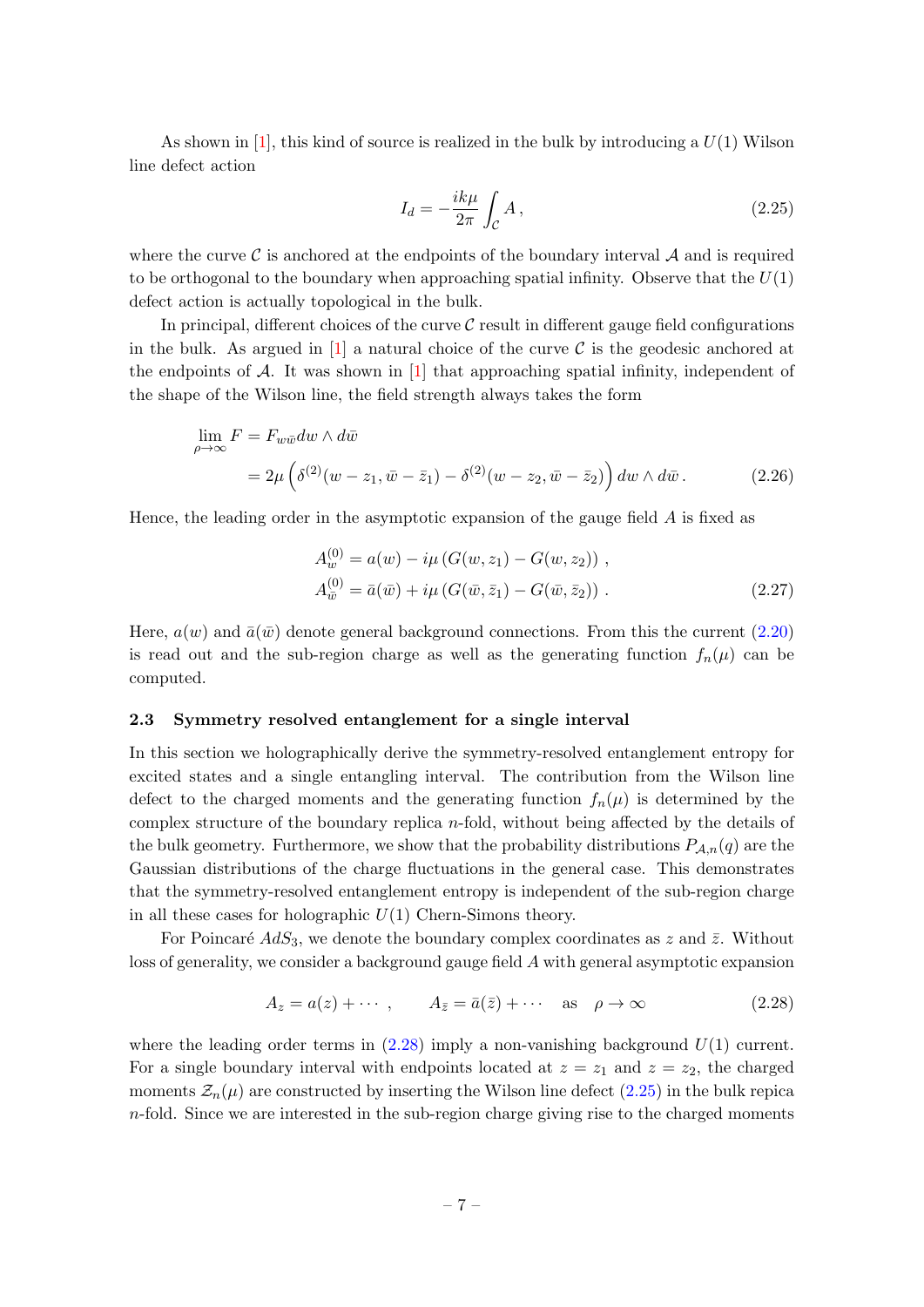$\mathcal{Z}_n(\mu)$ , in order to employ [\(2.27\)](#page-7-3), we need the Green kernel of  $\partial_{\bar{z}}$  on the replica n-fold. This can be derived from the Green kernel in the complex plane,

$$
G(\bar{z}, \bar{z}_i) = \frac{1}{2\pi} \frac{1}{\bar{z} - \bar{z}_i} , \quad i = 1, 2 , \qquad (2.29)
$$

as follows. The topology of the replica  $n$ -fold is still a Riemann sphere in the single interval case. The replica n-fold is mapped to a single complex  $\xi$ -plane by the uniformization mapping

<span id="page-8-3"></span><span id="page-8-0"></span>
$$
\xi = \left(\frac{z - z_2}{z - z_1}\right)^{\frac{1}{n}}.\tag{2.30}
$$

A fixed z corresponds to n different values of  $\xi$ . The mapping [\(2.30\)](#page-8-0) can be used to obtain the Green kernel of the replica *n*-fold in *z*-coordinates  $as^3$  $as^3$ 

$$
G^{(n)}(\bar{z}, \bar{z}_i) = \left(\frac{d\xi}{dz}\right) G(\bar{\xi}, \bar{\xi}_i) = \frac{1}{2\pi n} \frac{1}{\bar{z} - \bar{z}_i} , \quad i = 1, 2 . \tag{2.31}
$$

It is this Green kernel which, when plugged into [\(2.27\)](#page-7-3), provides the gauge field configuration for the  $\mathcal{Z}_n(\mu)$  charged moments.

The next task is to obtain the background gauge field in the replica  $n$ -fold without additional  $U(1)$  Wilson line defect insertion. As we show below, the leading order of the Chern-Simons connection in the replica  $n$ -fold always takes the same form as the background solution in [\(2.28\)](#page-7-1). The differences between them are hidden in the n-sheeted coordinates z and  $\bar{z}$ . In fact, the connection in the replica n-fold is an analytic continuation of the background connection from the original manifold.

Indeed, consider a background gauge field  $a(z)$  in [\(2.28\)](#page-7-1) generated by the boundary operator excitations located at  $z = 0$  and  $z = \infty$ . Due to this pole structure, the connection can be written as  $a(z) = \frac{\alpha}{z}$ , with  $\alpha$  some constant associated with the charge of the excited operators. As shown in figure [1,](#page-9-0) in the replica trick, one inserts  $n$  copies of the excited operators in the replica n-fold, which are located on each sheet at  $z_{2m-1} = 0$  and  $z_{2m} = \infty$  (m = 1,  $\cdots$ , n), with m denoting the m<sup>th</sup> sheet of the replica n-fold. By the uniformization mapping  $(2.30)$ , the excited operators are mapped to the new  $2n$  points  $\xi_{2m-1} = \left(\frac{z_2}{z_1}\right)$  $\overline{z_1}$  $\int_{0}^{\frac{1}{n}} e^{2\pi i m/n}$  and  $\xi_{2m} = e^{2\pi i m/n}$   $(m = 1, \dots, n)$ . Therefore, in the complex  $\xi$ -plane, one can write the leading order background connection in the replica *n*-fold as

$$
A_{\xi}^{(0)} = \sum_{m=1}^{n} \left( \frac{\alpha}{\xi - \xi_{2m-1}} - \frac{\alpha}{\xi - \xi_{2m}} \right).
$$
 (2.32)

The connection [\(2.32\)](#page-8-2) on the replica n-fold is related to the original connection  $a(z) = \frac{\alpha}{z}$ by a conformal transformation, hence

<span id="page-8-2"></span>
$$
A_{\xi}^{(0)}\left(\frac{d\xi}{dz}\right) = a(z). \tag{2.33}
$$

<span id="page-8-1"></span><sup>3</sup>Since, in this case, the topology is trivial, the Green kernel transforms as an anti-holomorphic one-form.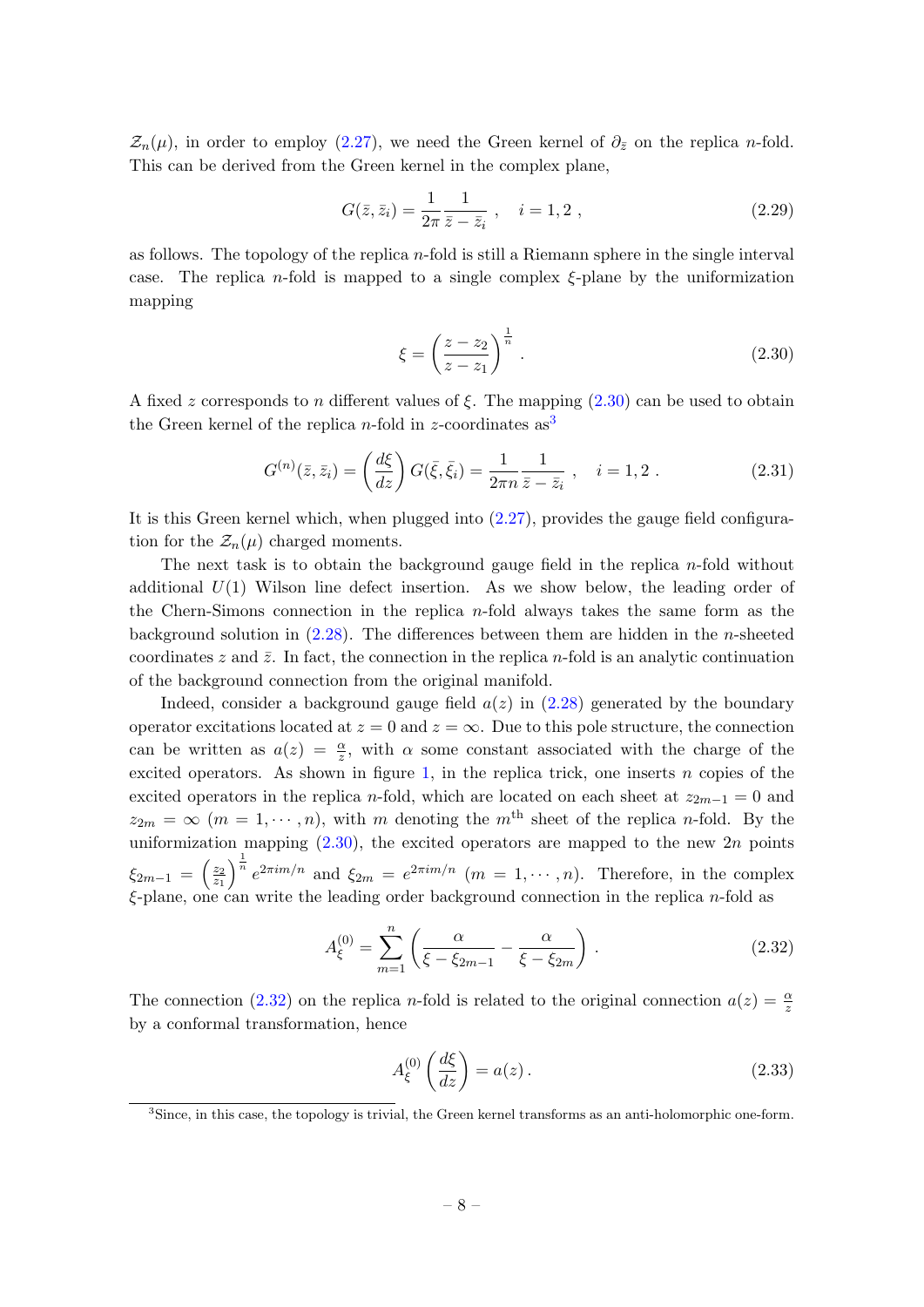<span id="page-9-0"></span>

**Figure 1:** For a single entangling interval, the universal covering of the replica *n*-fold is a Riemann sphere. There are  $n$  copies of excitations on the replica  $n$ -fold. The blue lines represent the bulk Wilson lines dual to the boundary excitations. The orange lines represent the branch cuts between the  $n$  sheets in the original replica manifold.

In the n-sheeted z-coordinates, the background connection of the replica  $n$ -fold hence still takes the same form as the original connection  $a(z)$ .

We are now ready to derive the sub-region charge with an additional Wilson line defect insertion. From  $(2.22)$  together with  $(2.20)$  it follows that

$$
q_{\mathcal{A}} = \frac{ik}{2} \int_{z_2 + \delta}^{z_1 - \delta} \frac{dz}{2\pi i} \left( a(z) - i\mu G^{(n)}(z, z_1) + i\mu G^{(n)}(z, z_2) \right)
$$
  
=  $q_0 + \frac{ik\mu}{4\pi} \log \left( \frac{z_1 - z_2}{\delta} \right).$  (2.34)

Here  $q_0 = \frac{ik}{2}$  $\frac{ik}{2}$   $\int_{z_2}^{z_1}$  $\frac{dz}{2\pi i}$  a(z) is the left-moving background sub-region charge, which is finite. The right-moving part takes an analogous form. The definition of the generating function [\(2.14\)](#page-5-1) then implies

$$
f_n(\mu) = \exp\left(i \int_0^{\mu} d\mu' \langle \hat{Q}_A \rangle_{n,\mu'}\right) = e^{i\mu Q_0} \cdot \left|\frac{v_1 - v_2}{\delta}\right|^{-\frac{k}{n}(\frac{\mu}{2\pi})^2},\tag{2.35}
$$

where  $Q_0 = q_0 + \bar{q}_0$  is the total sub-region charge originating purely from the background solutions  $(2.28)$ . Using the regularized length of the geodesic in Poincaré AdS,

<span id="page-9-1"></span>
$$
L = 2\ln\left|\frac{v_1 - v_2}{\delta}\right|,\tag{2.36}
$$

where  $\delta$  is related to the bulk UV-cutoff  $\rho_0$  via  $\delta = e^{-\rho_0}$ , and is the cutoff around the boundary endpoints of A. The sub-region charge and the normalized generating function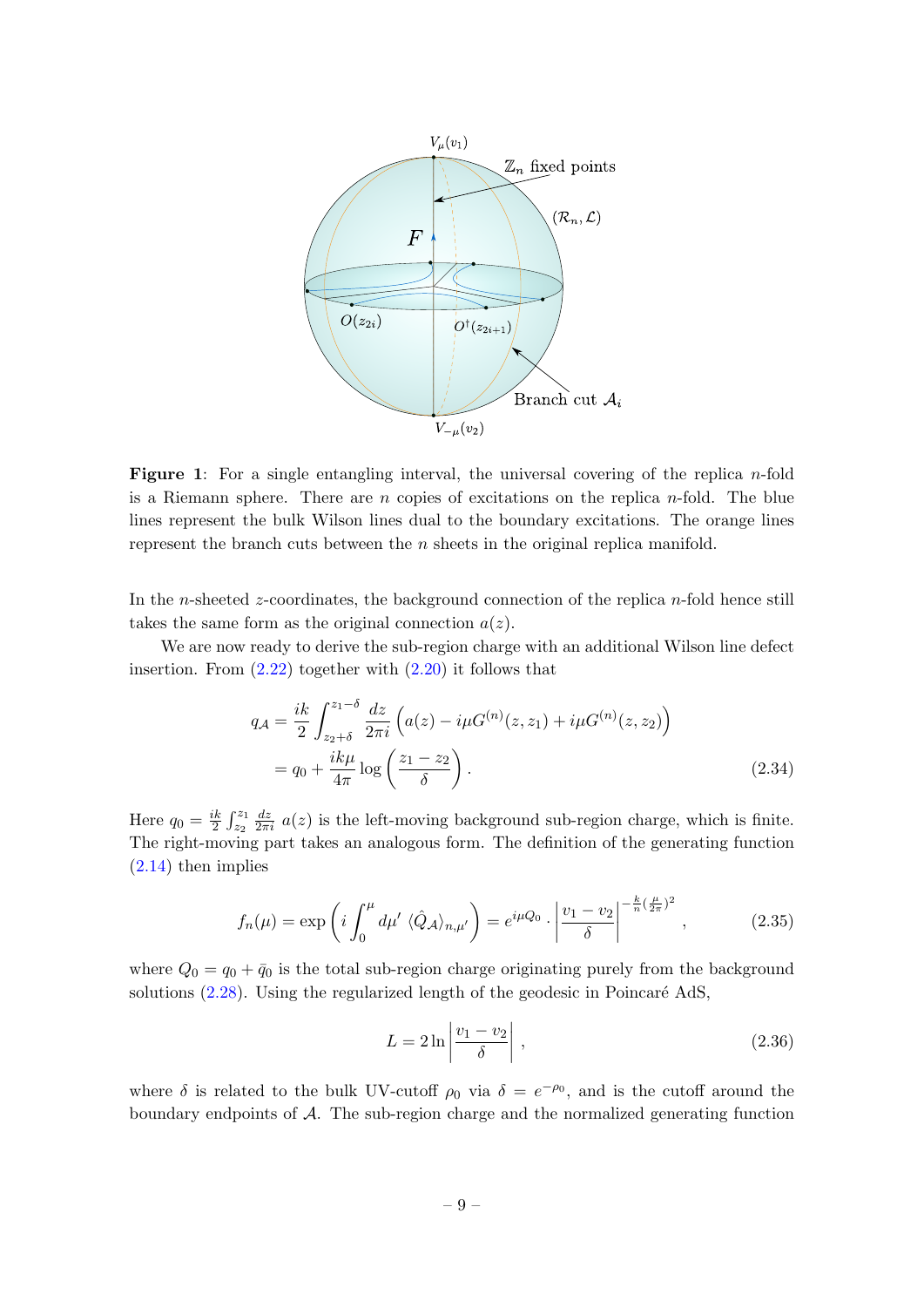are expressed through

<span id="page-10-1"></span>
$$
\langle \hat{Q}_A \rangle_{n,\mu} = Q_0 + \frac{ik\mu}{4\pi^2 n} L \;, \quad f_n(\mu) = e^{i\mu Q_0 - \frac{k}{2n}(\frac{\mu}{2\pi})^2 L} \; . \tag{2.37}
$$

The Fourier transformation of  $f_n(\mu)$  in [\(2.37\)](#page-10-1) yields the probability distribution  $P_{\mathcal{A},n}(q)$ 

$$
P_{\mathcal{A},n}(q) = \int_{-\infty}^{\infty} \frac{d\mu}{2\pi} e^{-i\mu q} f_n(\mu) = \sqrt{\frac{2\pi n}{kL}} e^{-\frac{2n\pi^2 \Delta q^2}{kL}}, \qquad (2.38)
$$

where the fluctuation of the sub-region charge is denoted by  $\Delta q = q - Q_0$ . The resulting symmetry-resolved entanglement entropy  $(2.17)$  is then easily obtained,

<span id="page-10-2"></span>
$$
S(q) = S + \lim_{n \to 1} \frac{1}{1 - n} \log \frac{P_{A,n}(q)}{P_A(q)^n} = \frac{c}{6} L - \frac{1}{2} \ln \left( \frac{kL}{2\pi} \right) + O(1) , \qquad (2.39)
$$

where the entanglement entropy  $S$  in three dimensions is given by the Ryu-Takayanagi formula [\[3\]](#page-27-2)  $S = \frac{c}{6}$  $\frac{c}{6}L$ . In [\(2.39\)](#page-10-2), the charge dependence has disappeared in the final result, i.e. there is equipartition of entanglement amongst the charge sectors [\[39\]](#page-29-15).

For global AdS or conical defect solutions, one obtains the symmetry-resolved entanglement entropy straightforwardly from the above procedure as well. The main difference to the case of Poincaré AdS, c.f.  $(2.31)$ , is that the boundary Green kernel now takes the form

$$
G^{(n)}(w, w_i) = \frac{1}{2\pi n} \frac{e^{iw_i}}{e^{iw} - e^{iw_i}}, \quad w = \phi + it_E.
$$
 (2.40)

Here w are Euclidean cylinder coordinates. As shown in  $[1]$ , the final result for the symmetry-resolved entanglement entropy in the case of global AdS or conical defects is given by

<span id="page-10-3"></span>
$$
S(q) = S - \frac{1}{2}\log\left(\frac{kL_1}{2\pi}\right) + O(1) , \quad L_1 = 2\log\left|\frac{2}{\delta}\sin\frac{\Delta\phi}{2}\right|, \tag{2.41}
$$

where  $\Delta\phi$  is the angular extend of the boundary interval, and S is the usual entanglement entropy contribution. An interesting point is that the contribution from the  $U(1)$  sector in [\(2.41\)](#page-10-3) is not sensitive to the existence of the conical defects at all. In other words, the contribution from the  $U(1)$  sector is completely topological, and only senses the complex structure of the boundary Riemann surface. This is to be expected from the topological nature of the bulk Chern-Simons theory, whose only propagating degrees of freedom are boundary photons [\[40\]](#page-29-16). Again, the equipartition still holds in all those cases.

#### <span id="page-10-0"></span>2.4 Symmetry resolved entanglement for two disjoint intervals

In this section, we consider the case of two disjoint intervals. Following [\[1\]](#page-27-0), for an entangling region  $A = A_1 \cup A_2$  consisting of two disjoint intervals  $A_1 \cap A_2 = \emptyset$  with endpoints located at  $z = z_i$   $(i = 1, 2, 3, 4)$ , the holographic dual of the CFT charged moments is given by inserting two  $U(1)$  Wilson lines along the locus of the  $\mathbb{Z}_n$  replica symmetry fixed points in the bulk. Due to the phase transition in the Rényi entropy in the two interval case, there exist two different bulk Wilson line defect configurations, as we shown in figure [2.](#page-11-0)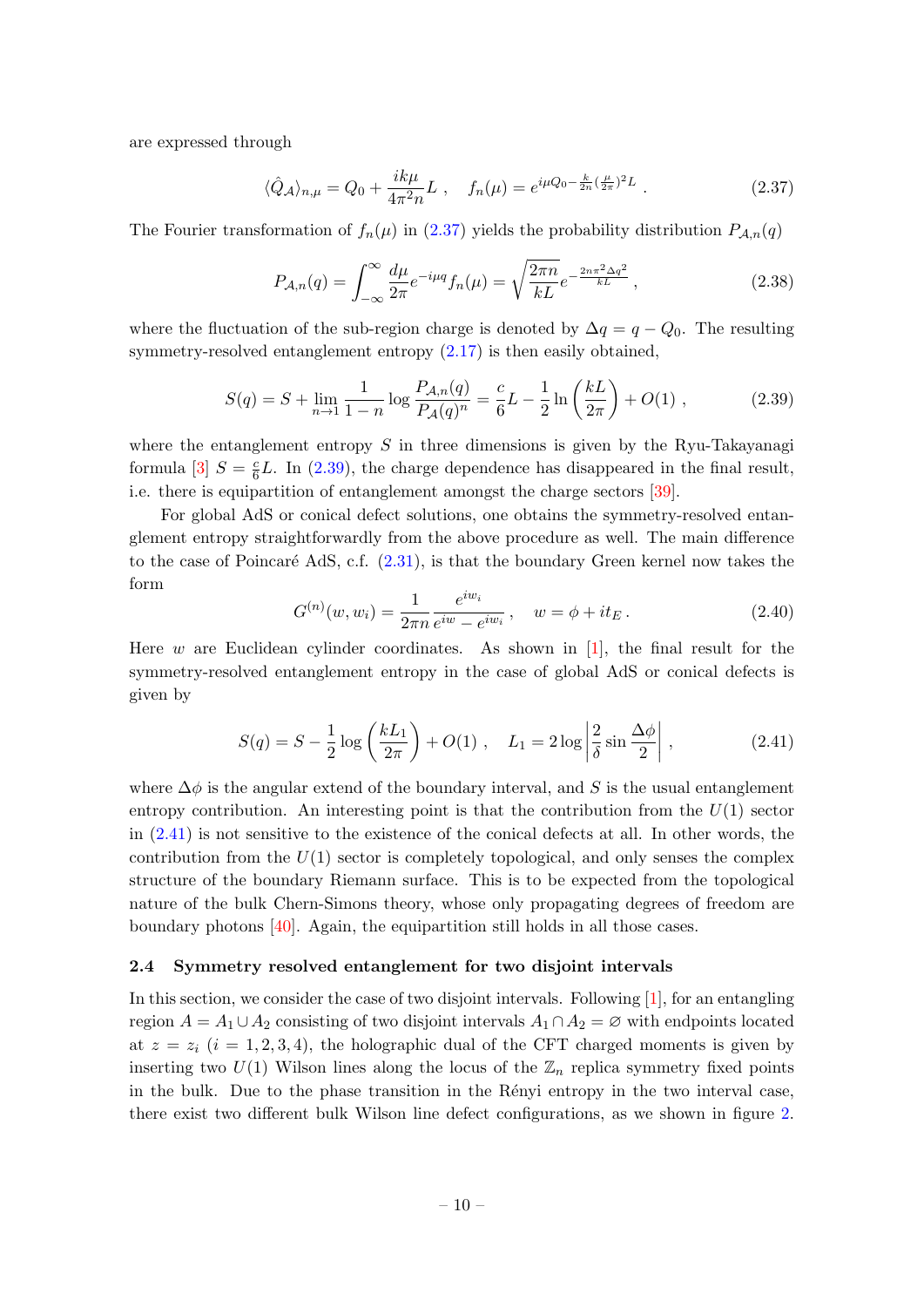<span id="page-11-0"></span>

Figure 2: (a) Shows the two different configurations of the Wilson lines in the bulk replica  $n$ -fold, where the blue and green lines are the Wilson lines dual to the  $s$ -channel and t-channel of the four point function of charged twist operators, respectively. The red arrows indicate the direction of the field strength. (b) and (c) show the bulk constructions in the universal covering of the replica 2-fold corresponding to  $s$ -channel and  $t$ -channel, respectively. In each phase, the Wilson lines always follow the locus of the  $\mathbb{Z}_2$  fixed points of the torus, which are the geodesics with minimal length. The branch cuts are represented by the orange lines, which are contractible circles in the s-channel and non-contractible in the t-channel.

Although the bulk constructions are different, we show that the contribution to the charged moments from the  $U(1)$  sector are identical. Again, we find equipartition behavior.

We consider Poincaré AdS with vanishing background gauge field. The calculation for the sub-region charge is still straightforward. Analogous to  $(2.24)$ , in the two interval case, the charged moments  $\mathcal{Z}_n(\mu)$  require the introduction of a source term,

<span id="page-11-1"></span>
$$
A_{\bar{z}}^{(0)} = \frac{i\mu}{2\pi n} \sum_{m=1}^{2} \left( \frac{1}{\bar{z} - \bar{z}_{2m-1}} - \frac{1}{\bar{z} - \bar{z}_{2m}} \right).
$$
 (2.42)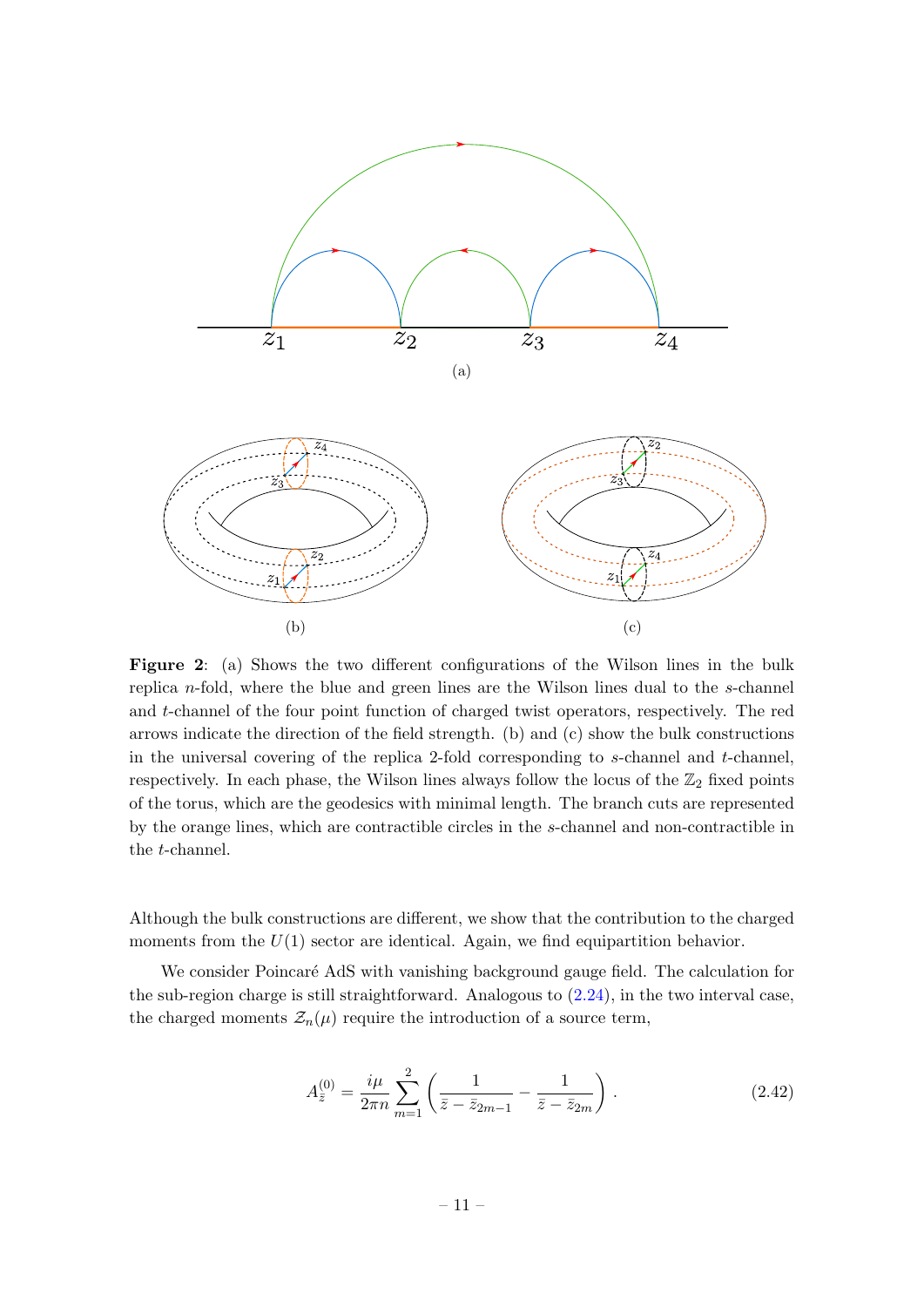The corresponding holomorphic part of the connection reads

$$
A_z^{(0)} = -\frac{i\mu}{2\pi n} \sum_{m=1}^2 \left( \frac{1}{z - z_{2m-1}} - \frac{1}{z - z_{2m}} \right) . \tag{2.43}
$$

Evaluating the sub-region charge yields the generating function

<span id="page-12-2"></span>
$$
f_n(\mu) = \left| \frac{(z_1 - z_2)(z_3 - z_4)(z_1 - z_4)(z_2 - z_3)}{\delta^2 (z_1 - z_3)(z_2 - z_4)} \right|^{-\frac{k\mu^2}{4\pi^2 n}} \tag{2.44}
$$

The symmetry-resolved entanglement entropy is given by

$$
S(q) = S - \frac{1}{2} \log \left( \frac{k}{\pi} \log \left| \frac{(z_1 - z_2)(z_3 - z_4)(z_1 - z_4)(z_2 - z_3)}{\delta^2 (z_1 - z_3)(z_2 - z_4)} \right| \right) \,. \tag{2.45}
$$

This rather simple calculation contains a nontrival bulk interpretation for the Wilson line defect configurations. Observe that the phase transition for symmetry-resolved entanglement entropy still takes place at the usual critical point, i.e.  $x = \frac{(z_1 - z_2)(z_3 - z_4)}{(z_1 - z_3)(z_2 - z_4)} = \frac{1}{2}$  $\frac{1}{2}$ . It arises from different dominating contributions in the s- and t-channel of the four point function of twist operators  $[41]$ . On the CFT side, these two situations are represented by imposing trivial monodromy conditions for different cycles [\[41\]](#page-29-17) around points  $(z_1, z_2)$  or  $(z_2, z_3)$ , respectively.

On the gravity side, these two different monodromy conditions indicate which circle of the bulk geometry is contractible [\[42\]](#page-30-0). Both bulk constructions should preserve the  $\mathbb{Z}_n$ symmetry. What distinguishes the two phases is the locus of the bulk  $\mathbb{Z}_n$  fixed points. Since the  $U(1)$  Wilson lines are required to respect the  $\mathbb{Z}_n$  symmetry in the two different phases, they follow different paths in the replica manifold, i.e. the respective  $Z_n$  fixed points. Nevertheless, the boundary value of the gauge field takes the same form [\(2.42\)](#page-11-1) in z-coordinates. As a result, the phase transition in the symmetry-resolved entanglement entropy is not affected by the  $U(1)$  sector, and happens at the same cross ratio as for entanglement and Rényi entropies.

#### <span id="page-12-0"></span>3 Symmetry resolved entanglement in CFT<sup>2</sup>

In this section we confirm our holographic calculations with CFT results at large central charge. We begin in section [3.1](#page-12-1) with an analysis of the space of states of the CFT, which was implicitly employed in [\[1\]](#page-27-0). Namely, we argue that the total Hilbert space  $\mathcal{H}_{tot}$  factorizes into a gravity sector  $\mathcal{H}_q$  and a  $\hat{\mu}(1)_k$  Kac-Moody sector  $\mathcal{H}_k$ . This paves the way to first reproduce the vacuum charged moments, after which we present CFT calculations of charged moments and symmetry-resolved entanglement entropy for the holographic dual of the conical defect solution in section [3.2,](#page-15-0) charged Poincaré AdS in section  $3.3$  and investigate the two interval case in section [3.4.](#page-19-0)

### <span id="page-12-1"></span>3.1 Factorization of the Hilbert space

We now investigate the structure of the Hilbert space of the boundary theory by taking a close look at bulk theory. Since we are working in the bottom-up set-up of the AdS/CFT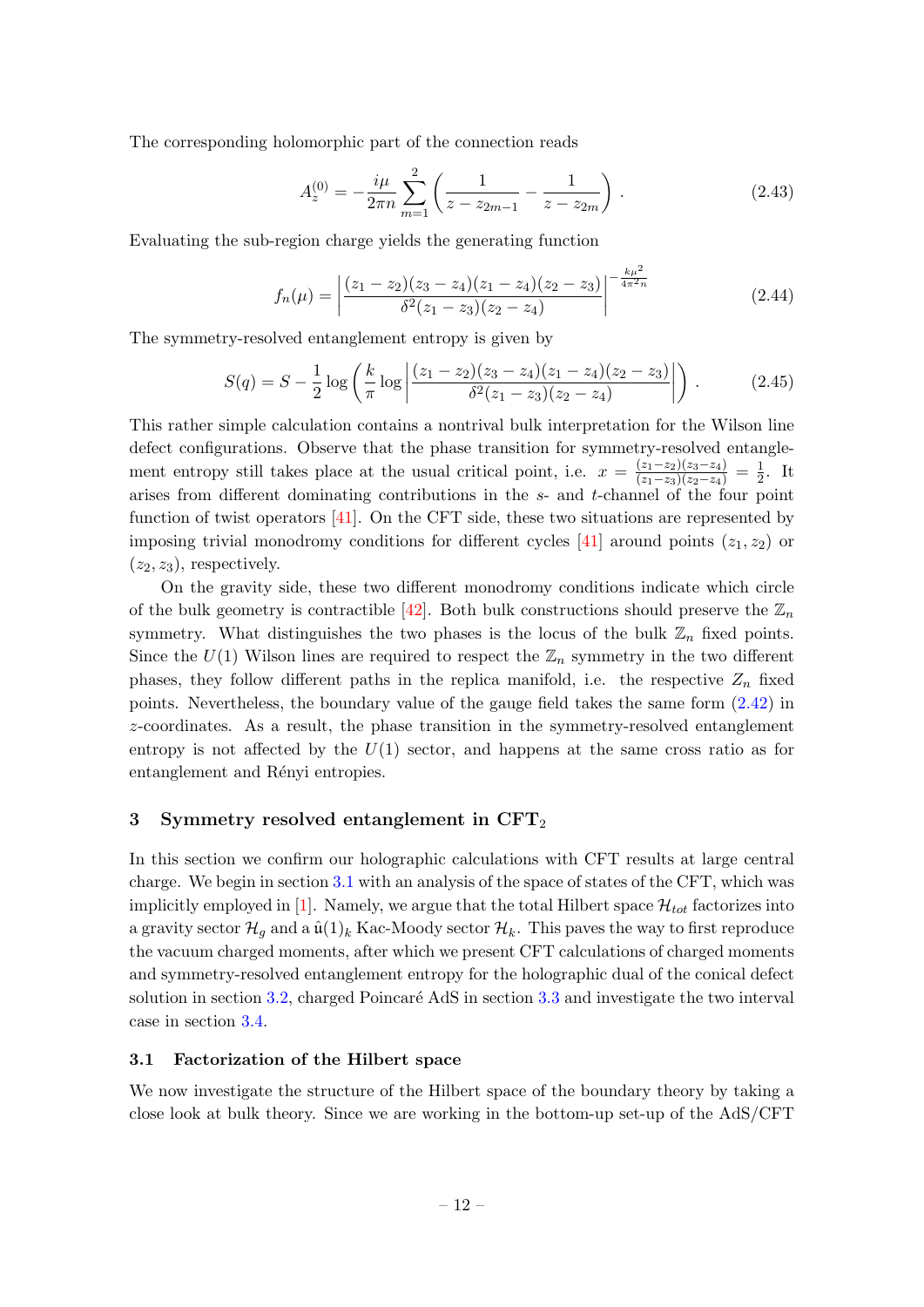correspondence, the Hilbert space for the bulk (or boundary) theory is only a subspace of the full Hilbert space in a putative full UV complete top-down approach. In particular, the decoupling of the bulk  $U(1)$  Chern-Simons field from the bulk metric implies that one can change the configuration of the  $U(1)$  gauge field without affecting the bulk geometry. This indicates that the bulk states considered here are factorized into a gravitational part and a  $U(1)$  part. We exclude situations in which this factorization will not hold, for example in the presence of additional charged bulk fields which are coupled to both the metric and the  $U(1)$  gauge field [\[43\]](#page-30-1), or bottom-up models with a different symmetry structure such as e.g. Einstein-Maxwell [\[44\]](#page-30-2).

Evidence for this factorization property can be traced back to the asymptotic symmetry algebra of  $U(1)$  Chern-Simons-Einstein-Hilbert theory, which is the starting point of our CFT analysis. As shown in [\[1\]](#page-27-0), the modes of the stress tensor can be expressed as  $L_n =$  $L_n^g + L_n^k$ , where  $L_n^g$  and  $L_n^k$  are the Virasoro modes in the gravity and the  $\hat{u}(1)_k$  sector, respectively. From the bulk decoupling of the metric and  $\hat{u}(1)_k$  sector it follows that  $[L_n^g, L_m^k] = 0$  and  $[L_n^g, J_m] = 0$ . This split stress-energy tensor reproduces the correct Kac-Moody algebra

$$
[J_n, J_m] = \frac{1}{2} n k \delta_{m+n} ,
$$
  
\n
$$
[L_n, J_m] = -m J_{n+m} ,
$$
  
\n
$$
[L_n, L_m] = (n-m) L_{n+m} + \frac{c}{12} (n^3 - n) \delta_{n+m,0} ,
$$
\n(3.1)

where the central charge is the Brown-Henneaux central charge  $c_g = \frac{3l}{2G}$  $\frac{3l}{2G_3}$  shifted by the central charge of the  $\hat{u}_1(k)$  theory  $c_k = 1$ , i.e.  $c = c_g + c_k$ . A detailed analysis for the effective central charge of the  $U(1)$  Chern-Simons Einstein gravity is provided in [\[40\]](#page-29-16). Due to the vanishing commutators  $[L_n^g, L_m^k] = 0$  and  $[L_n^g, J_m] = 0$ , [\(3.1\)](#page-13-0) decomposes into a gravitational Virasoro algebra for  $L_n^g$ , and a Kac-Moody algebra for  $(L_n^k, J_m)$ . This decomposition of symmetry algebras leads to a decomposition of the Hilbert space into a product of sums of irreducible representations of the gravitational Virasoro and the Kac-Moody algebra, respectively,

<span id="page-13-0"></span>
$$
\mathcal{H}_{tot} = \mathcal{H}_g \otimes \mathcal{H}_k. \tag{3.2}
$$

The density matrix of the system inherits this structure from Hilbert space

<span id="page-13-2"></span>
$$
\rho = \rho_g \otimes \rho_k. \tag{3.3}
$$

This leads to a decoupling of the the charged moments in the two sectors, [\(2.10\)](#page-4-5),

<span id="page-13-1"></span>
$$
\mathcal{Z}_n(\mu) = \text{Tr}\left[ (\rho_{\mathcal{A},g}^n \otimes \rho_{\mathcal{A},k}^n) e^{i\mu Q_{\mathcal{A}}} \right] = \text{Tr}\left[ \rho_{\mathcal{A},g}^n \right] \cdot \text{Tr}\left[ \rho_{\mathcal{A},k}^n e^{i\mu Q_{\mathcal{A}}} \right],\tag{3.4}
$$

where the operator  $e^{i\mu Q_{\mathcal{A}}}$  acts only on the  $\hat{\mu}(1)_k$  sector. In particular, as shown in [\[1\]](#page-27-0), this nonlocal operator  $e^{i\mu Q_{\mathcal{A}}}$  can be rewritten as the bilocal vertex operators

$$
e^{i\mu Q_{\mathcal{A}}} = V_{\mu}(v_1, \bar{v}_1)V_{-\mu}(v_2, \bar{v}_2), \qquad (3.5)
$$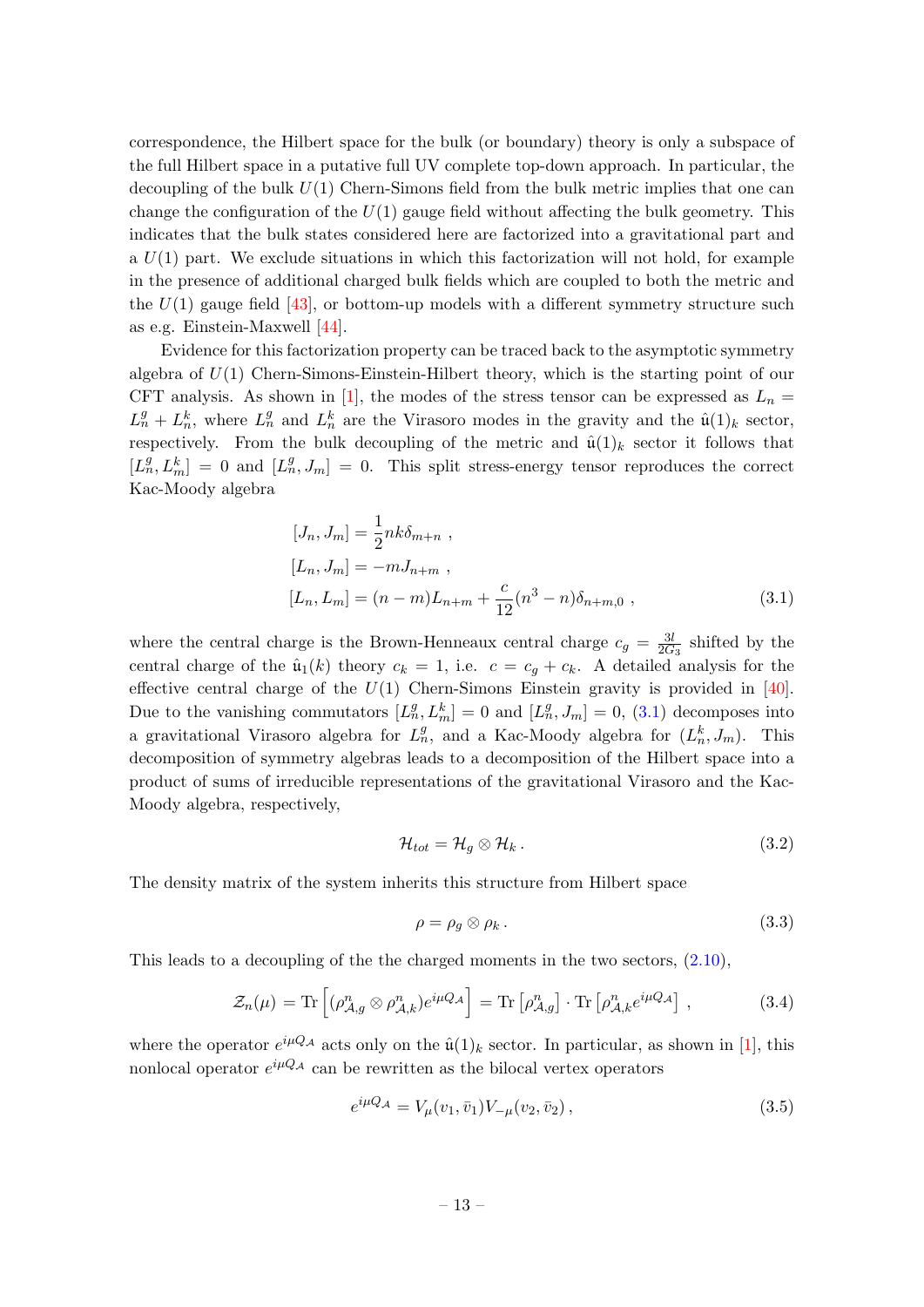where  $z = v_1$  and  $z = v_2$  denotes the endpoints of the interval A. The conformal weight and  $U(1)$  charge of the vertex operator  $V_{\mu}$  are given by [\[1\]](#page-27-0)

<span id="page-14-0"></span>
$$
\Delta_{\mu} = \bar{\Delta}_{\mu} = \frac{k}{4} \left(\frac{\mu}{2\pi}\right)^2 , \quad \alpha_{\mu} = \bar{\alpha}_{\mu} = \frac{k}{2} \left(\frac{\mu}{2\pi}\right)
$$
 (3.6)

The first term in  $(3.4)$  is exactly the  $n<sup>th</sup>$  power of the density matrix in the gravitational sector, which gives the ordinary Rényi entropy of the gravity side, while the second piece adds  $\mathcal{O}(1)$  contributions to the ordinary Rényi entropy.

When switching from the *n*-sheeted Riemann surface to the twist picture, the factorization property [\(3.2\)](#page-13-2) implies that the twist operators from both sectors appear separately. The gravitational sector in [\(3.4\)](#page-13-1) can be calculated using the corresponding twist operator  $\sigma_n^g$ . For the  $U(1)$  sector in [\(3.4\)](#page-13-1), the corresponding twist operators live on the same Hilbert space as the vertex operators [\[45\]](#page-30-3) which allows to define the normal ordered product of both operators when inserted at the same points

<span id="page-14-1"></span>
$$
\sigma_{\mu,n} = : \sigma_n^k V_{\mu}': \quad \text{with} \quad V_{\mu}' = \prod_{i=1}^n V_{\mu/n}^i \ . \tag{3.7}
$$

Here  $\sigma_n^k$  denotes the twist operator in the  $U(1)$  sector and  $V^i$  is the vertex operator in the  $i^{\text{th}}$  copy of the CFT. The flux  $\mu/n$  appears in  $V^i_{\mu/n}$  due to the fact that in the replica *n*-fold the total flux  $\mu$  is distributed symmetrically across all n sheets. From [\(3.6\)](#page-14-0) and [\(3.7\)](#page-14-1), the conformal dimension and charge of this charged twist operator  $\sigma_{n,\mu}$  are then given by (cf. [\[1\]](#page-27-0) for details)

<span id="page-14-4"></span>
$$
\Delta_{n,\mu} = \Delta_n^{(k)} + \frac{\Delta_\mu}{n} \quad \text{and} \quad \alpha_{n,\mu} = \alpha_\mu \,. \tag{3.8}
$$

where  $\Delta_n^{(k)} = \frac{c_k}{24} \left( n - \frac{1}{n} \right)$  $\frac{1}{n}$  denotes the conformal dimension of the twist operator  $\sigma_n^k$  in the  $U(1)$  sector.

As a first check of the factorization  $(3.2)$ , we calculate the vacuum charged moments

$$
\mathcal{Z}_n(\mu) = \langle V_\mu(v_1, \bar{v}_1) V_{-\mu}(v_2, \bar{v}_2) \rangle_n \tag{3.9}
$$

$$
= \langle \sigma_n^g(v_1, \bar{v}_1) \tilde{\sigma}_n^g(v_2, \bar{v}_2) \rangle \times \langle \sigma_{n,\mu}(v_1, \bar{v}_1) \tilde{\sigma}_{n,-\mu}(v_2, \bar{v}_2) \rangle \tag{3.10}
$$

$$
= \left| \frac{v_1 - v_2}{\delta} \right|^{-\frac{c_g + c_k}{6} \left(n - \frac{1}{n}\right) - \frac{k}{n} \left(\frac{\mu}{2\pi}\right)^2}, \tag{3.11}
$$

where in the second step we moved from the *n*-replica picture to the twist field picture, indicated by the replacement  $\langle \cdots \rangle_n \rightarrow \langle \cdots \rangle$ . This result coincides with the result derived in [\[1\]](#page-27-0) after substituting  $c = c_g + c_k$ . The corresponding generating function for the vacuum state is then given by the  $\mu$  dependent part of  $(3.11)$ 

<span id="page-14-3"></span><span id="page-14-2"></span>
$$
f_n(\mu) = \left| \frac{v_1 - v_2}{\delta} \right|^{-\frac{k}{n} \left(\frac{\mu}{2\pi}\right)^2} . \tag{3.12}
$$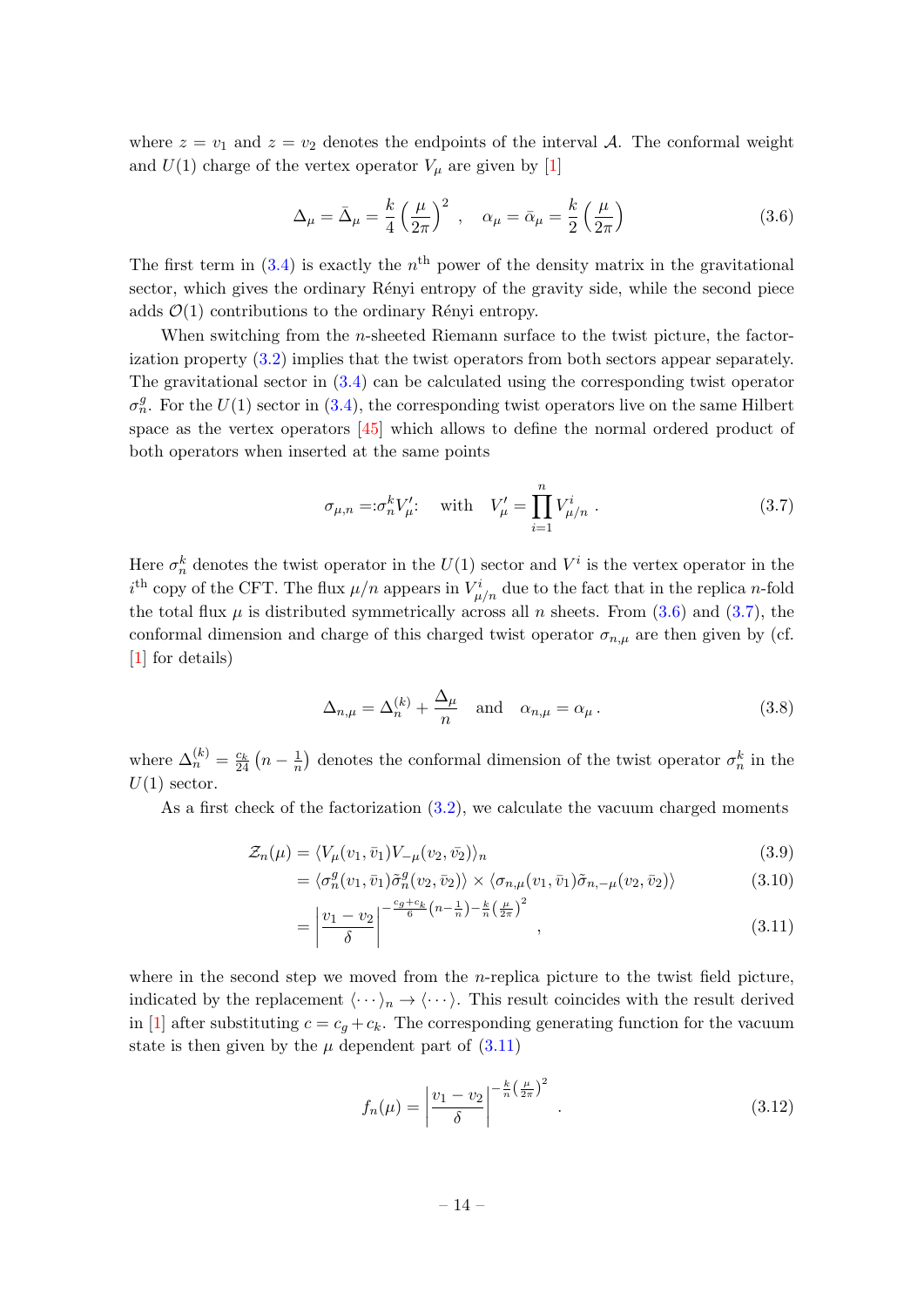#### <span id="page-15-0"></span>3.2 Uncharged excited state

In this section we provide a calculation on the CFT side of the symmetry-resolved entanglement entropy in the excited state dual to the conical defect geometry. The corresponding gravity result was first calculated in [\[1\]](#page-27-0) and is reviewed in Sec. [2.3.](#page-7-0)

Following the holographic dictionary in AdS3, deformations of the geometry away from the Poincaré patch are dual to insertions of heavy operators on the CFT side with conformal weights of  $\mathcal{O}(c)$  [\[4\]](#page-28-0). Due to factorization [\(3.2\)](#page-13-2), current primary operators cannot act on the gravitational Hilbert space, which leaves operators from the gravitational sector as the only candidates that can deform the geometry. Therefore, the nontrivial part of the calculations in this subsection happens almost completely the gravity sector. In this heavy operator background, Rényi entropies and their holographic duals were already calculated in  $[46]$ using the monodromy method, which we follow closely. A useful review of the monodromy method is given in appendix C of [\[47\]](#page-30-5).

We start by calculating the charged moments  $(2.10)$  in the presence of heavy primary operators  $\psi(z)$  with conformal weights  $\Delta_{\psi}$  and  $\bar{\Delta}_{\psi}$ , both assumed to be of  $\mathcal{O}(c)$ . Taking the n<sup>th</sup> power of its density matrix  $\rho_{\mathcal{A}}(\psi) = |\psi\rangle\langle\psi|$  instructs us to insert a copy of  $\psi$  on each of the *n* sheets of the Riemann surface,  $\psi^{(n)}(z,\bar{z}) = \prod_{i=1}^{n} \psi(z,\bar{z};i^{\text{th}} \text{ sheet})$ . Hence one arrives at

<span id="page-15-1"></span>
$$
\mathcal{Z}_{n}^{\Psi}(\mu) = \left\langle \psi^{(n)}(0)\psi^{(n)}(\infty)V_{\mu}(v_{1},\bar{v}_{1})V_{-\mu}(v_{2},\bar{v}_{2}) \right\rangle_{n} \n= \left\langle \Psi(0)\sigma_{n}^{g}(v_{1},\bar{v}_{1})\tilde{\sigma}_{n}^{g}(v_{2},\bar{v}_{2})\Psi(\infty) \right\rangle \times \left\langle \sigma_{n,\mu}(v_{1},\bar{v}_{1})\tilde{\sigma}_{n,-\mu}(v_{2},\bar{v}_{2}) \right\rangle \n= \left\langle \Psi(0)\sigma_{n}^{g}(x,\bar{x})\tilde{\sigma}_{n}^{g}(1)\Psi(\infty) \right\rangle \times \left\langle \sigma_{n,\mu}(x,\bar{x})\tilde{\sigma}_{n,-\mu}(1) \right\rangle \n\equiv \mathcal{Z}_{n}^{\Psi}(x,\bar{x};\alpha_{\Psi}) \times \left\langle \sigma_{n,\mu}(x,\bar{x})\tilde{\sigma}_{n,-\mu}(1) \right\rangle.
$$
\n(3.13)

In going to the second line of  $(3.13)$ , we moved to the twist field picture and used the factorization property to split the charged moments into the two sectors  $\mathcal{H}_g$  and  $\mathcal{H}_k$ . The operator  $\Psi$ , being the twist field picture pendant of  $\psi^{(n)}$ , is the product of all n copies of the field  $\psi$  and has conformal weight  $\Delta_{\Psi} = n \Delta_{\psi}$ . In the third step, we fixed the points  $(v_1, \bar{v}_1) \rightarrow (x, \bar{x})$  and  $(v_2, \bar{v}_2) \rightarrow 1$  for convenience. The quantity  $\alpha_{\Psi} = \sqrt{1 - 24 \Delta_{\psi}/c_g}$ appearing in the last step is defined for later convenience and the explicit dependence on  $\alpha_{\Psi}$  is spelled out below.

In a holographic theory<sup>[4](#page-15-2)</sup> four point functions such as  $\mathcal{Z}_n^{\Psi}(x,\bar{x};\alpha_\Psi),$  where two operators have conformal weights  $\Delta_2 = \Delta_1 = c \cdot \epsilon$  with  $\epsilon \ll 1$  and two operators have conformal weights  $\Delta_3 = \Delta_4 \sim \mathcal{O}(c)$ , can be calculated perturbatively in  $\epsilon$  using the monodromy method  $[47]$ . This procedure was used in  $[46]$  to calculate the Rényi entropy in the limit  $n \to 1$  from the four-point function  $\mathcal{Z}_n^{\Psi}$  in [\(3.13\)](#page-15-1). Following [\[47\]](#page-30-5), as their conformal weights scale in the  $n \to 1$  limit as  $c_q(n-1)$ , we treat the twist operators perturbatively. The result

<span id="page-15-2"></span><sup>&</sup>lt;sup>4</sup>The assumptions usually made when using the monodromy method are a sparse low lying spectrum and sub-exponential growth of the OPE coefficients with respect to the central charge [\[41\]](#page-29-17), which also are the usual assumptions for a holographic CFT.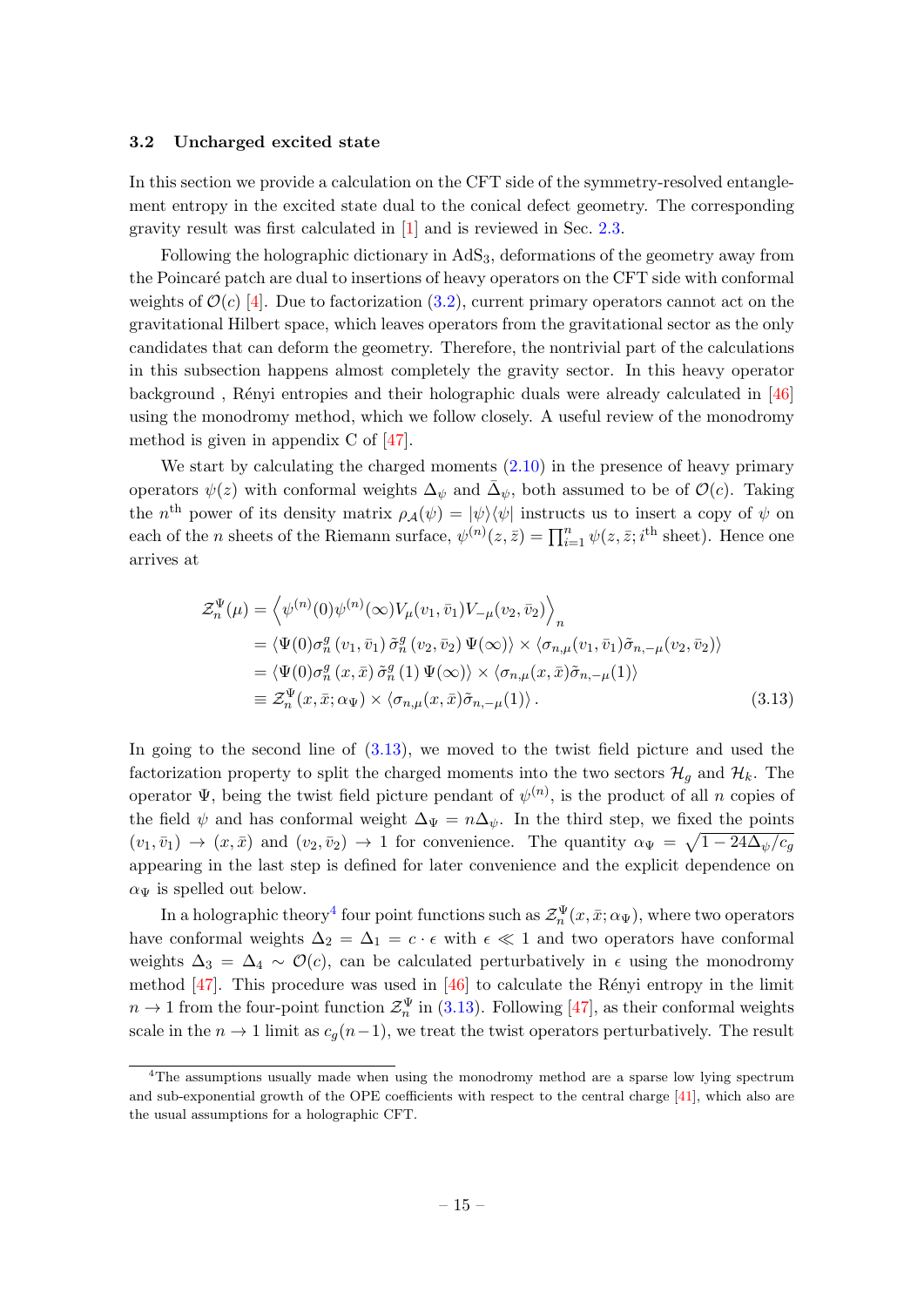reads

$$
\mathcal{Z}_n^{\Psi}(x,\bar{x};\alpha_{\Psi}) = \exp\left(-2\Delta_n \left(2\log\left|\frac{1-x^{\alpha_{\Psi}}}{\alpha_{\Psi}}\right| + (1-\alpha_{\Psi})\log|x|\right)\right)
$$

$$
\equiv \exp\left(-\Delta_n F(x,\bar{x},\alpha_{\Psi})\right),\tag{3.14}
$$

where we assumed a heavy operator of vanishing conformal spin,<sup>[5](#page-16-0)</sup>  $\Delta_{\psi} = \overline{\Delta}_{\psi}$ . The absolute value comes from the presence of both holomorphic and antiholomorphic contributions. The next step is to calculate the two-point function

<span id="page-16-3"></span><span id="page-16-1"></span>
$$
\langle \sigma_{n,\mu}(x,\bar{x})\tilde{\sigma}_{n,-\mu}(1)\rangle = \left|\frac{x-1}{\delta}\right|^{-\frac{c_k}{6}(n-\frac{1}{n})-\frac{k}{n}(\frac{\mu}{2\pi})^2},\tag{3.15}
$$

which is fixed by conformal symmetry. Having factorized the charged moment, we can Fourier transform the charge part [\(3.15\)](#page-16-1) according to [\(2.11\)](#page-5-0) and obtain  $\mathcal{Z}_n(x,\bar{x}, q)$ . By virtue of [\(2.6\)](#page-4-1), this yields the symmetry-resolved Rényi entropies for  $n - 1 = \epsilon \ll 1$  and, in the  $n \to 1$  limit, the symmetry-resolved entanglement entropy

$$
S_1^{\Psi}(q) = \frac{c_g}{6} F(x, \bar{x}, \alpha_{\Psi}) + \frac{c_k}{3} \log \left| \frac{x-1}{\delta} \right| - \frac{1}{2} \log \left( \frac{k}{\pi} \log \left| \frac{x-1}{\delta} \right| \right) + \mathcal{O}(1) \tag{3.16}
$$

The  $F(x, \bar{x}, \alpha_{\Psi})$  term encodes the entanglement entropy in the gravity sector, and thus the length of the Ryu-Takayanagi geodesic, as a function of the strength of the excitation given by  $\alpha_{\Psi}$ . The k-dependent part does not change compared to the vacuum background, indicating that the current is not influenced by this modification of the bulk geometry. This is a manifestation of the factorization of the gravity sector and the  $\hat{u}(1)_k$  sector discussed in section [3.1.](#page-12-1) The term with the coefficient  $\frac{c_k}{3}$  is the  $\hat{u}(1)_k$  contribution to the ordinary entanglement entropy which, due to factorization [\(3.2\)](#page-13-2), is also independent of the bulk geometry. Since  $c_k$  is finite in the large c limit, its contribution is outweighed by that of  $c_g$ and may be neglected.

In order to further interpret this result we first note that, working in radial quantization and Euclidean time, the spatial interval  $A$  lies on the unit circle in z-coordinates. Mapping the complex z-plane to the w-cylinder  $z = e^{-iw}$ , with  $w = \phi + it_E$ , the transformation of the correlator  $\mathcal{Z}(x,\bar{x}; \alpha_{\Psi})$  yields  $F(x,\bar{x}; \alpha_{\Psi}) \rightarrow 2 \log \left| \frac{\partial F(x,\bar{x}; \alpha_{\Psi})}{\partial \Omega_{\Psi}} \right|$ This function represents exactly a geodesic length in conical defect  $AdS_3$  of defect angle  $2\sin\left(\frac{\Delta\phi}{2}\alpha_\Psi\right)$  $\delta{\cdot}\alpha_\Psi$  $\Big\}, \text{ where } x = e^{i\Delta \phi}.$  $\alpha_{\Psi} = N^{-1}$ . In these new coordinates, the symmetry-resolved entanglement entropy reads

<span id="page-16-2"></span>
$$
S_1^{\Psi}(q) = \frac{c_g}{3} \log \left| \frac{2 \sin \left( \frac{\Delta \phi}{2} \alpha_{\Psi} \right)}{\delta \cdot \alpha_{\Psi}} \right| + \frac{c_k}{3} \log \left| \frac{2 \sin \left( \Delta \phi/2 \right)}{\delta} \right| - \frac{1}{2} \log \left( \frac{k}{\pi} \log \left| \frac{2 \sin \left( \Delta \phi/2 \right)}{\delta} \right| \right),\tag{3.17}
$$

which agrees with the result  $(2.41)$  for the conical defect after identifying the ordinary entanglement entropy S in  $(2.41)$  with the first two terms in  $(3.17)$ . The first term is the

<span id="page-16-0"></span><sup>&</sup>lt;sup>5</sup>Heavy operator insertions with finite conformal spin correspond to conically singular space-times on the AdS<sub>3</sub> side. As detailed in [\[48\]](#page-30-6), the ones fulfilling the extremality bound  $|M| > |J|$  ( $M < 0$ ) are healthy, while the rest admits closed time-like curves. We thank Ignacio Reyes for clarifications on this point.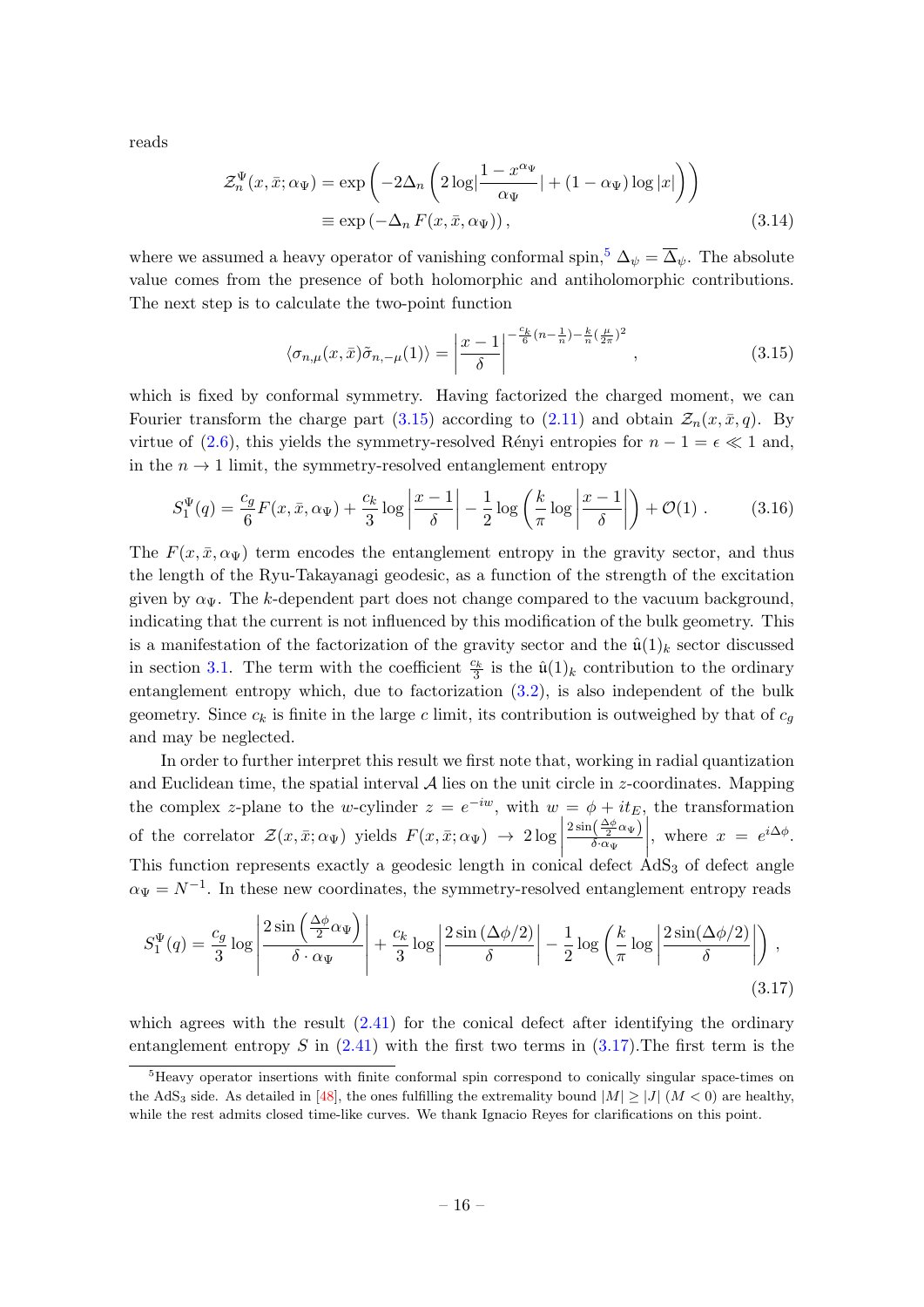leading contribution in the large  $c$  limit and is reproduced by the Ryu-Takayanagi formula on the gravity side. Following [\[40\]](#page-29-16), the second term arises on the gravity side as a quantum correction due to bulk entanglement.

### <span id="page-17-0"></span>3.3 Charged excited state

In the previous subsection we considered an excitation in the gravitational sector in the form of a heavy operator insertion which deforms the geometry. In this subsection we consider the situation where the background is additionally <sup>[6](#page-17-1)</sup> excited by a  $U(1)$  vertex operator, which only acts on the  $U(1)$  sector and generates a background  $U(1)$  current. Since the Kac-Moody sector has  $c_k = 1$ , this operator is not heavy. Inside the bulk, these vertex operators can be interpreted as a Wilson line defect [\[1\]](#page-27-0). As already shown on the gravity side in Sec. [2,](#page-3-0) this appearance of the bulk current will shifts the Gaussian distribution of charge fluctuations and does not change the symmetry-resolved entanglement compared to the vacuum case. Calculating the symmetry-resolved entanglement entropy on the CFT side provides a nontrivial test of this  $AdS<sub>3</sub>$  prediction.

The starting point of the calculation again are the charged moments. We denote the background vertex operators as  $V_{\nu}(0)$  and  $V_{-\nu}(\infty)$ , which have opposite charge due to the global  $U(1)$  symmetry. Hence, the charged moments can be written as

$$
\mathcal{Z}_n^{\nu}(\mu) = \langle V_{\nu}^{(n)}(0) V_{\mu}(v_1, \bar{v_1}) V_{-\mu}(v_2, \bar{v_2}) V_{-\nu}^{(n)}(\infty) \rangle_n , \qquad (3.18)
$$

with

<span id="page-17-2"></span>
$$
V_{\pm\nu}^{(n)}(z,\bar{z}) := \prod_{i=1}^{n} V_{\pm\nu}(z,\bar{z},i^{\text{th}} \text{ sheet}) . \qquad (3.19)
$$

The difficulty now is that the OPE between the charged twist fields  $\sigma_{n,\mu}$  and vertex operators  $V_{\nu}$  is unknown, hence we are not able to compute the charged moments  $(3.18)$  in the twist field picture as in the previous cases. However, the structure of the vertex operator correlation function on the complex plane is known to be

<span id="page-17-4"></span><span id="page-17-3"></span>
$$
\langle \prod_{i=1}^{k} V_{\alpha_i}(z_i, \bar{z}_i) \rangle = \prod_{i < j} |z_i - z_j|^{\frac{k}{4\pi^2} \alpha_i \alpha_j} \tag{3.20}
$$

Therefore, instead of using the twist field description, one can directly compute the charged moments  $(3.18)$  on the replica *n*-fold. For convenience, we consider the following function  $F_n^v(\mu)$ , which was first introduced in [\[22\]](#page-28-16),

$$
F_n^{\nu}(\mu) = \frac{f_n^{\nu}(\mu)}{f_n(\mu)} = \frac{\langle V_{\nu}^{(n)}(0)V_{\mu}(v_1, \bar{v_1})V_{-\mu}(v_2, \bar{v_2})V_{-\nu}^{(n)}(\infty)\rangle_n}{\langle V_{\nu}^{(n)}(n)V_{-\nu}^{(n)}(\infty)\rangle_n \langle V_{\mu}(v_1, \bar{v_1})V_{\mu}(v_2, \bar{v_2})\rangle_n},
$$
\n(3.21)

<span id="page-17-1"></span><sup>&</sup>lt;sup>6</sup>In total, the operators we insert to generate the bulk charged conical defect are only heavy in the gravitational sector in the sense that their scaling dimensions  $\Delta \sim c$ . However, since the Kac-Moody level in the algebra [\(3.1\)](#page-13-0) can be scaled to any value, no assumption on the value of the charge of these operators is invoked in our calculations.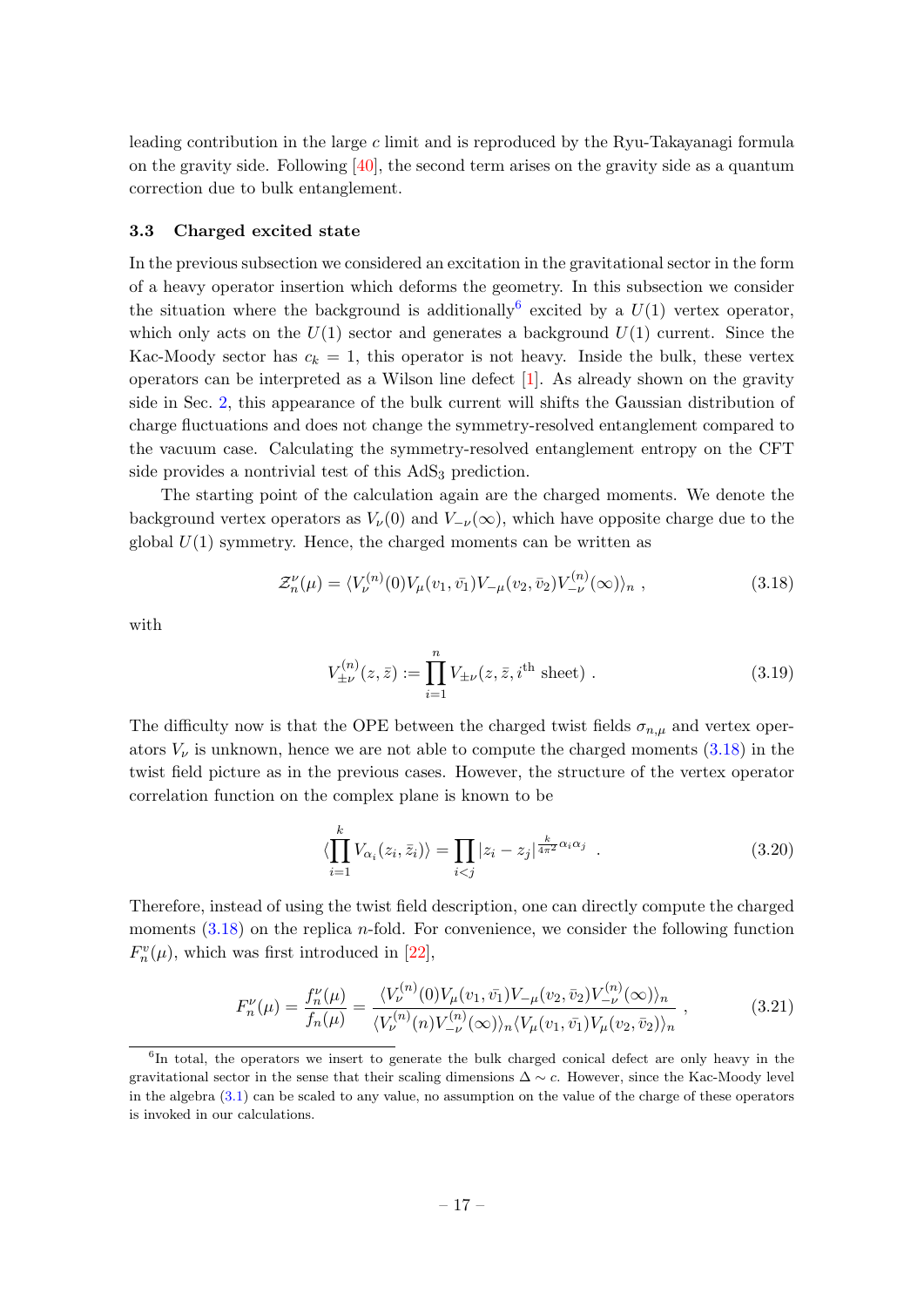Here  $f_n^{\nu}(\mu)$  is the corresponding generating function for the excited state, given by

$$
f_n^{\nu}(\mu) := \frac{\mathcal{Z}_n^{\nu}(\mu)}{\mathcal{Z}_n^{\nu}(0)} = \frac{\langle V_{\nu}^{(n)}(0) V_{\mu}(v_1, \bar{v_1}) V_{-\mu}(v_2, \bar{v_2}) V_{-\nu}^{(n)}(\infty) \rangle_n}{\langle V_{\nu}^{(n)}(n) V_{-\nu}^{(n)}(\infty) \rangle_n},
$$
(3.22)

and  $f_n(\mu)$  is the generating function for vacuum state given by [\(3.12\)](#page-14-3).

The advantage of this function  $F^{\nu}_{\mu}$  is that it transforms as a scalar function under conformal transformation, since the transformation factor in the denominator and the numerator of  $(3.21)$  cancels out. Therefore, by uniformization map  $(2.30)$ , one further obtains

$$
F_n^{\nu}(\mu) = \frac{\langle \prod_{m=1}^n V_{\nu}(\xi_{2m-1}, \bar{\xi}_{2m-1}) V_{-\mu}(0) V_{\mu}(\infty) \prod_{m=1}^n V_{-\nu}(\xi_{2m}, \bar{\xi}_{2m}) \rangle_C}{\langle \prod_{m=1}^n V_{\nu}(\xi_{2m-1}, \bar{\xi}_{2m-1}) \prod_{m=1}^n V_{-\nu}(\xi_{2m}, \bar{\xi}_{2m}) \rangle_C \langle V_{-\mu}(0) V_{\mu}(\infty) \rangle_C}
$$
(3.23)

with

$$
\xi_{2m-1} = \left(\frac{v_2}{v_1}\right)^{\frac{1}{n}} e^{\frac{2\pi im}{n}}, \quad \xi_{2m} = e^{\frac{2\pi im}{n}}, \quad m = 1, 2, \cdots, n. \tag{3.24}
$$

Since  $\xi$ -plane is a complex plane, by the vertex operator algebra  $(3.20)$ , it is obvious that the contribution to the function  $F_n^{\nu}(\mu)$  in [\(3.21\)](#page-17-3) originates purely from the terms containing  $\mu\nu$  in their exponent,

$$
F_n^{\nu}(\mu) = \lim_{w \to \infty} \prod_{m=1}^n \left( \left| \frac{\xi_{2m-1} - 0}{\xi_{2m} - 0} \cdot \frac{\xi_{2m} - w}{\xi_{2m-1} - w} \right|^{-\frac{k}{4\pi^2} \mu \nu} \right)
$$
  
= 
$$
\prod_{m=1}^n \left( \left| \frac{\xi_{2m-1} - 0}{\xi_{2m} - 0} \right|^{\frac{k}{4\pi^2} \mu \nu} \right)
$$
  
= 
$$
\left| \frac{v_2}{v_1} \right|^{-\frac{k}{4\pi^2} \mu \nu} (3.25)
$$

Multiplying the vacuum generating function  $f_n(\mu)$  in [\(3.12\)](#page-14-3) yields

$$
f_n^{\nu}(\mu) = \left| \frac{v_2}{v_1} \right|^{-\frac{k}{4\pi^2} \mu\nu} \left| \frac{v_1 - v_2}{\delta} \right|^{-\frac{k}{n} \left(\frac{\mu}{2\pi}\right)^2} = e^{i\mu Q_0} \left| \frac{v_1 - v_2}{\delta} \right|^{-\frac{k}{n} \left(\frac{\mu}{2\pi}\right)^2}, \tag{3.26}
$$

where, by comparing with [\(2.35\)](#page-9-1), in the last equality we identified  $Q_0 = -\frac{ik\nu}{4\pi^2} \log \left| \frac{1}{\sqrt{k}} \right|$  $\overline{v_1}$  $v_2$  $\overline{\phantom{a}}$ as the background sub-region charge.  $Q_0$  can be independently calculated in CFT as follows: Using

<span id="page-18-0"></span>
$$
\langle J(z) \rangle_{\nu} = \frac{\langle J(z) V_{\nu}(0) V_{-\nu}(\infty) \rangle}{\langle V_{\nu}(0) V_{-\nu}(\infty) \rangle} = \frac{k}{4\pi} \frac{\nu}{z},\tag{3.27}
$$

the holomorphic part of the background sub-region charge defined in [\(2.22\)](#page-6-1) is given by

$$
q_0 = \int_{v_2}^{v_1} \frac{dz}{2\pi i} \langle J(z) \rangle_{\nu} = -\frac{ik\nu}{8\pi^2} \log \left| \frac{v_1}{v_2} \right|.
$$
 (3.28)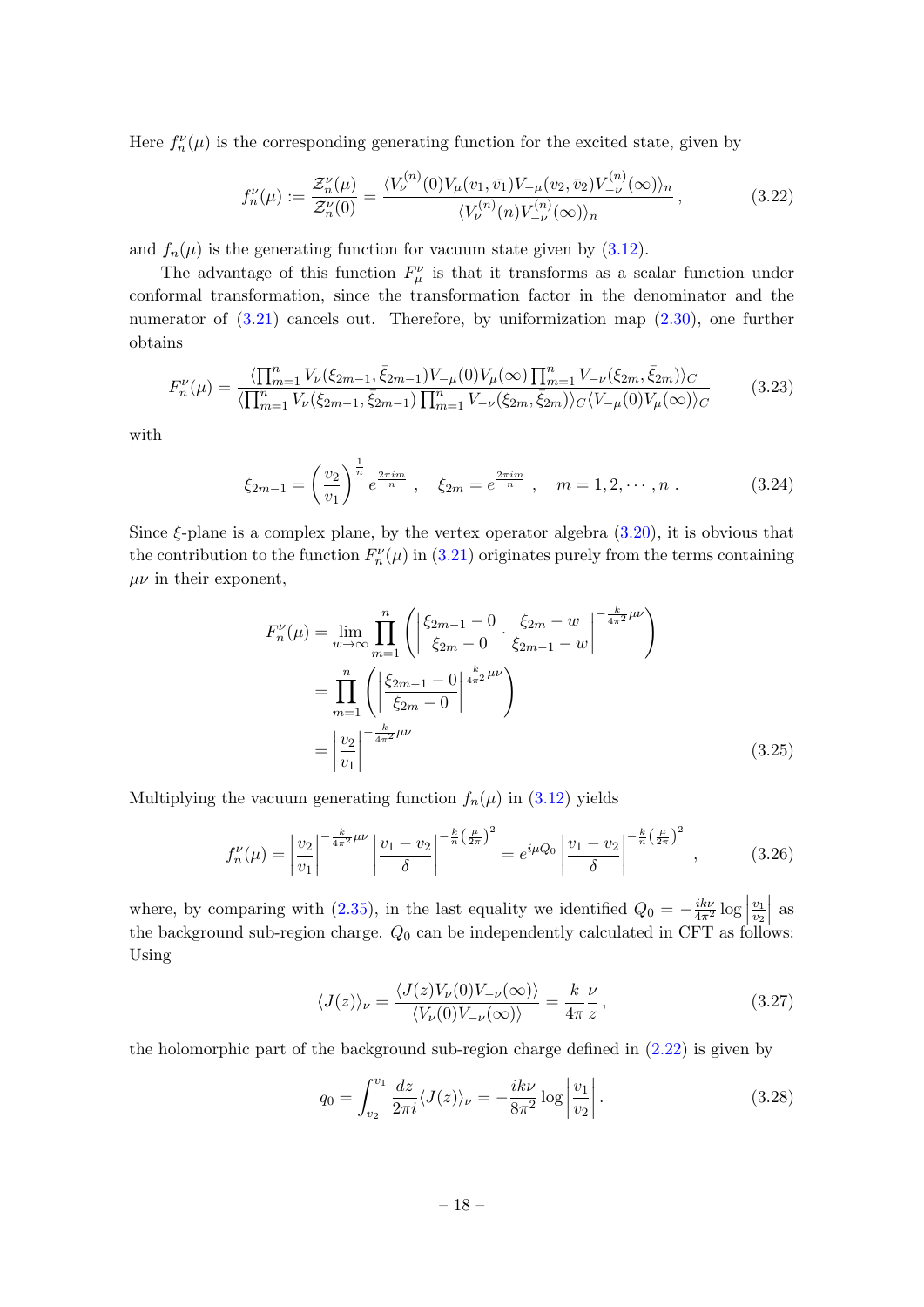Furthermore, from the relation [\(3.6\)](#page-14-0), we have  $\alpha_{\nu} = \bar{\alpha}_{\nu}$ . Together with the analogous result for  $\bar{q}_0$ , we find

$$
Q_0 = q_0 + \bar{q}_0 = -\frac{ik\nu}{4\pi^2} \log \left| \frac{v_1}{v_2} \right| \tag{3.29}
$$

We hence find that our field theory result  $(3.26)$  is in complete agreement with the gravity result [\(2.35\)](#page-9-1), which was obtained by using the generating function method. As we have argued in section [2.3](#page-7-0) already, the symmetry-resolved entanglement entropy does not change compared to the vacuum case.

#### <span id="page-19-0"></span>3.4 Two disjoint intervals

We now turn to the case of two disjoint intervals  $\mathcal{A}_1$  and  $\mathcal{A}_2$  ( $\mathcal{A}_1 \cap \mathcal{A}_2 = \emptyset$ ) comprising the entangling interval  $A = A_1 \cup A_2$ . Similarly to the previous case we consider the charged moments [\(2.10\)](#page-4-5). In this case the treatment of the operator  $e^{i\mu Q_{\mathcal{A}}}$  requires further explanation: Our goal is to write it again as a product of vertex operators. In order to do this, we need to split the charge as  $Q_{\mathcal{A}} = Q_1 + Q_2$ , where  $Q_1$  and  $Q_2$  are the charges in the two respective sub-regions. Since the two sub-region charges commute,  $[Q_1, Q_2] = 0$ , the exponential  $e^{i\mu Q_{\mathcal{A}}}$  straightforwardly splits into the product of two exponentials,

$$
e^{i\mu Q_{\mathcal{A}}} = e^{i\mu Q_1} e^{i\mu Q_2}.
$$
\n
$$
(3.30)
$$

This allows to represent the charged moments as

$$
\langle e^{i\mu Q_1} e^{i\mu Q_2} \rangle_n = \langle V_\mu (z_1) V_{-\mu} (z_2) V_\mu (z_3) V_{-\mu} (z_4) \rangle_n
$$
  
=  $\langle \sigma_n^g(z_1) \tilde{\sigma}_n^g(z_2) \sigma_n(z_3)^g \tilde{\sigma}_n^g(z_4) \rangle$   
×  $\langle \sigma_{n,\mu}(z_1) \tilde{\sigma}_{n,-\mu}(z_2) \sigma_n(z_3, \mu) \tilde{\sigma}_{n,-\mu}(z_4) \rangle$  (3.31)

As demonstrated in appendix [A,](#page-23-0) this four point function of vertex operators on the replica manifold can be obtained from integrating the Knizhnik-Zamolodchikov (KZ) equation [\[49\]](#page-30-7). A simpler way is to work in the twist field picture and use the generating function method. From  $(3.8)$ , the current on the i<sup>th</sup> single sheet of the *n*-replica manifold corresponding to the  $i<sup>th</sup>$  copy of current in twist picture is then given by

$$
\langle \hat{J}(z) \rangle_{n,\mu} = \langle \hat{J}_i(z) \rangle_{\mu} = \frac{k}{2n} \left( \frac{\mu}{2\pi} \right) \left( \frac{1}{z - z_1} - \frac{1}{z - z_2} + \frac{1}{z - z_3} - \frac{1}{z - z_4} \right), \quad (3.32)
$$

where  $\langle \cdot \cdot \cdot \rangle_{n,\mu}$  denotes the expectation value in the replica picture, while  $\langle \cdot \cdot \cdot \rangle_{\mu}$  is in the twist field picture. The sub-region charge is obtained via integration over the sub-region

$$
\langle \hat{q}_{\mathcal{A}} \rangle_{n,\mu} = \left( \int_{z_2 + \delta}^{z_1 - \delta} + \int_{z_4 + \delta}^{z_3 - \delta} \right) \frac{dz}{2\pi i} \langle J(z) \rangle_{n,\mu}
$$
  
=  $\frac{ik\mu}{4\pi^2 n} \log \left( \frac{(z_1 - z_2)(z_3 - z_4)(z_1 - z_4)(z_2 - z_3)}{\delta^2 (z_1 - z_3)(z_2 - z_4)} \right).$  (3.33)

Combined with its antiholomorphic counterpart this yields the generating function [\(2.12\)](#page-5-4),

<span id="page-19-1"></span>
$$
f_n(\mu) = \left| \frac{(z_1 - z_2)(z_3 - z_4)(z_1 - z_4)(z_2 - z_3)}{\delta^2 (z_1 - z_3)(z_2 - z_4)} \right|^{-\frac{k\mu^2}{4\pi^2 n}}.
$$
(3.34)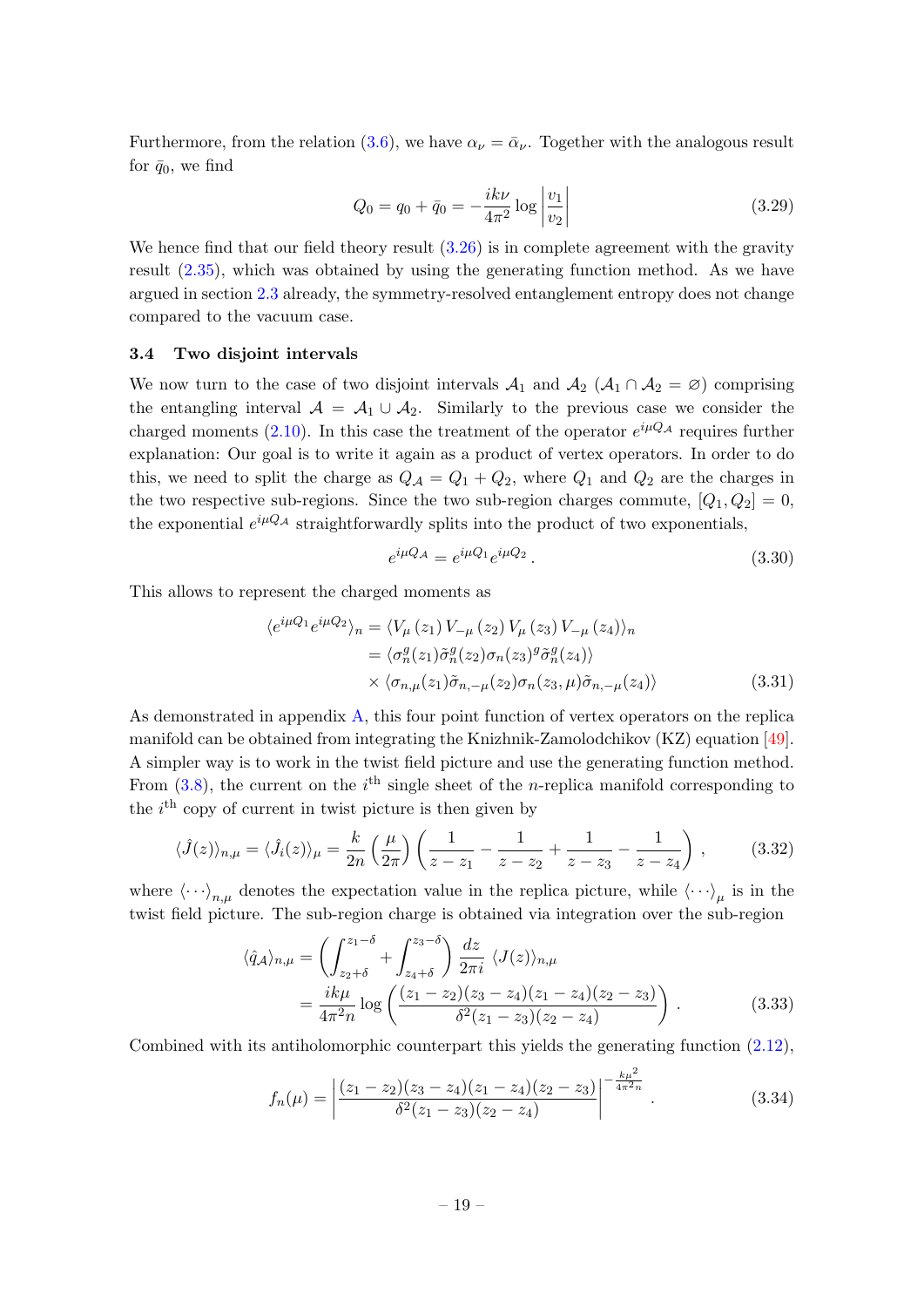Finally, the symmetry-resolved entanglement is given by

<span id="page-20-2"></span>
$$
S(q) = S - \frac{1}{2} \log \left( \frac{k}{\pi} \log \left| \frac{(z_1 - z_2)(z_3 - z_4)(z_1 - z_4)(z_2 - z_3)}{\delta^2 (z_1 - z_3)(z_2 - z_4)} \right| \right) \,. \tag{3.35}
$$

Notice that the phase transition of the entanglement entropy occurs when the cross ratio  $x = \begin{bmatrix} 1 & 1 \end{bmatrix}$  $(z_1-z_2)(z_3-z_4)$  $\overline{(z_1-z_3)(z_2-z_4)}$  $\begin{array}{c} \begin{array}{c} \begin{array}{c} \end{array} \\ \begin{array}{c} \end{array} \end{array} \end{array}$ becomes  $\frac{1}{2}$ . For symmetry-resolved entanglement, the k-dependent contribution from the  $U(1)$  sector will not affect the phase transition. The interpretation for the gravity dual of the charged moments is, however, different in the two phases; see section [2.4](#page-10-0) for a discussion on this point.

# <span id="page-20-0"></span>4 Discussion and Outlook

In this paper we performed several nontrivial tests of the recently proposed holographic dual to symmetry-resolved entanglement entropy in  $AdS_3/CFT_2$  [\[1\]](#page-27-0) in the framework of  $U(1)$ Chern-Simons-Einstein-Hilbert gravity. We consider the case of uncharged and charged conical defects, as well as of an entangling region consisting of two intervals. In all cases, we find agreement between the gravity and field theory calculation. An important ingredient in our computations is the generating function method for the calculation of the charged moments developed in  $[1]$ . The leading large c piece of the entanglement entropy in the ground state of a two-dimensional conformal symmetry can be reduced to the calculation of a two-point function of twist operators which are fixed by conformal symmetry. On the other hand, the cases we consider involve the calculation of four-point functions such as [\(3.13\)](#page-15-1) involving heavy operators in the gravitational sector, which are not fixed by conformal symmetry alone. Nevertheless, the correlators of charged vertex operators such as in  $(3.21)$  are instead fixed by the structure of the  $U(1)$  Kac-Moody algebra. Hence calculations involving the charged vertex constitute a non-trivial test of the proposal, involving the symmetry structure on both sides of the correspondence. This is analogous to the free boson CFT, where all correlators are fixed by the  $U(1)$  symmetry, owing to the integrability of the model (c.f. e.g. chapter 9 of [\[50\]](#page-30-8)).

Our results for the symmetry-resolved entanglement entropy – the excited states in the single interval case  $(2.41)$  and the two interval case  $(2.45)$  in the vacuum state – contain several terms which are subleading in the large  $c$  counting. The question of which terms in e.g.  $(3.16)$  are universal, i.e. terms that cannot be removed by a change of cutoff, seems to depend on whether they appear in other quantum information measures besides the symmetry-resolved entanglement entropy as well. For example, [\[40\]](#page-29-16) argued that the  $-1/2 \log k$  term in the entanglement entropy stemming from  $AdS_3$  bulk entanglement is non-universal, as it can be removed by a cutoff redefinition. However, one cannot use the same cutoff redefinition to remove the  $-1/2 \log(k/\pi)$  term in [\(3.16\)](#page-16-3) at the same time. A similar argument has been made by [\[51\]](#page-30-9) for the appearance of the the boundary entropy in the entanglement entropy by comparing to Renyí entropies.<sup>[7](#page-20-1)</sup> An unambigous way to

<span id="page-20-1"></span><sup>7</sup>Of course, allowing for different cutoff definitions in different quantum information measures allows to shift away such terms. However, in experiments [\[31,](#page-29-8) [52–](#page-30-10)[56\]](#page-30-11), the cutoff is usually fixed by the experimental realization, and one is not free to choose it at will.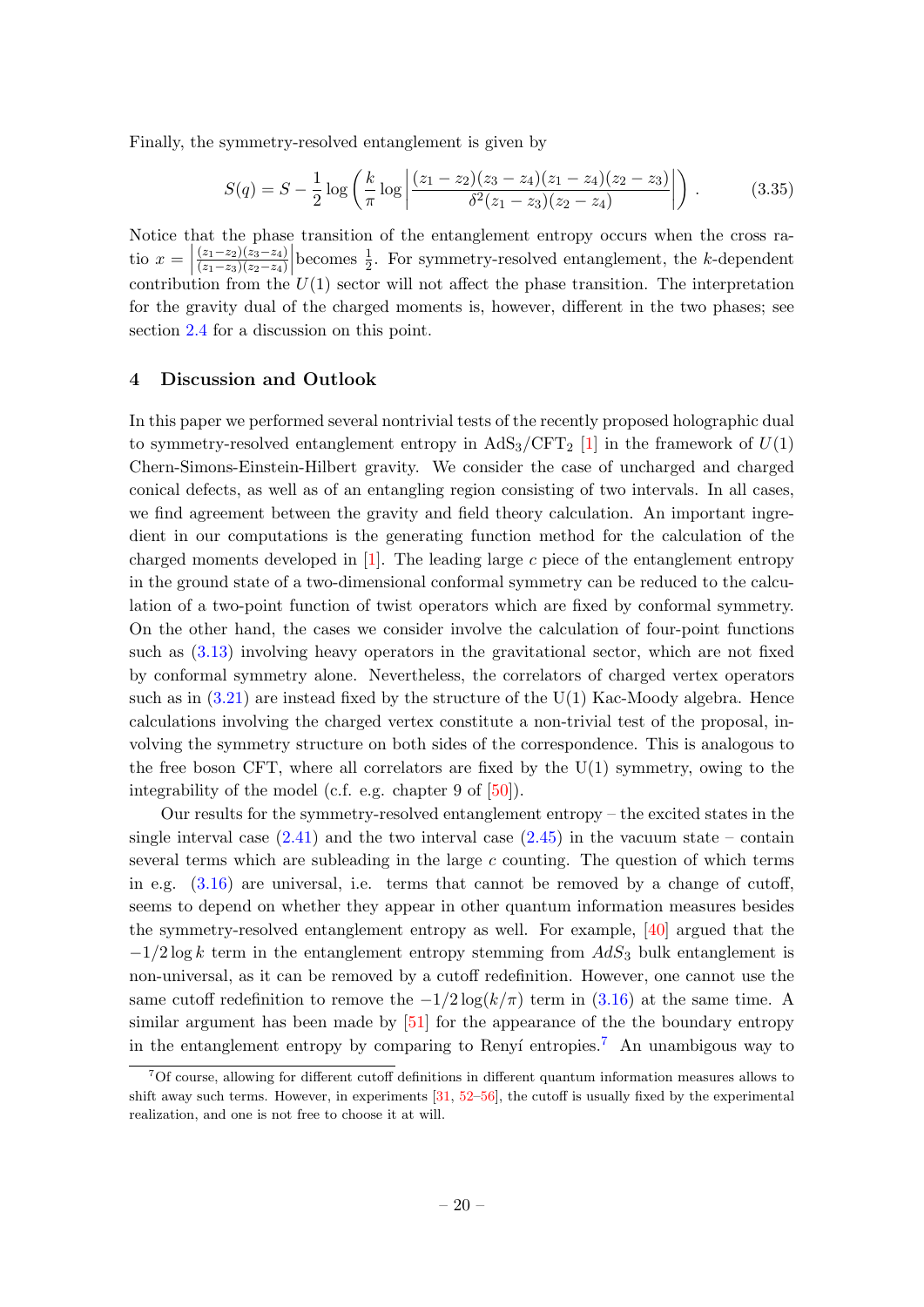confirm the universality of certain terms in the symmetry-resolved entanglement entropy<sup>[8](#page-21-0)</sup> would be to construct a cutoff-independent combination that picks out exactly the terms of interest, similar to the topological entanglement entropy in 2+1-dimensional systems constructed in [\[57,](#page-30-12) [58\]](#page-30-13). We will leave an investigation of such a construction for symmetryresolved entanglement entropy for future work.

An important ingredient for our CFT calculations is the factorization property of the CFT Hilbert space into a large c gravitational and a  $\hat{u}(1)_k$  charged sector. This factorization seems to be intrinsic to the  $\hat{u}(1)_k$  Kac-Moody symmetry considered here. From the bulk point of view, the reason is that the  $U(1)$  Chern-Simons theory does not couple directly to the gravitational sector, but only contributes boundary photons (see [\[40\]](#page-29-16) for another instance where this topological property was employed). We expect a breakdown of factorization in any theory in which the bulk gauge field sector non-trivially backreacts onto the gravitational sector via additional charged matter fields. It will be interesting to further investigate whether and how factorization breaks down in e.g. Einstein-Maxwell(- Chern-Simons) theories [\[59\]](#page-30-14), or in higher spin gravity [\[60\]](#page-30-15).

To the best of our knowledge, we have reported the first result for a symmetry-resolved entanglement entropy in the two-interval case. In section [3.4](#page-19-0) we worked in the twist picture. Because the OPE of charged twist operators is unknown, we were not able to compute the four-point function of charged twist operators, required for the charged moments, directly. To circumvent this problem, we used the generating function [\[1\]](#page-27-0), which is determined by the subregion charge, to extract the relevant contributions from the  $U(1)$  sector of the theory. The attentive reader might worry whether the generating function method is valid when applied to *n*-folds of higher genera, since, at first sight, the current  $(3.34)$  derived in the twist field picture does not contain topological information about the replica  $n$ -fold. For instance, the current does not feature the modular parameters or periodicities of the replica *n*-fold explicitely. Therefore in order to confirm our result from section  $3.4$ , we present an alternative derivation of the charged moments for the case of  $n = 2$  directly on the replica 2-fold in appendix [A](#page-23-0) using the Knizhnik-Zamolodchikov equation. This computation reveals how the modular properties of the torus, i.e. the replice 2-fold, enter in the charged moments. By showing that the current obtained in the twist picture is conformally related to the current on the torus, we prove that the results obtained in section [3.4](#page-19-0) and appendix [A](#page-23-0) coincide.

Even though we worked with a large c CFT, we stress that we did not rely on vacuum block dominance in the two interval case to compute the second summand in [\(3.35\)](#page-20-2). It carries the symmetry resolution and derives entirely from the  $U(1)$  symmetry of the theory. Therefore, it contains contributions from all conformal families, not just the vacuum family of the theory. This is a remarkable feature, as vacuum block dominance makes most computations in large c CFTs tractable in the first place. Here, this is traced back to the factorization of Hilbert space [\(3.2\)](#page-13-2).

In all the cases we consider, we do not find a breakdown of equipartition of entanglement, i.e. the independence of the symmetry-resolved entanglement entropy of the charge

<span id="page-21-0"></span><sup>8</sup>Or in any cutoff-dependent quantum information measure for that matter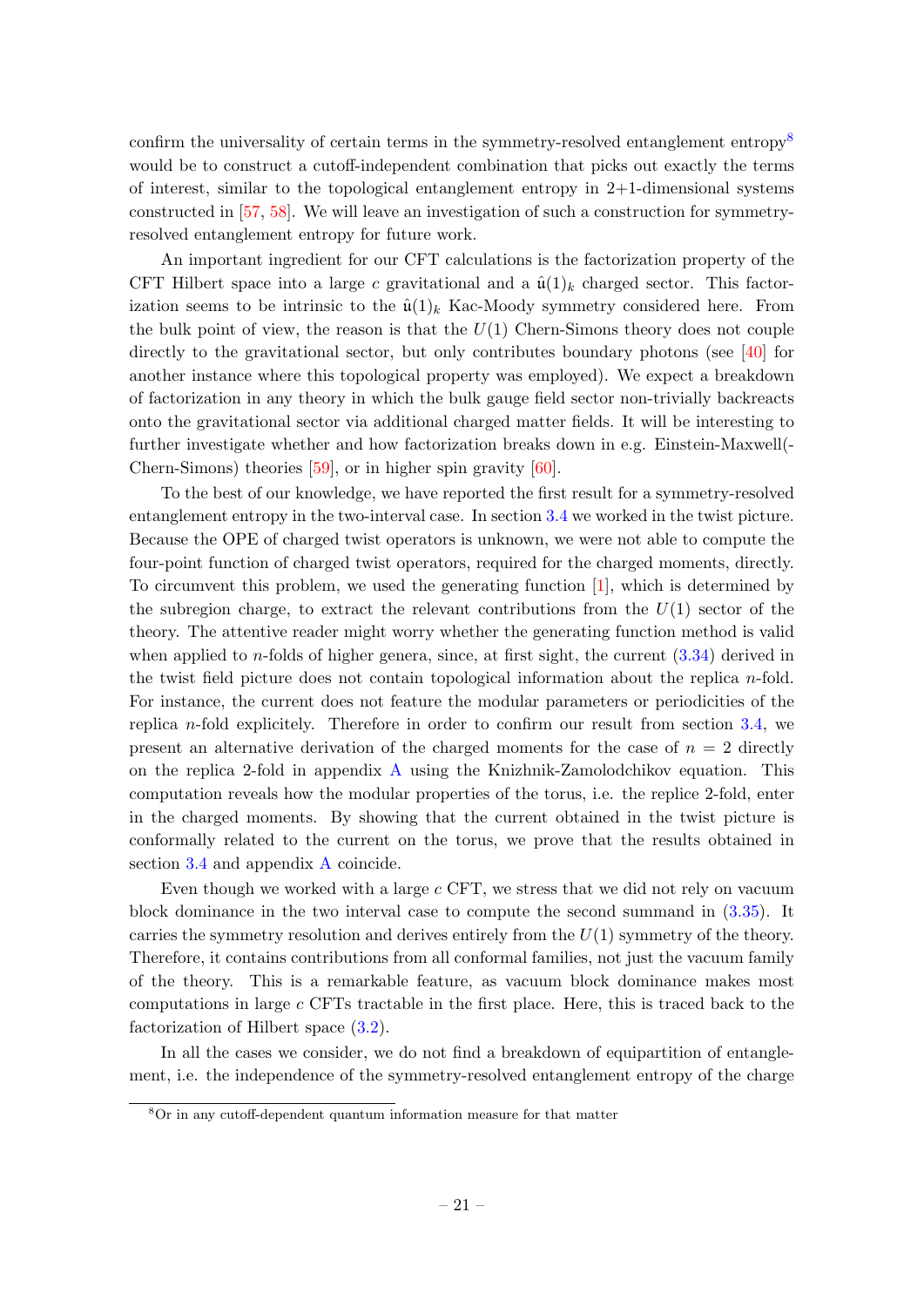of the subsector considered. This is due to the simple structure of the JJ OPE. In a recent paper [\[29\]](#page-29-6), the symmetry-resolved entanglement in Wess-Zumino-Witten models for compact Lie group  $G$  is investigated. Without resorting to Fourier transformation in the chemical potential  $\mu$ , they find the breakdown of equipartition at constant order, while it persists at leading order. Given the abundance of models with equipartition at leading order in  $c$ , it is interesting to look for models which depart from this behavior. In all cases mentioned above the symmetry currents are spin-one primaries. This suggests to search within examples with higher spin currents, for instance higher spin gravity and its CFT with  $W_3$  symmetry. As we will demonstrate in an upcoming article  $[60]$ , we indeed find that equipartition of entanglement breaks down even at leading order in c in holographic spin-3 gravity. The origin of this striking difference with the spin-one case is traced back to the complexity of the  $W_3$  algebra.

In general, it is interesting to study larger non-abelian algebrae with or without supersymmetry. Besides the higher spin algebrae discussed above, one prominent example among top-down holographic models is the D1/D5 system, whose dual CFT is governed by the small  $\mathcal{N} = (4, 4)$  superconformal algebra. This set of symmetries is particularly rich and it is possible to resolve with respect to different bosonic or fermionic subalgebrae of the  $\mathcal{N} = (4, 4)$  SCFT. It will be interesting to apply and possibly generalize the tools employed here and in [\[1\]](#page-27-0) to this case. We expect equipartition to be broken in this system. Moreover, considering top-down models should explicitely shed light on the range of applicability of our factorization assumption.

An interesting future application of symmetry-resolved entanglement measures may be in the context of holography for two-sided black holes. Here, a breakdown of Hilbert space factorization [\[61,](#page-30-16) [62\]](#page-31-0) between the two CFTs at the two asymptotic boundaries can be traced back to hidden gauge degrees of freedom in the bulk, which prevent e.g. the cutting of Wilson lines that connect the two asymptotic boundaries. Understanding how symmetryresolved entanglement works in gauge theories in general might shed additional light on the mechanism of non-factorization of the CFT Hilbert in the context of AdS/CFT. Moreover, it is interesting to investigate symmetry-resolved entanglement in top-down theories, such as  $[63, 64]$  $[63, 64]$  $[63, 64]$ , in particular since it provides insight into the applicability of factorization in the boundary CFT. Finally, our results pave the way to treat other quantum information measures such as mutual information, relative entropy, entwinement, or complexity, within the framework of symmetry resolution.

# Acknowledgments

We thank Johanna Erdmenger, Marius Gerbershagen, Per Kraus, Ignacio Reyes and Henri Scheppach for useful discussions. R.M., C.N., K.W. and S.Z. acknowledge support by the Deutsche Forschungsgemeinschaft (DFG, German Research Foundation) under Germany's Excellence Strategy through the Würzburg-Dresden Cluster of Excellence on Complexity and Topology in Quantum Matter - ct.qmat (EXC 2147, project-id 390858490). The work of R.M. and C.N. was furthermore supported via project id  $258499086$  - SFB 1170 'ToCoTronics'. S.Z. is financially supported by the China Scholarship Council.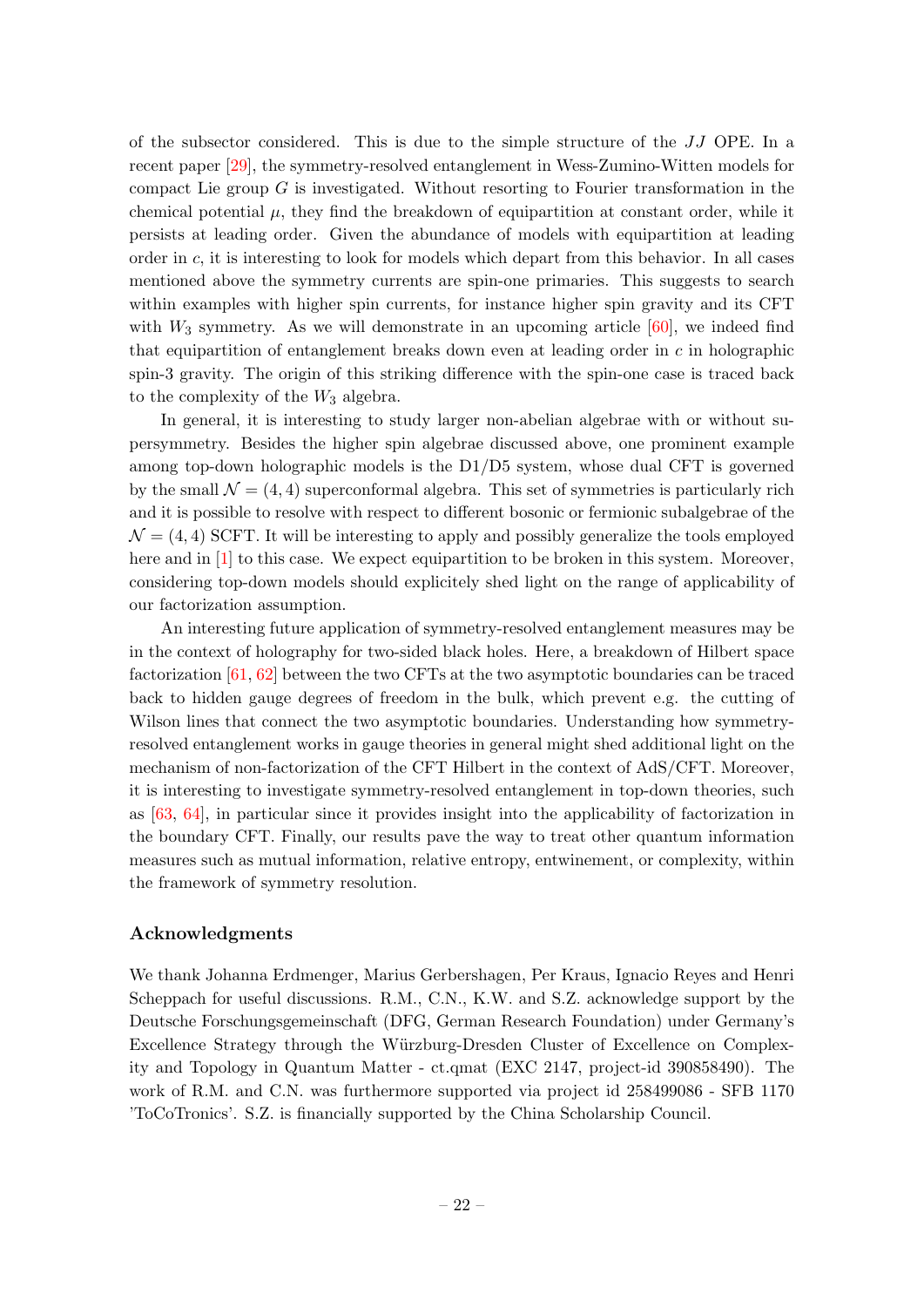# <span id="page-23-0"></span>A Kac-Moody current and Knizhnik-Zamolodchikov equation on the replica 2-fold

In this appendix, we consider the  $n = 2$  charged moments for the two disjoint intervals. Instead of using charged twist operators in the  $\mathbb{Z}_2$  twisted picture, we compute the generating function directly on the corresponding replica 2-fold, whose topology is that of a torus. We first introduce necessary geometric aspects of the replica 2-fold, in particular, the conformal mapping from the replica z-coordinates to w-coordinates on the torus. Then, by solving the Knizhnik-Zamolodchikov equation [\[49\]](#page-30-7), which arises from the Sugawara construction of the stress tensor for the  $U(1)$  sector, we re-derive the generating function  $f_2(\mu)$ . Even though the resulting generating function takes a different form than  $(3.34)$ , we prove it is in fact identical to the result  $(3.34)$  of section [3.4.](#page-19-0) Hence, we confirm the results in section [3.4](#page-19-0) for the  $n = 2$  case.

We start by briefly introducing required geometric aspects of the replica 2-fold for the case of two disjoint intervals. The replica 2-fold is the 2-fold branched covering of a complex plane, with two branch cuts. For convenience, we move the branch points delimiting the branch cuts from  $(z_1, z_2, z_3, z_4)$  to the loci  $(0, x, 1, \infty)$ . The map from the 2-fold with zcoordinates to the torus with  $w$ -coordinates can be obtained by integrating the holomorphic differential [\[65\]](#page-31-3)

$$
dw = \frac{\text{const}}{[(z - z_{\infty}) (z - 1)(z - x)(z)]^{1/2}} dz
$$
 (A.1)

which defines an elliptic curve. For our purpose, it is more convenient to introduce the corresponding inverse mapping of the elliptic curve, given by

<span id="page-23-2"></span>
$$
z(w) = \frac{\wp(w) - e_1}{e_2 - e_1}, \quad x \equiv \frac{e_3 - e_1}{e_2 - e_1}, \tag{A.2}
$$

where  $e_1 = \wp \left( \frac{1}{2} \right)$  $(\frac{1}{2}), e_2 = \wp(\frac{\tau}{2})$  $\frac{\tau}{2}$  and  $e_3 = \wp \left( \frac{\tau + 1}{2} \right)$  $\frac{+1}{2}$  are the three half-periods of the Weierstrass elliptic function  $\varphi(w)$  and the point  $z_{\infty} = z(0)$  is divergent. This map allows to calculate the charge in two different pictures and then compare the results.

To calculate the charged moments on the replica 2-fold, we first recall the Sugawara energy-momentum tensor

$$
\hat{T}_J(w) = \frac{1}{k} (\hat{J}\hat{J})(w) = \sum_{n \in \mathbb{Z}} w^{-n-2} L_n , \quad L_n = \frac{1}{k} \sum_m : J_m J_{n-m} : .
$$
 (A.3)

This provides two distinct ways of expressing the action of  $L_{-1}$  on primary fields  $\phi_i(w_i)$ . Once as derivative  $\partial_i$  and once as

$$
(L_{-1}\phi_i)(w_i) = \frac{2}{k}(J_{-1}J_0\phi_i)(w_i) = \frac{2q_i}{k}(J_{-1}\phi_i)(w_i)
$$
 (A.4)

where  $q_i$  is the  $U(1)$  charge of  $\phi_i(w_i)$ . Subtracting both expressions for  $L_{-1}$ , we obtain the null equation

<span id="page-23-1"></span>
$$
(\partial_{w_i} - \frac{2q_i}{k}J_{-1})\phi_i(w_i) = 0.
$$
 (A.5)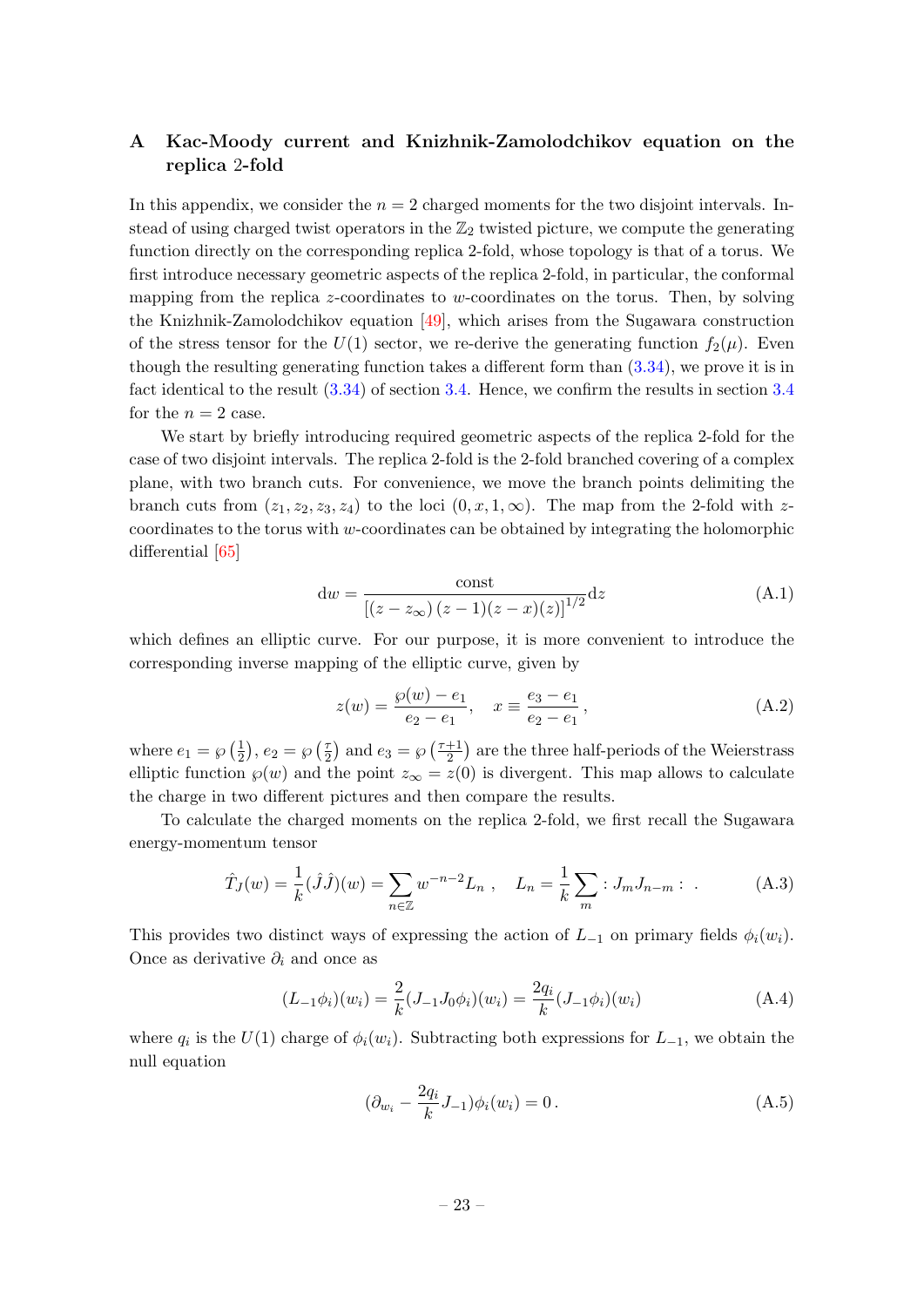This equation is understood as constraint on correlators.

The Ward identity of a  $U(1)$  current on a general Riemann surface was discussed in [\[66\]](#page-31-4). On the torus, it takes the form

$$
\langle \hat{J}(w)\phi_1(w_1)\dots\phi_m(w_m)\rangle = -\sum_{k=1}^m q_k \tilde{G}(w_k, w) + \oint_a dw \langle J(w)\phi_1(w_1)\dots\phi_m(w_m)\rangle , \quad (A.6)
$$

where  $\tilde{G}(w, z)$  is the modified Green kernel for  $\partial_{\bar{w}}$  operator on torus [\[66\]](#page-31-4), given by

<span id="page-24-1"></span><span id="page-24-0"></span>
$$
\tilde{G}(w,z) = \zeta(w-z) - 2(w-z)\eta_1 - 2\pi i \operatorname{Im} z/\operatorname{Im} \tau . \tag{A.7}
$$

where we used the shorthand  $\eta_1 = \zeta \left( \frac{1}{2} \right)$  $\frac{1}{2}$  and  $\zeta(w)$  is the Weierstrass Zeta function, which is an odd function with double periods 1 and  $\tau$ . The second term on the right hand side of [\(A.6\)](#page-24-0) represents the zero mode contribution for the current on the torus. Its integration is carried out over the contractible cycle of the corresponding solid torus, denoted by a.

In our case, this zero mode contribution from the second term in  $(A.6)$  vanishes. This is easily seen in the twist field picture as follows. The a cycle represents the circle around  $(z_1, z_2)$  or  $(z_1, z_4)$  depending on which channels we are working on. Since the total charge of the vertex operators within the circle always vanishes in both cases, the second term on the right hand side of  $(A.6)$  vanishes. Furthermore, due to the global  $U(1)$  symmetry, which implies  $\sum_{k=1}^{m} q_k = 0$ , the non-analytic piece Im  $w/\operatorname{Im} \tau$  of the Green kernel  $\tilde{G}(w_k, w)$ in  $(A.6)$  cancels out. Hence, we have

$$
\langle \hat{J}(w)\phi_1(w_1)\dots\phi_m(w_m)\rangle = \sum_{k=1}^m q_k \left[\zeta(w-w_k) - 2(w-w_k)\eta_1\right] \langle \phi_1(w_1)\dots\phi_m(w_m)\rangle.
$$
\n(A.8)

Therefore, by  $(A.8)$ , the action of  $J_{-1}$  on the field  $\phi_i(w_i)$  reads

$$
\langle \phi_1 (w_1) \dots (J_{-1} \phi_i) (w_i) \dots \phi_m (w_m) \rangle = \oint_{w_i} \frac{dw}{2\pi i} \frac{1}{w - w_i} \langle J(w) \phi_1 (w_1) \dots \phi_m (w_m) \rangle
$$
  

$$
= \sum_{\substack{k=1 \ k \neq i}}^m q_k [\zeta(w_i - w_k) - 2(w_i - w_k) \eta_1] \langle \phi_1 (w_1) \dots \phi_m (w_m) \rangle .
$$
  
(A.9)

Combining the null equation  $(A.5)$  and the action of  $J_{-1}$  in a correlator  $(A.9)$ , we obtain the Knizhnik-Zamolodchikov equation on the torus

$$
\left(\partial_{w_i} - \frac{2q_i}{k} \sum_{\substack{k=1\\k\neq i}}^m q_k \left[ \zeta(w_i - w_k) - 2(w_i - w_k) \eta_1 \right] \right) \langle \phi_1(w_1) \dots \phi_m(w_m) \rangle = 0 , \quad (A.10)
$$

with  $i = 1, \ldots, m$ . To solve these ordinary differential equations, the following relations are useful

<span id="page-24-3"></span><span id="page-24-2"></span>
$$
\sigma(w) = \exp(\eta_1 w^2) \frac{\theta_1(w, q)}{\theta'_1(0, q)}, \quad \zeta(w) = \frac{\sigma'(w)}{\sigma(w)}, \tag{A.11}
$$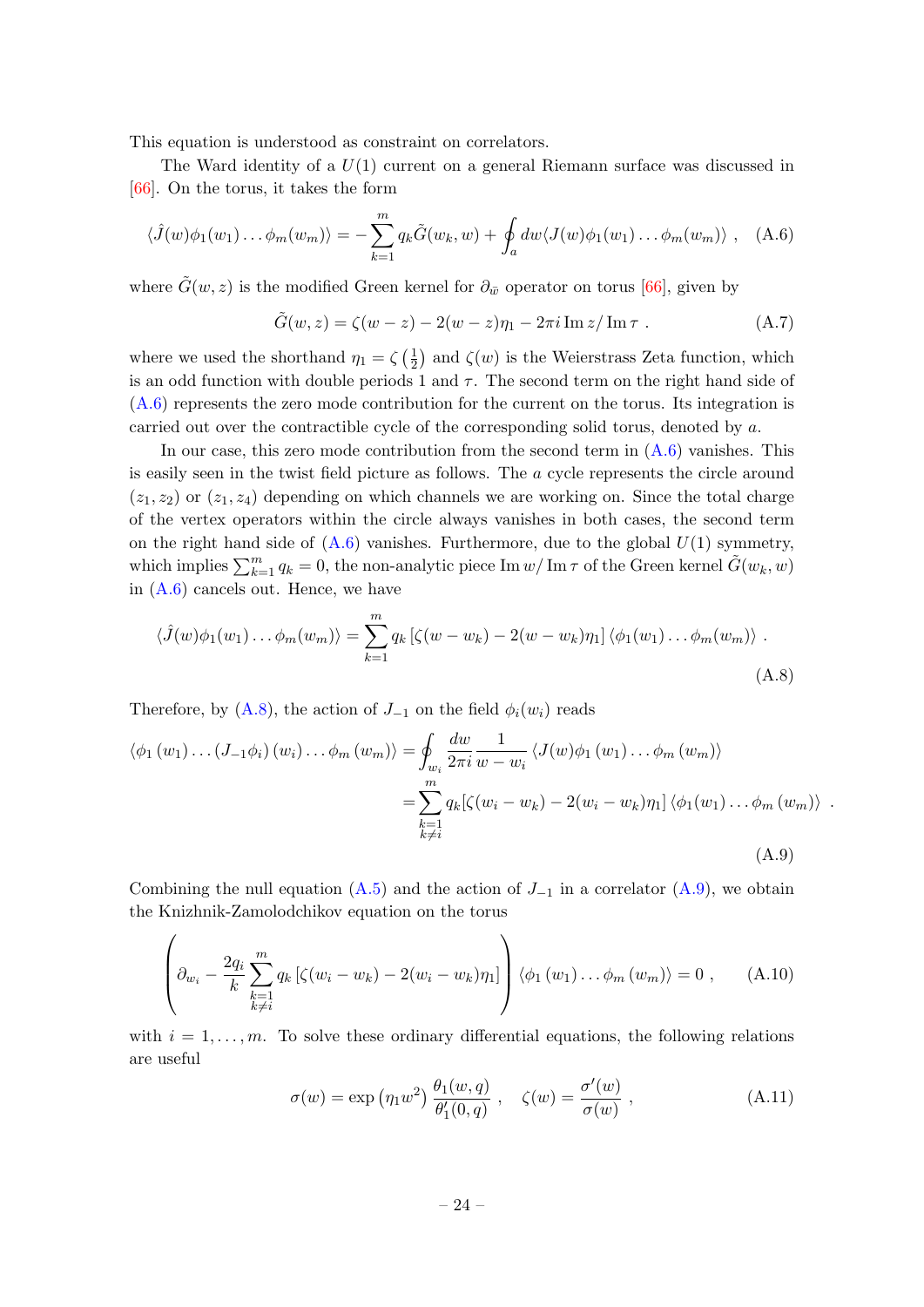where  $\sigma(z)$  is the Weierstrass sigma function and  $\theta_1(w, q)$  is the Jacobi theta function with the nome  $q = \exp(2\pi i \tau)$ . The solution to  $(A.10)$  is fixed up to some constant, given by

<span id="page-25-0"></span>
$$
\langle \phi_1(w_1) \dots \phi_m(w_m) \rangle \propto \prod_{j < i}^n \left( \frac{\theta_1(w_i - w_j, q)}{\theta'_1(0, q)} \right)^{2q_i q_j / k} . \tag{A.12}
$$

Coming back to the  $n = 2$  charged moments  $\mathcal{Z}_2(\mu)$  for two disjoint intervals, by the mapping  $(A.2)$ , we can transform the charged moments to the four point function of vertex operators on the torus, i.e.

$$
Z_2(\mu) = \left\langle V_\mu \left(\frac{1}{2}\right) V_{-\mu} \left(\frac{1+\tau}{2}\right) V_\mu \left(\frac{\tau}{2}\right) V_{-\mu}(0) \right\rangle \tag{A.13}
$$

The corresponding generating function  $f_2(\mu)$  is the  $\mu$ -dependent part of  $\mathcal{Z}_2(\mu)$ . Therefore, by  $(A.12)$  and  $(3.6)$ , it is found that

$$
f_2(\mu) = \left| \frac{\theta_1(-\frac{\tau}{2}, q)\theta_1(\frac{\tau}{2}, q)\theta_1(\frac{1}{2}, q)^2}{\theta_1(\frac{1-\tau}{2}, q)\theta_1(\frac{1+\tau}{2}, q)\theta'_1(0, q)^2 \epsilon^2} \right|^{-\frac{k\mu^2}{4\pi^2}}
$$
  
= 
$$
\left| \frac{\theta_1(\frac{\tau}{2}, q)\theta_1(\frac{1}{2}, q)}{\theta_1(\frac{1+\tau}{2}, q)\theta'_1(0, q)\epsilon} \right|^{-\frac{k\mu^2}{2\pi^2}}
$$
(A.14)

<span id="page-25-1"></span>
$$
= \left| \frac{\theta_2(0, q)\theta_4(0, q)}{\theta_3(0, q)\theta'_1(0, q)\epsilon} \right|^{-\frac{k\mu^2}{2\pi^2}}, \qquad (A.15)
$$

where the contribution from the anti-holomorphic part of the vertex operators is also included. The cut-off  $\epsilon$  in the w-coordinates is introduced in order to make the generating function  $f_2(\mu)$  dimensionless, since  $\theta_1(w_i - w_j, q)/\theta'_1(0, q)$  has length dimension one.

To connect  $(A.14)$  with the previous result  $(3.34)$ , which was obtained by working in the twist field picture, we recall a known fact for the  $n = 2$  replica manifold, namely that the cross ratio  $x = \frac{(z_1 - z_2)(z_3 - z_4)}{(z_1 - z_3)(z_2 - z_4)} = \frac{e_3 - e_1}{e_2 - e_1}$  $\frac{e_3-e_1}{e_2-e_1}$  can be expressed as

$$
x = \left(\frac{\theta_4(0, q)}{\theta_3(0, q)}\right)^4.
$$
\n(A.16)

Furthermore, by the Jacobi identity for the theta functions, i.e.  $\theta_3(0,q)^4 = \theta_2(0,q)^4 +$  $\theta_4(0,q)^4$ , we have

$$
1 - x = \left(\frac{\theta_2(0, q)}{\theta_3(0, q)}\right)^4.
$$
 (A.17)

Using the above relation, it is evident that  $(3.34)$  for  $n = 2$  and  $(A.14)$  have similar structure. One way to show that  $(A.14)$  exactly equals  $(3.34)$  is to employ the relation between the two cut-offs  $\delta$  and  $\epsilon$ , which is induced by the conformal mapping [\(A.2\)](#page-23-2). Here we choose a different way. The idea is as follows. Since the result [\(3.34\)](#page-19-1) is obtained by the subregion charge, we can first show that one can get the same generating function  $f_2(\mu)$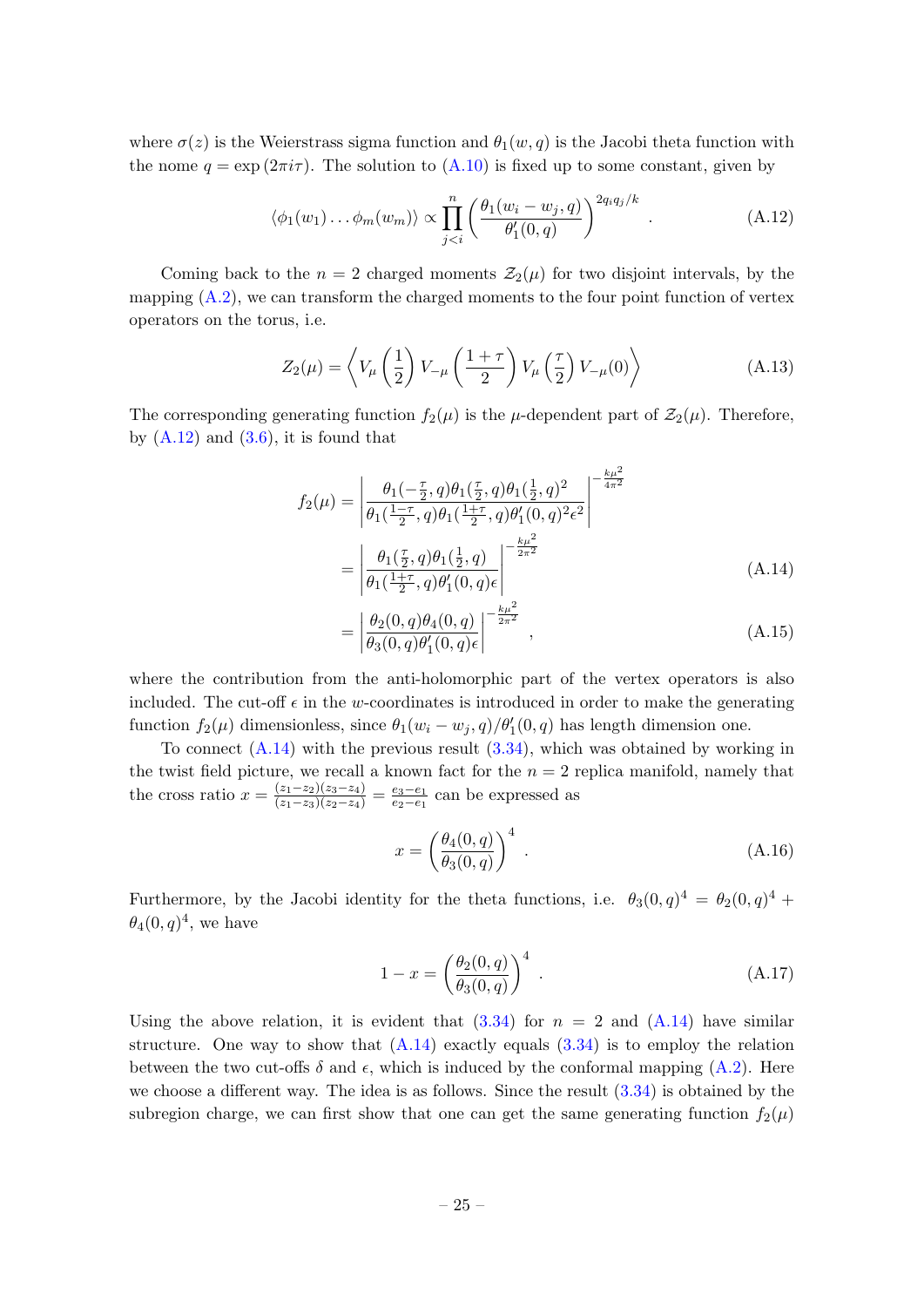from the subregion charge on the torus. Since the subregion charge is the integration of the current on the two intervals  $A$ , it is conformally invariant. Therefore, by showing that the current on the torus and the current in the twist field picture are related by the conformal mapping  $(A.2)$ , we can prove the equivalence between  $(3.34)$  and  $(A.14)$  for the  $n = 2$  case.

Now we want to reproduce the result  $(A.14)$  by calculating the subregion charge on the torus. From [\(A.8\)](#page-24-1), the current for the charged moments  $\mathcal{Z}_2(\mu)$  on the torus reads

$$
J(w) = \frac{\left\langle \hat{J}(w)V_{\mu}\left(\frac{1}{2}\right)V_{-\mu}\left(\frac{1+\tau}{2}\right)V_{\mu}\left(\frac{\tau}{2}\right)V_{-\mu}(0)\right\rangle}{\left\langle V_{\mu}\left(\frac{1}{2}\right)V_{-\mu}\left(\frac{1+\tau}{2}\right)V_{\mu}\left(\frac{\tau}{2}\right)V_{-\mu}(0)\right\rangle}
$$
  

$$
= \sum_{k=1}^{4} q_k \left[ \zeta(w - w_k) - 2(w - w_k)\eta_1 \right]
$$
  

$$
= \frac{k\mu}{4\pi} \frac{d}{dw} \log \left( \frac{\theta_1(w - \frac{1}{2}, q)\theta_1(w - \frac{\tau}{2}, q)}{\theta_1(w, q)\theta_1(w - \frac{1+\tau}{2}, q)} \right)
$$
(A.18)

In the last step we use the relation

<span id="page-26-1"></span><span id="page-26-0"></span>
$$
\zeta(w) - 2w\eta_1 = \frac{d}{dw}\log\theta_1(w, q) . \tag{A.19}
$$

Therefore, integrating the current [\(A.18\)](#page-26-0) on the two intervals yields the holomorphic part of subregion charge on the torus,

$$
q_{\mathcal{A}} = \left( \int_{(1+\tau)/2+\epsilon}^{1/2-\epsilon} + \int_{\epsilon}^{\tau/2-\epsilon} \right) \frac{dw}{2\pi i} J(w) \approx \frac{ik\mu}{2\pi^2} \log \left( \frac{\theta_1(\frac{\tau}{2}, q)\theta_1(\frac{1}{2}, q)}{\theta_1(\frac{1+\tau}{2}, q)\theta_1'(0, q)\epsilon} \right), \quad (A.20)
$$

Here, since  $\theta_1(0, q) = 0$ , we put the cut-off  $\epsilon$  around each endpoint of the two intervals in order to regularize the divergence, i.e.  $\log \theta_1(\epsilon, q) \approx \log (\theta'_1(0, q)\epsilon)$ . Combining [\(A.20\)](#page-26-1) with the anti-holomorphic charge yields the total subregion charge

$$
Q_{\mathcal{A}} = q_{\mathcal{A}} + \bar{q}_{\mathcal{A}} = \frac{i k \mu}{\pi^2} \log \left| \frac{\theta_1(\frac{\tau}{2}, q) \theta_1(\frac{1}{2}, q)}{\theta_1(\frac{1+\tau}{2}, q) \theta'_1(0, q) \epsilon} \right| = \frac{i k \mu}{\pi^2} \log \left| \frac{\theta_4(0, q) \theta_2(0, q)}{\theta_3(0, q) \theta'_1(0, q) \epsilon} \right|.
$$
 (A.21)

The corresponding generating function is then given by

$$
f_2(\mu) = \exp\left(i \int d\mu \ Q_A\right) = \left| \frac{\theta_4(0, q)\theta_2(0, q)}{\theta_3(0, q)\theta'_1(0, q)\epsilon} \right|^{-\frac{k\mu^2}{2\pi^2}}, \tag{A.22}
$$

which agrees with the result in  $(A.14)$ .

The remaining task is to show that the subregion charge obtained via charged twist operators in the  $\mathbb{Z}_2$  twisted picture is identical to the subregion charge on the torus. As we state before, due to the conformal invariance of the subregion charge, a sufficient condition for this equality between [\(3.34\)](#page-19-1) with  $n = 2$  and [\(A.14\)](#page-25-1) is that the currents in both cases are related by the conformal mapping [\(A.2\)](#page-23-2).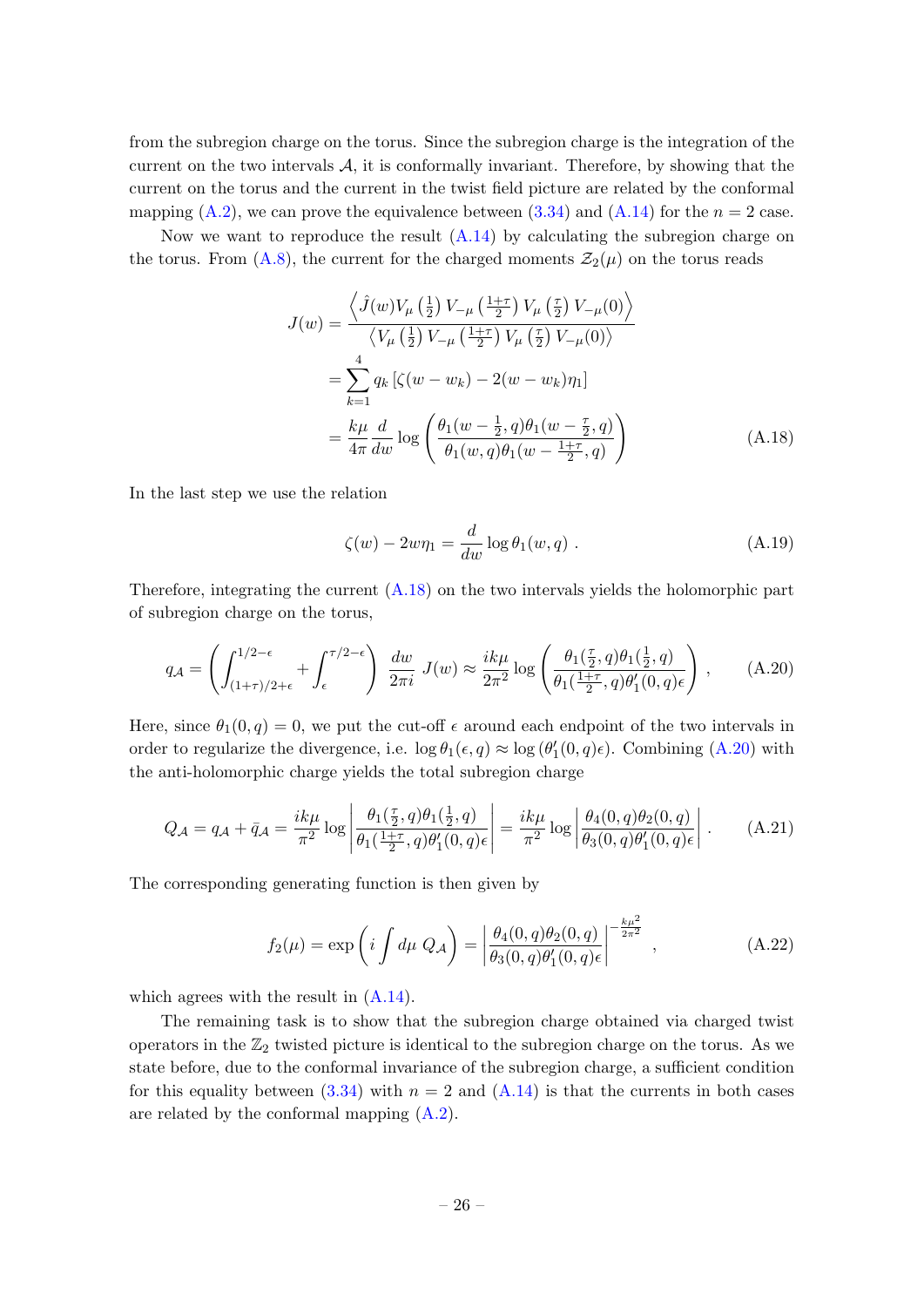For convenience, we send the endpoints of the two intervals A from  $(z_1, z_2, z_3, z_4)$  to  $(0, x, 1, \infty)$ . Then, by  $(3.8)$ , the corresponding current in  $\mathbb{Z}_2$  twisted picture is given by

<span id="page-27-4"></span>
$$
J(z) = \frac{\langle \hat{J}(z)\sigma_{2,\mu}(0)\tilde{\sigma}_{2,-\mu}(x)\sigma_{2,\mu}(1)\tilde{\sigma}_{2,-\mu}(\infty) \rangle}{\langle \sigma_{2,\mu}(0)\tilde{\sigma}_{2,-\mu}(x)\sigma_{2,\mu}(1)\tilde{\sigma}_{2,-\mu}(\infty) \rangle}
$$
  
=  $\frac{k\mu}{8\pi} \left(\frac{1}{z} - \frac{1}{z-x} + \frac{1}{z-1}\right)$  (A.23)

The conformal transformation of  $J(z)$  via the mapping  $(A.2)$  yields

$$
\begin{aligned}\n\left(\frac{dz(w)}{dw}\right)J(z) &= \frac{k\mu}{8\pi} \frac{d}{dw} \log \left(\frac{(\wp(w) - e_1)(\wp(w) - e_2)}{(\wp(w) - e_3)}\right) \\
&= \frac{k\mu}{4\pi} \frac{d}{dw} \log \left(\frac{\theta_2(w, q)\theta_4(w, q)}{\theta_1(w, q)\theta_3(w, q)}\right) \\
&= \frac{k\mu}{4\pi} \frac{d}{dw} \log \left(\frac{\theta_1(w - \frac{1}{2}, q)\theta_1(w - \frac{\tau}{2}, q)}{\theta_1(w, q)\theta_1(w - \frac{1+\tau}{2}, q)}\right) \\
&= J(w)\n\end{aligned}
$$
\n(A.24)

where we used the following relation between the Weierstrass  $\wp$ -function and theta functions,

<span id="page-27-3"></span>
$$
\wp(w) - e_1 = \left(\frac{\pi \theta_4(0, q)\theta_3(0, q)\theta_2(w, q)}{\theta_1(w, q)}\right)^2 ,
$$
  
\n
$$
\wp(w) - e_2 = \left(\frac{\pi \theta_2(0, q)\theta_3(0, q)\theta_4(w, q)}{\theta_1(w, q)}\right)^2 ,
$$
  
\n
$$
\wp(w) - e_3 = \left(\frac{\pi \theta_4(0, q)\theta_2(0, q)\theta_3(w, q)}{\theta_1(w, q)}\right)^2 .
$$
\n(A.25)

The result  $(A.24)$  shows that the current  $(A.23)$  obtained in the twist field picture is indeed related to the current  $(A.18)$  on the torus by the conformal transformation  $(A.2)$ . Therefore, we conclude that the subregion charges as well as the generating function obtained in two different ways are identical. This confirms that the calculation via the charged twist operators in section [3.4](#page-19-0) is valid in the  $n = 2$  case. While we have not treated the case of  $n > 2$ , all our considerations should hold even for larger n, in which case the corresponding replica n-fold has higher genus, i.e.  $q = n - 1$ .

## References

- <span id="page-27-0"></span>[1] S. Zhao, C. Northe, and R. Meyer, *Symmetry-resolved entanglement in*  $AdS_3/CFT_2$  *coupled* to  $U(1)$  Chern-Simons theory, JHEP 07 (2021) 030,  $[\text{arXiv}:2012.11274]$ .
- <span id="page-27-1"></span>[2] J. M. Maldacena, The Large N limit of superconformal field theories and supergravity, Int. J. Theor. Phys. 38 (1999) 1113–1133, [[hep-th/9711200](http://arxiv.org/abs/hep-th/9711200)].
- <span id="page-27-2"></span>[3] S. Ryu and T. Takayanagi, Holographic derivation of entanglement entropy from AdS/CFT, Phys. Rev. Lett. 96 (2006) 181602, [[hep-th/0603001](http://arxiv.org/abs/hep-th/0603001)].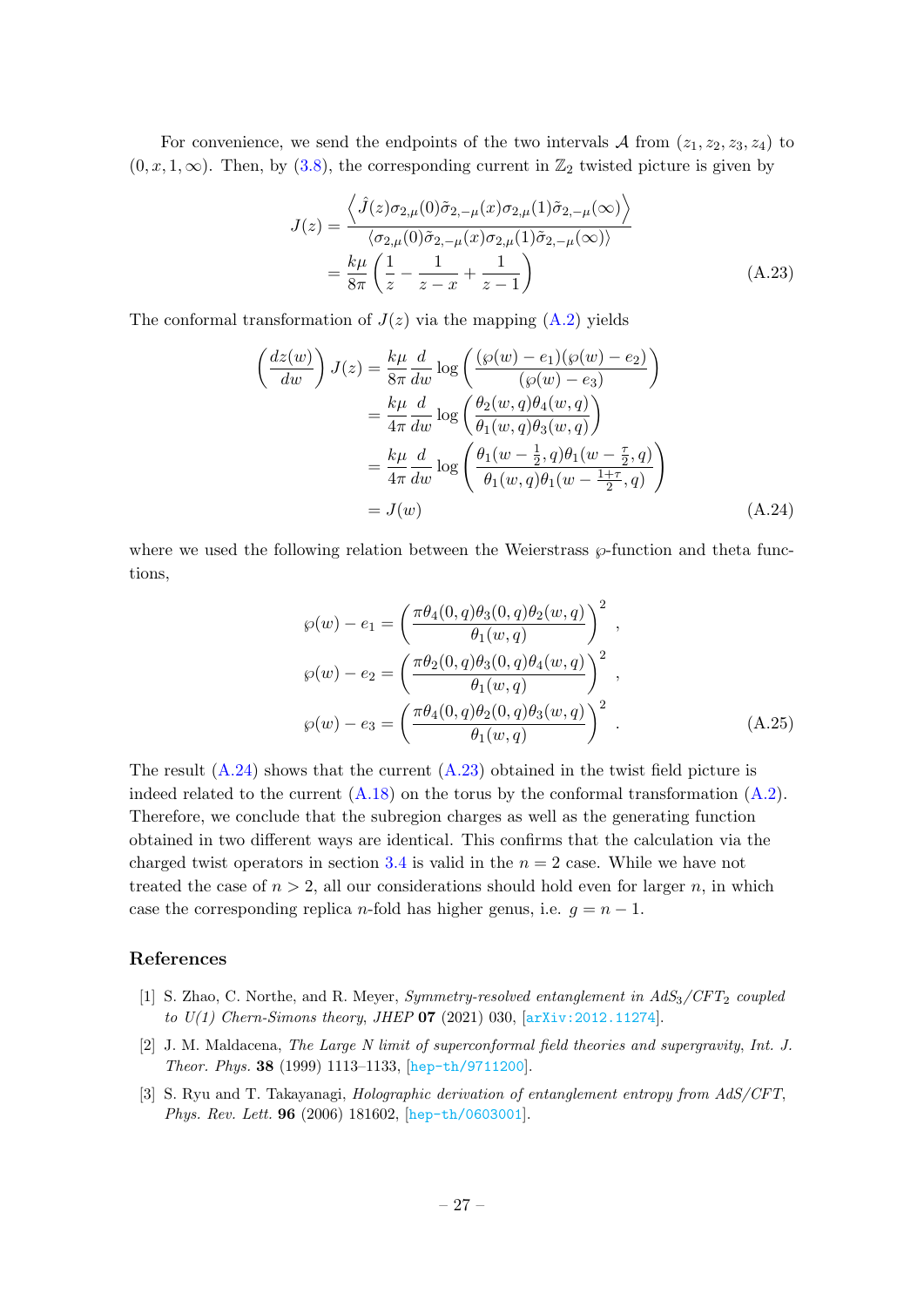- <span id="page-28-0"></span>[4] M. Rangamani and T. Takayanagi, Holographic Entanglement Entropy, vol. 931. Springer, 2017.
- <span id="page-28-1"></span>[5] D. D. Blanco, H. Casini, L.-Y. Hung, and R. C. Myers, Relative Entropy and Holography, JHEP 08 (2013) 060, [[arXiv:1305.3182](http://arxiv.org/abs/1305.3182)].
- <span id="page-28-2"></span>[6] G. Wong, I. Klich, L. A. P. Zayas, and D. Vaman, Entanglement temperature and entanglement entropy of excited states, Journal of High Energy Physics 2013 (2013), no. 12 1–24.
- <span id="page-28-3"></span>[7] L. Susskind, Computational Complexity and Black Hole Horizons, Fortsch. Phys. 64 (2016) 24–43, [[arXiv:1403.5695](http://arxiv.org/abs/1403.5695)]. [Addendum: Fortsch.Phys. 64, 44–48 (2016)].
- [8] A. R. Brown, D. A. Roberts, L. Susskind, B. Swingle, and Y. Zhao, *Holographic Complexity* Equals Bulk Action?, Phys. Rev. Lett. 116 (2016), no. 19 191301, [[arXiv:1509.07876](http://arxiv.org/abs/1509.07876)].
- <span id="page-28-4"></span>[9] A. R. Brown, D. A. Roberts, L. Susskind, B. Swingle, and Y. Zhao, Complexity, action, and black holes, Phys. Rev. D  $93$  (2016), no. 8 086006,  $\boxed{arXiv:1512.04993}$  $\boxed{arXiv:1512.04993}$  $\boxed{arXiv:1512.04993}$ .
- <span id="page-28-5"></span>[10] B. Swingle, Entanglement Renormalization and Holography, Phys. Rev. D 86 (2012) 065007, [[arXiv:0905.1317](http://arxiv.org/abs/0905.1317)].
- <span id="page-28-6"></span>[11] F. Pastawski, B. Yoshida, D. Harlow, and J. Preskill, Holographic quantum error-correcting codes: Toy models for the bulk/boundary correspondence, JHEP  $06$  (2015) 149, [[arXiv:1503.06237](http://arxiv.org/abs/1503.06237)].
- <span id="page-28-7"></span>[12] A. Almheiri, X. Dong, and D. Harlow, Bulk Locality and Quantum Error Correction in AdS/CFT, JHEP 04 (2015) 163, [[arXiv:1411.7041](http://arxiv.org/abs/1411.7041)].
- <span id="page-28-8"></span>[13] F. Pastawski and J. Preskill, *Code properties from holographic geometries, Phys. Rev. X* 7 (2017), no. 2 021022, [[arXiv:1612.00017](http://arxiv.org/abs/1612.00017)].
- <span id="page-28-9"></span>[14] J. Erdmenger and M. Gerbershagen, Entwinement as a possible alternative to complexity, JHEP 03 (2020) 082, [[arXiv:1910.05352](http://arxiv.org/abs/1910.05352)].
- <span id="page-28-10"></span>[15] M. Gerbershagen, Monodromy methods for torus conformal blocks and entanglement entropy at large central charge, [arXiv:2101.11642](http://arxiv.org/abs/2101.11642).
- <span id="page-28-11"></span>[16] M. Gerbershagen, Illuminating entanglement shadows of BTZ black holes by a generalized entanglement measure, [arXiv:2105.01097](http://arxiv.org/abs/2105.01097).
- <span id="page-28-12"></span>[17] M. Goldstein and E. Sela, Symmetry-resolved entanglement in many-body systems, Phys. Rev. Lett. 120 (2018), no. 20 200602, [[arXiv:1711.09418](http://arxiv.org/abs/1711.09418)].
- <span id="page-28-13"></span>[18] R. Bonsignori, P. Ruggiero, and P. Calabrese, Symmetry resolved entanglement in free fermionic systems, J. Phys. A 52 (2019), no. 47 475302,  $\ar{xiv:1907.02084}$ .
- [19] S. Murciano, G. Di Giulio, and P. Calabrese, Entanglement and symmetry resolution in two dimensional free quantum field theories, JHEP  $08$  (2020) 073, [[arXiv:2006.09069](http://arxiv.org/abs/2006.09069)].
- <span id="page-28-14"></span>[20] M. T. Tan and S. Ryu, *Particle number fluctuations, rényi entropy, and symmetry-resolved* entanglement entropy in a two-dimensional fermi gas from multidimensional bosonization, Physical Review B 101 (2020), no. 23 235169.
- <span id="page-28-15"></span>[21] S. Murciano, P. Ruggiero, and P. Calabrese, Symmetry resolved entanglement in two-dimensional systems via dimensional reduction, J. Stat. Mech. 2008 (2020) 083102, [[arXiv:2003.11453](http://arxiv.org/abs/2003.11453)].
- <span id="page-28-16"></span>[22] L. Capizzi, P. Ruggiero, and P. Calabrese, Symmetry resolved entanglement entropy of excited states in a CFT, J. Stat. Mech. 2007 (2020) 073101,  $[\text{arXiv:} 2003.04670]$ .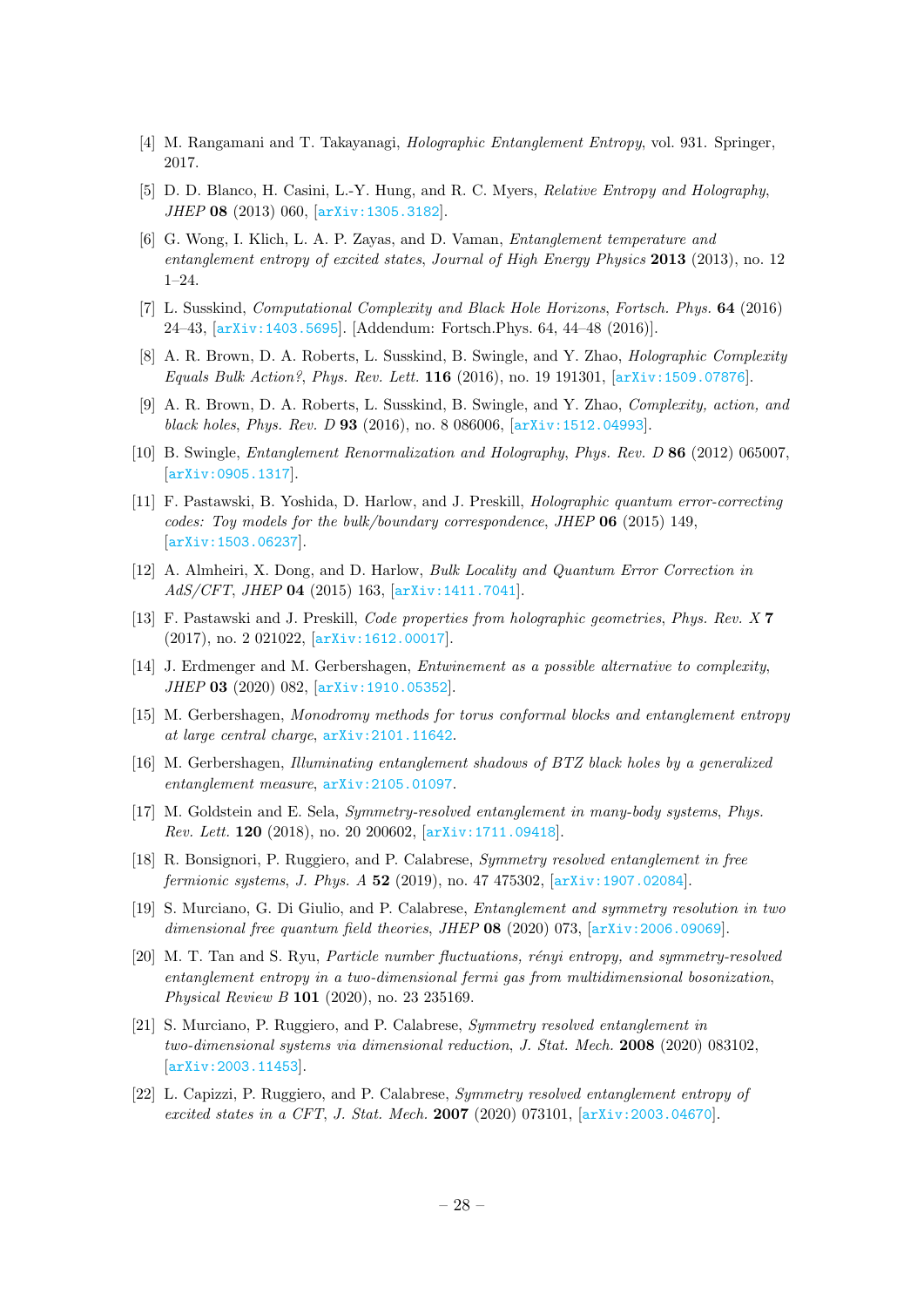- <span id="page-29-0"></span>[23] H.-H. Chen, Symmetry decomposition of relative entropies in conformal field theory, JHEP 07 (2021) 084, [[arXiv:2104.03102](http://arxiv.org/abs/2104.03102)].
- <span id="page-29-1"></span>[24] D. X. Horvath, L. Capizzi, and P. Calabrese,  $U(1)$  symmetry resolved entanglement in free  $1+1$  dimensional field theories via form factor bootstrap, JHEP 05 (2021) 197, [[arXiv:2103.03197](http://arxiv.org/abs/2103.03197)].
- <span id="page-29-2"></span>[25] L. Capizzi, D. X. Horváth, P. Calabrese, and O. A. Castro-Alvaredo, *Entanglement of the* 3-State Potts Model via Form Factor Bootstrap: Total and Symmetry Resolved Entropies, [arXiv:2108.10935](http://arxiv.org/abs/2108.10935).
- <span id="page-29-3"></span>[26] S. Murciano, R. Bonsignori, and P. Calabrese, Symmetry decomposition of negativity of massless free fermions, SciPost Phys.  $10$  (2021), no. 5 111, [[arXiv:2102.10054](http://arxiv.org/abs/2102.10054)].
- <span id="page-29-4"></span>[27] D. X. Horvath, P. Calabrese, and O. A. Castro-Alvaredo, Branch Point Twist Field Form Factors in the sine-Gordon Model II: Composite Twist Fields and Symmetry Resolved Entanglement, [arXiv:2105.13982](http://arxiv.org/abs/2105.13982).
- <span id="page-29-5"></span>[28] G. Parez, R. Bonsignori, and P. Calabrese, Exact quench dynamics of symmetry resolved entanglement in a free fermion chain, [arXiv:2106.13115](http://arxiv.org/abs/2106.13115).
- <span id="page-29-6"></span>[29] P. Calabrese, J. Dubail, and S. Murciano, Symmetry-resolved entanglement entropy in Wess-Zumino-Witten models, [arXiv:2106.15946](http://arxiv.org/abs/2106.15946).
- <span id="page-29-7"></span>[30] A. Belin, L.-Y. Hung, A. Maloney, S. Matsuura, R. C. Myers, and T. Sierens, Holographic Charged Renyi Entropies, JHEP 12 (2013) 059, [[arXiv:1310.4180](http://arxiv.org/abs/1310.4180)].
- <span id="page-29-8"></span>[31] A. Lukin, M. Rispoli, R. Schittko, M. E. Tai, A. M. Kaufman, S. Choi, V. Khemani, J. Léonard, and M. Greiner, Probing entanglement in a many-body–localized system, Science 364 (2019), no. 6437 256–260.
- <span id="page-29-9"></span>[32] H. M. Wiseman and J. A. Vaccaro, Entanglement of indistinguishable particles shared between two parties, Phys. Rev. Lett. 91 (Aug, 2003) 097902.
- [33] H. Barghathi, C. M. Herdman, and A. Del Maestro, Rényi generalization of the accessible entanglement entropy, Phys. Rev. Lett. **121** (Oct, 2018) 150501.
- <span id="page-29-10"></span>[34] H. Barghathi, E. Casiano-Diaz, and A. Del Maestro, Operationally accessible entanglement of one-dimensional spinless fermions, Phys. Rev. A 100 (2019), no. 2 022324, [[arXiv:1905.03312](http://arxiv.org/abs/1905.03312)].
- <span id="page-29-11"></span>[35] D. X. Horváth and P. Calabrese, Symmetry resolved entanglement in integrable field theories via form factor bootstrap, JHEP 11 (2020) 131, [[arXiv:2008.08553](http://arxiv.org/abs/2008.08553)].
- <span id="page-29-12"></span>[36] R. Bonsignori and P. Calabrese, Boundary effects on symmetry resolved entanglement, [arXiv:2009.08508](http://arxiv.org/abs/2009.08508).
- <span id="page-29-13"></span>[37] P. Kraus, Lectures on black holes and the  $AdS(3) / CFT(2)$  correspondence, Lect. Notes Phys. 755 (2008) 193–247, [[hep-th/0609074](http://arxiv.org/abs/hep-th/0609074)].
- <span id="page-29-14"></span>[38] P. Kraus and F. Larsen, Partition functions and elliptic genera from supergravity, JHEP 01 (2007) 002, [[hep-th/0607138](http://arxiv.org/abs/hep-th/0607138)].
- <span id="page-29-15"></span>[39] J. Xavier, F. Alcaraz, and G. Sierra, Equipartition of the entanglement entropy, Phys. Rev. B 98 (2018), no. 4 041106, [[arXiv:1804.06357](http://arxiv.org/abs/1804.06357)].
- <span id="page-29-16"></span>[40] A. Belin, N. Iqbal, and J. Kruthoff, Bulk entanglement entropy for photons and gravitons in ads 3., SciPost physics. 8 (2020), no. 5 075.
- <span id="page-29-17"></span>[41] T. Hartman, Entanglement Entropy at Large Central Charge, [arXiv:1303.6955](http://arxiv.org/abs/1303.6955).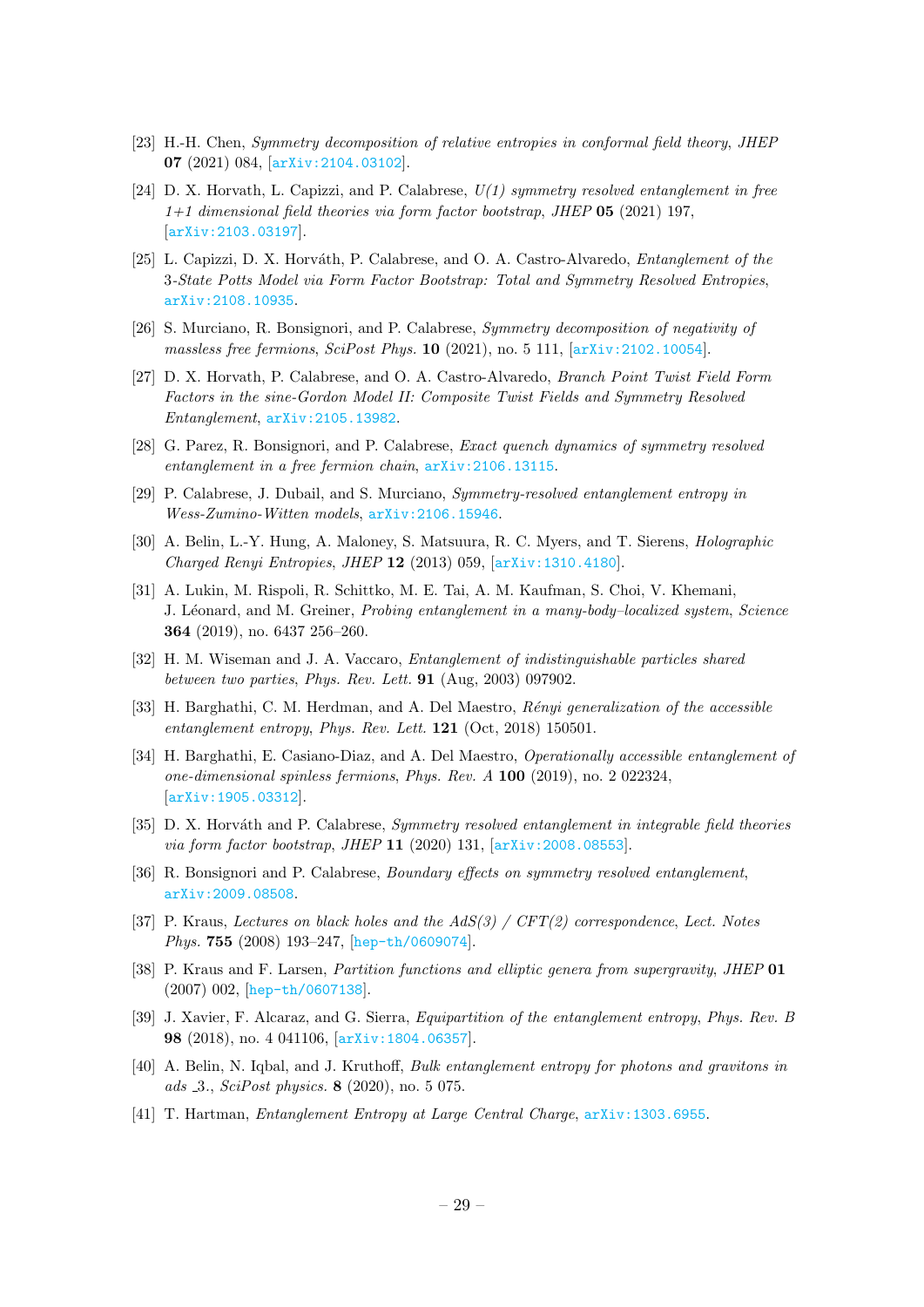- <span id="page-30-0"></span>[42] T. Faulkner, The entanglement renyi entropies of disjoint intervals in ads/cft, 2013.
- <span id="page-30-1"></span>[43] P. Kraus, *Private communication*,
- <span id="page-30-2"></span>[44] A. Pérez, M. Riquelme, D. Tempo, and R. Troncoso, Asymptotic structure of the einstein-maxwell theory on ads 3, Journal of High Energy Physics 2016 (2016), no. 2 1–17.
- <span id="page-30-3"></span>[45] P. Ginsparg, Applied conformal field theory, arXiv preprint hep-th/9108028 (1988).
- <span id="page-30-4"></span>[46] C. T. Asplund, A. Bernamonti, F. Galli, and T. Hartman, Holographic entanglement entropy from 2d cft: heavy states and local quenches, Journal of High Energy Physics 2015 (2015), no. 2 1–24.
- <span id="page-30-5"></span>[47] A. L. Fitzpatrick, J. Kaplan, and M. T. Walters, Universality of long-distance ads physics from the cft bootstrap, Journal of High Energy Physics  $2014$  (2014), no. 8 1–65.
- <span id="page-30-6"></span>[48] M. Casals, A. Fabbri, C. Martínez, and J. Zanelli, *Quantum Backreaction on* Three-Dimensional Black Holes and Naked Singularities, Phys. Rev. Lett. 118 (2017), no. 13 131102, [[arXiv:1608.05366](http://arxiv.org/abs/1608.05366)].
- <span id="page-30-7"></span>[49] V. G. Knizhnik and A. B. Zamolodchikov, Current Algebra and Wess-Zumino Model in Two-Dimensions, Nucl. Phys. B247 (1984) 83–103.
- <span id="page-30-8"></span>[50] P. Francesco, P. Mathieu, and D. Sénéchal, *Conformal field theory*. Springer Science & Business Media, 2012.
- <span id="page-30-9"></span>[51] J. Cardy and E. Tonni, Entanglement hamiltonians in two-dimensional conformal field theory, Journal of Statistical Mechanics: Theory and Experiment 2016 (Dec, 2016) 123103.
- <span id="page-30-10"></span>[52] I. Klich, G. Refael, and A. Silva, *Measuring entanglement entropies in many-body systems*. Physical Review A 74 (2006), no. 3 032306.
- [53] I. Klich and L. Levitov, Quantum noise as an entanglement meter, Physical review letters 102 (2009), no. 10 100502.
- [54] D. A. Abanin and E. Demler, Measuring entanglement entropy of a generic many-body system with a quantum switch, Physical review letters **109** (2012), no. 2 020504.
- [55] R. Islam, R. Ma, P. M. Preiss, M. E. Tai, A. Lukin, M. Rispoli, and M. Greiner, Measuring entanglement entropy in a quantum many-body system, Nature 528 (2015), no. 7580 77-83.
- <span id="page-30-11"></span>[56] T. Brydges, A. Elben, P. Jurcevic, B. Vermersch, C. Maier, B. P. Lanyon, P. Zoller, R. Blatt, and C. F. Roos, *Probing rényi entanglement entropy via randomized measurements, Science* 364 (2019), no. 6437 260–263.
- <span id="page-30-12"></span>[57] A. Kitaev and J. Preskill, *Topological entanglement entropy, Physical Review Letters* 96 (Mar, 2006).
- <span id="page-30-13"></span>[58] M. A. Levin and X.-G. Wen, *String–net condensation: A physical mechanism for topological* phases, Physical Review B 71 (2005), no. 4 045110.
- <span id="page-30-14"></span>[59] M. Fujita, C. M. Melby-Thompson, R. Meyer, and S. Sugimoto, Holographic chern-simons defects, Journal of High Energy Physics 2016 (2016), no. 6 1–49.
- <span id="page-30-15"></span>[60] R. Meyer, C. Northe, K. Weisenberger, and S. Zhao, Symmetry resolved entanglement in three-dimensional higher spin gravity, to appear (2021).
- <span id="page-30-16"></span>[61] D. Harlow, Wormholes, emergent gauge fields, and the weak gravity conjecture, Journal of High Energy Physics 2016 (2016), no. 1 1–31.